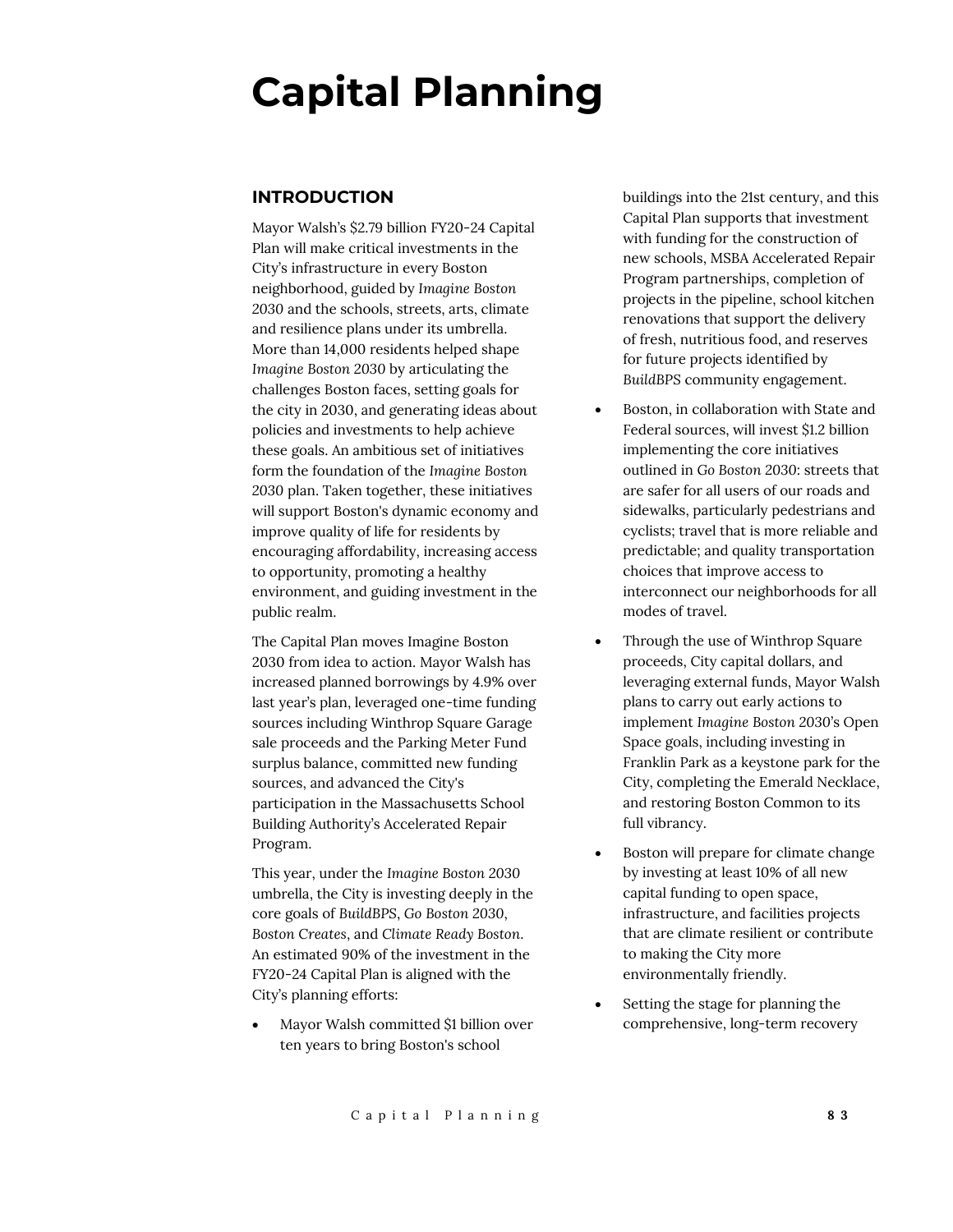campus on Long Island to tackle the opioid crisis.

- To support that goal, the City will move forward with the construction of a new bridge to Long Island.
- The Percent for Art Program, demonstrates the City's leadership and commitment to sustainable funding for the arts by setting aside one percent of the City's annual capital borrowing for the commissioning of public art.

#### **FY20-FY24 EXPENDITURES**

The City is responsible for maintaining a large inventory of capital assets, including roads, bridges, schools, parks, libraries, public safety equipment, City buildings and more. The City's capital investments enhance our neighborhoods, improve mobility, support the academic agenda of our schools and reinforce public safety with quality emergency response tools.

With *Imagine Boston 2030* and other City Planning efforts guiding many of the investments in this plan, projects in the FY20-24 Capital Plan are categorized within the *Imagine Boston 2030* initiatives below.

These investments are planned and funded through the City's Capital Plan, which is separate and distinct from the annual operating budget. The Capital Plan is funded through the issuance of municipal bonds, appropriating other available City funds, and receiving grants from state, federal, or other outside sources.

#### **Education**

Mayor Walsh announced a \$1 billion investment to modernize Boston's public school infrastructure, and the BuildBPS plan will guide that process. Through a dedication of City capital funds and a strong working relationship with the Massachusetts School Building Authority (MSBA), the plan will more than double the capital spending on BPS facilities over the

next decade. The FY20-24 capital plan will invest \$543 million in BPS projects, as part of an overall commitment to provide \$730 million over the ten year life of BuildBPS. Mayor Walsh's FY20-24 Capital Plan implements early action BuildBPS initiatives and reserves funding for projects identified by the BuildBPS engagement process.

Boston has also successfully ramped up its efforts to leverage MSBA Accelerated Repair Program (ARP) dollars to provide much needed improvements to its schools. This summer, construction will be underway at five schools to replace four boilers and install one new roof. An additional school will have new windows installed during summer 2019. Altogether, these projects represent an investment totaling \$14.9 million with \$9.3 million supported by a grant from the MSBA. The Mayor's Capital Plan sets aside an additional \$33 million over five years to position Boston to further leverage MSBA ARP dollars in the future.

This Capital Plan allows Boston to invest in BPS projects already in the pipeline:

- Construction is underway on the new \$124.8 million Boston Arts Academy project. The MSBA has committed a maximum project grant totaling \$48.9 million.
- The \$35.6 million renovation of the Eliot School at 585 Commercial Street will be completed by September.
- \$1 million budgeted for the development of a building program and design for a grade 7-12 school at the McCormack School building.
- 29 schools will be enhanced this summer with kitchen renovations that support the delivery of fresh, nutritious food. This is the second phase in a multi-year kitchen renovation program. The investment will close food security gaps that prevent many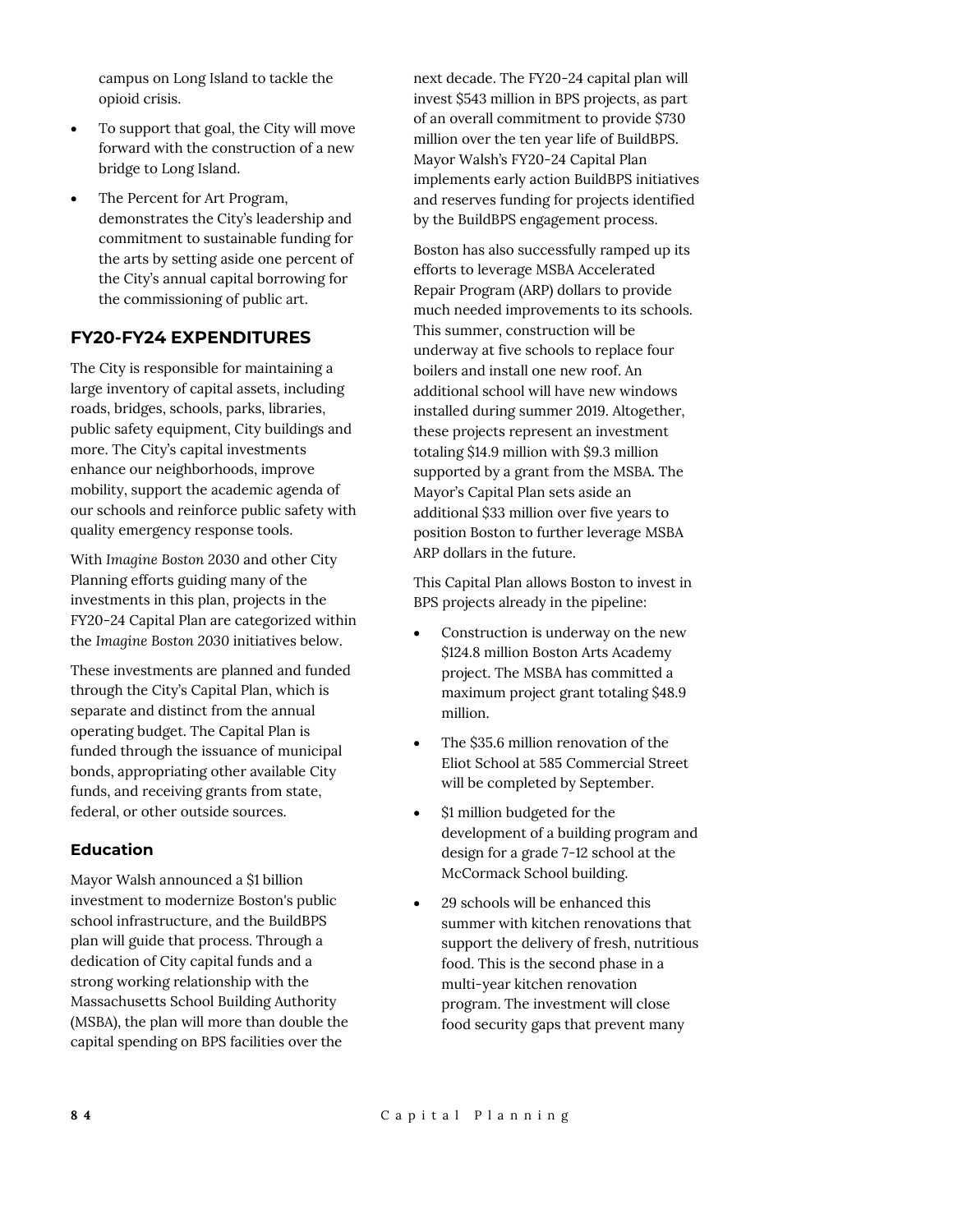children from learning to their full potential.

 Feasibility studies will begin this year for the Josiah Quincy Upper School (JQUS) and the Carter School projects, in partnership with the MSBA.

#### **Transportation**

Mayor Walsh's FY20-24 Capital Plan, drawing on City, State and Federal sources, will invest \$1.2 billion implementing the core initiatives outlined in *Go Boston 2030*. Pursuant to *Go Boston 2030*, Boston will strive for streets that are safer for all users of our roads, bridges, and sidewalks, particularly pedestrians and cyclists; travel that is more reliable and predictable, and quality transportation choices that improve access, to interconnect our neighborhoods for all modes of travel. Driven by these core goals of safety, reliability, and access, the Capital Plan focuses on key investments.

The Capital Plan makes critical investments to improve safety for Boston's most vulnerable street users with a focus on roadway corridors, safe crossings, and traffic calming on residential streets and in small-business districts. In FY20, the City will increase funding for the Walkable Streets program by \$2.0 million. The new resources come from per-ride assessments paid by transportation network companies (TNC) to the State's Department of Public Utilities, half of which is then distributed to cities and towns.

The Vision Zero program, funded for FY20 at \$6.5 million, will make targeted safety improvements at corridors and intersections with known safety challenges, and traffic-calming measures on residential streets. This Capital Plan notably invests in the transformation of North Square, Quincy Street, New England Avenue, Boylston Street, Commonwealth Avenue near at Harvard Avenue and the five neighborhoods selected last year for the Neighborhood

Slow Streets initiative and supports the completion of 15 Neighborhood Slow Streets over the next three years. The Plan also sets aside funding for long-term investment in other Main Street business districts across the City.

To improve safety and expand access to Boston's streets, Boston launched a citywide campaign last year to bring all crosswalks, lane markings, and bike lanes into a state of good repair, using a combination of operating and capital resources. FY20 marks the second year of this effort.

As Boston works to expand access to make neighborhoods interconnected for all modes of travel, including driving, cycling, and walking, it is important to ensure that our roadways are designed to maximize the safety of such modes of travel. Clear lane markings including crosswalks, "Don't Block the Box" markings at key intersections, and well-marked bike lanes with appropriate insignia; all help reduce collisions, making our roadways safer for all users.

In FY20, bicycle and pedestrian safety improvements are planned for Massachusetts Avenue, north and south of Melnea Cass Boulevard, Centre Street in West Roxbury, Tremont Street in the South End, permanent protected lanes on Mass. Ave., and the extension of the Southwest Corridor from Columbus Avenue to the Massachusetts General Hospital area. In addition, \$1 million of the new TNC revenue will be invested for an expansion of the bike share network.

In FY20, proposed appropriations from the Parking Meter Fund will support the development of a Transportation Action Plan for the Blue Hill Avenue corridor as well as the development of plans and designs to widen sidewalks, realign the median, install new crosswalks, and make traffic signal improvements in Egleston Square and redesign Mattapan Square to enable pedestrians to cross Blue Hill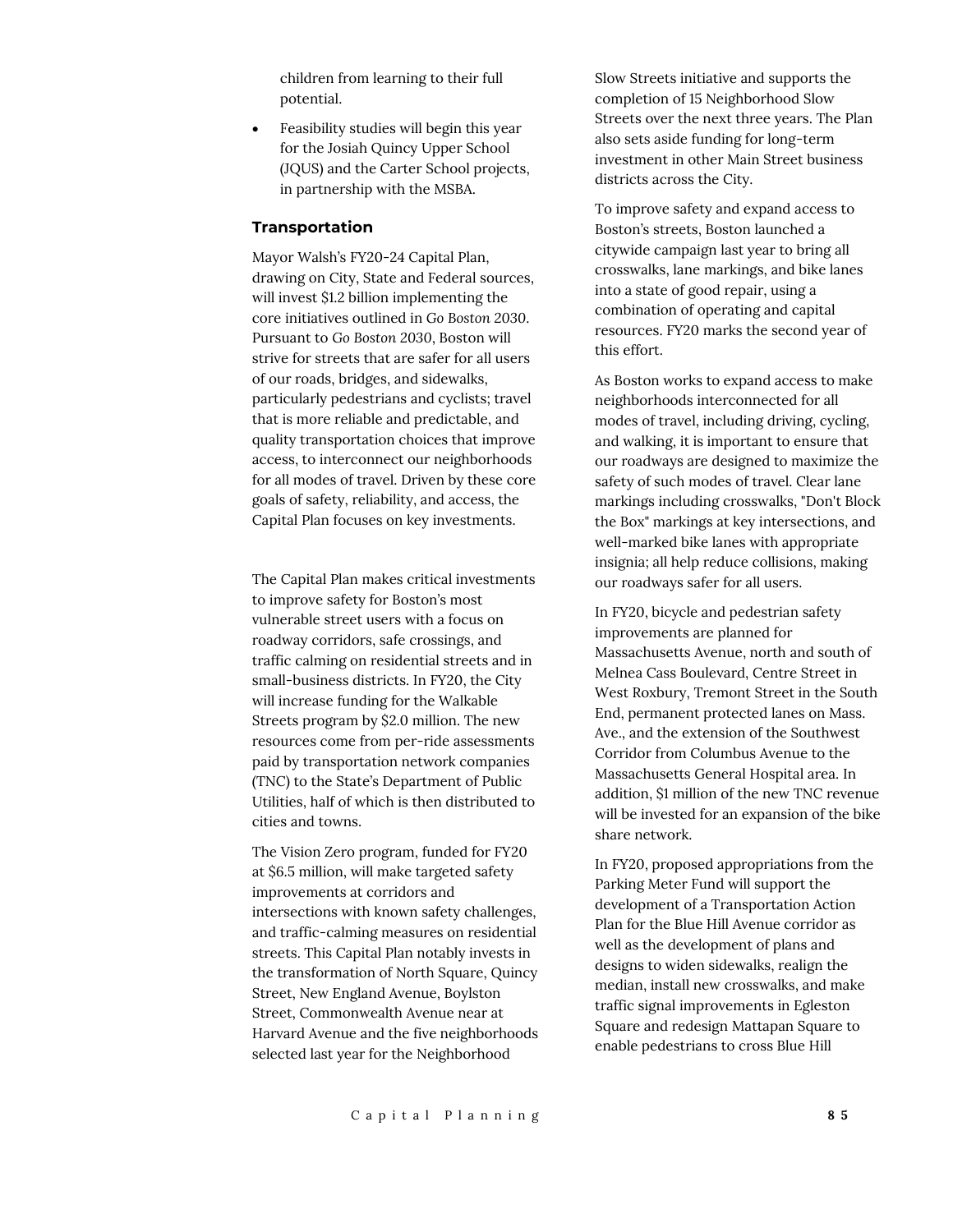Avenue directly from the Mattapan MBTA station and River Street/Cummins Highway.

The Capital Plan invests in design and provides matching funds to unlock hundreds of millions of additional Federal and State investment to transform key corridors in the city. The designs will focus primarily on stress-free walking, protected bicycling, and better accommodating public transportation. It also puts an additional emphasis on improving the street infrastructure in parallel with new housing investment in some of our neighborhoods. Key corridors include Melnea Cass Boulevard, Commonwealth Avenue, Boylston Street, Columbia Road, the Sullivan Square - Rutherford Avenue - North Washington Street corridor, and street designs for the Boston Planning and Development Agency's PLAN initiatives in Jamaica Plain/ Roxbury and on Dorchester Avenue. The Capital Plan focuses on adding protected bicycle lanes on every "Great Streets" project, and on off-street Green Links pathways such as the Fenway-Roxbury Connector, the planned new gateway at Arboretum Road and an accessible multi-use path connecting to the Blackwell Path in the Arnold Arboretum, and the South Bay Harbor Trail, all complemented by a FY20 \$1.75 million investment in the Strategic Bicycle Network which will help support 15 miles of new protected bike lanes over the next four years.

Through the FY20-24 Capital Plan, the City will also increase investments in bridges, roads, sidewalks, off-street paths, street lighting, and building facilities that are essential to the high-quality delivery of services. In FY20, the City proposes investing \$20.5 million in its annual road resurfacing, reconstruction, and sidewalk programs. In addition to the transformation of the North Washington Street Bridge, this Capital Plan invests in upgrades to other bridges including the Dana Avenue Bridge

in Hyde Park, the Northern Avenue Bridge, and a new Long Island Bridge in an effort to bring all bridges to a state of good repair by 2030. Finally, Boston will continue to invest in ADA ramps and signals, and well-lit streets. All told this will allow Boston to make improvements to 15 of the most challenging intersections across the City.

#### **Technology**

Consistent with *Imagine Boston 2030* and *Go Boston 2030*, Boston will invest in intelligent traffic signals to improve safety and reduce congestion. Through funding in the Capital Plan, the City will begin a transformation to the next generation of traffic signal technology, with an initial focus on some of the City's busiest corridors and bus routes. This innovation will minimize delay and maximize coordination across signals. The Capital Plan also funds a multi-year program to create improved and - in many cases signalized intersections in some of the more challenging locations in the City. This includes the Father Hart Bridge area in Hyde Park, where the City aims to install new traffic signals at each end of the bridge as well as at the interconnected signals in Wolcott Square.

As radio system upgrades for the Boston Police Department near completion, focus will shift to Boston Fire Department, EMS, and other City departments with an appropriation of \$12.5 million in FY20, a key step toward a modern City-wide system.

The City will continue investing in the Boston Fiber Network (BoNet) to improve Boston's fiber backbone and infrastructure. The Boston Fiber Network (BoNet) expansion is a \$13 million investment in the City network's fiber backbone and switching infrastructure. This network build-out will expand the BoNet network by connecting the remaining 73 Boston Public Schools with city fiber, as well as public safety locations, elderly housing developments and other sites. Altogether,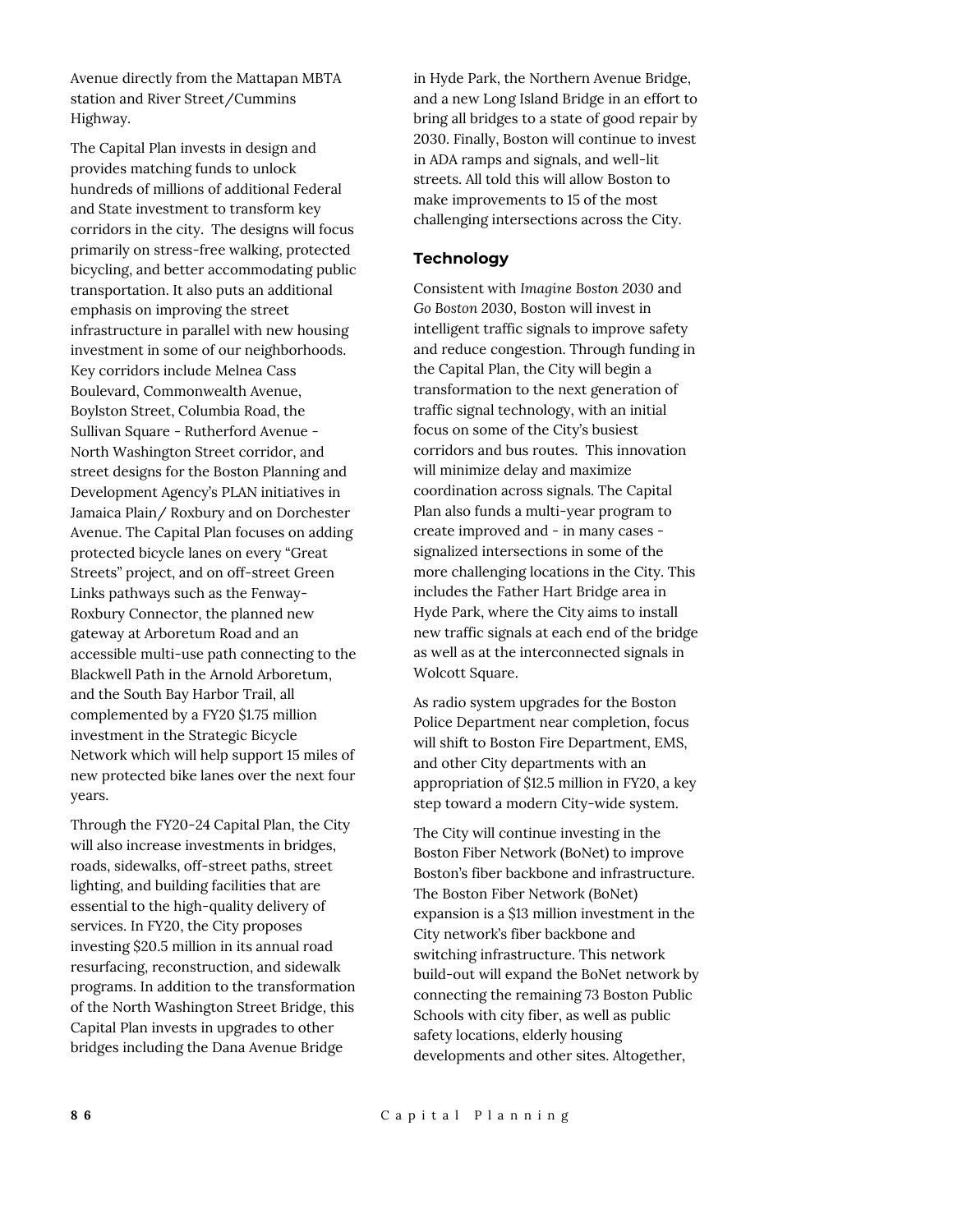the project aims to connect  $\sim$  170 City buildings with fiber, providing broadband service to the City's public schools, public works and public housing, and strengthening public safety communications.

Expanding Boston's Fiber Optic Network to these schools will deliver gigabit (1 Gbps) bandwidth capacity for online testing, learning, administrative and video services, and in-campus Wi-Fi. Additionally, this investment will help the City to expand and improve public safety services across the City and present opportunities to deploy Wicked Free Wi-Fi to a broader geography.

FY20 marks the second year of the City's innovative, metric-based IT evaluation process that prioritizes technology proposals that feature positive return-oninvestment, clear productivity benefits, and legal compliance support. Notable FY20 investments include upgraded GPS equipment and subscription services for Parks vehicles to enhance the coverage and efficiency of maintenance crews City-wide, along with the continued development of Metrolist, a web-based portal that connects constituents with affordable housing options.

Boston will continue to bring new services online, update existing services to improve user experience, and adapt to evolving technology trends and customer expectations.

#### **Open Space**

*Imagine Boston 2030* calls for the City to strengthen Boston's existing park system and invest in new open spaces. Through the use of Winthrop Square proceeds, City capital dollars, and leveraging external funds, Mayor Walsh plans to carry out early actions to implement *Imagine Boston 2030's* Open Space goals, including investing in Franklin Park as a keystone park for the city, completing the Emerald Necklace, and

restoring Boston Common to its full vibrancy.

Franklin Park renovations are already underway with investments in its pathways completed and a commitment to caring for its tree canopy. Mayor Walsh has also committed to a \$28 million investment funded by the sale of the Winthrop Square garage to renovate Boston's largest park, which borders multiple neighborhoods. These improvements, combined with the master planning of Moakley Park, serve as anchor projects to launch the City's efforts to complete the Emerald Necklace. Originally envisioned by the Olmsted Corporation in the 1890s, the completion will be a community-led and modern interpretation of a green street, which increases connections in underserved areas of our city. Mayor Walsh has also committed \$23 million from the Winthrop garage sale to augment the current historic levels of investment in Boston Common to fully renovate America's First Park. This investment will ensure future generations will enjoy the park in its full vibrancy.

The FY20 Capital Plan includes \$2 million to begin the transformation of Moakley Park into a more vital recreation space and at the same time designing it to protect the City from the effects of sea level rise.

A \$15.3 million investment in Langone Park / Puopolo Playground in the North End will elevate the ball fields and the Harborwalk, install new lighting, refurbish pathways, and improve courts, playground, and passive recreation areas. The field elevation will help to protect the North End from flooding caused by sea level rise. Construction will begin in July.

In addition to the major initiatives outlined in Imagine Boston 2030, Mayor Walsh's FY20-24 Capital Plan continues investments to ensure Boston's open spaces are among the Nation's most accessible and equitable. In an extension of the City's commitment to the usage and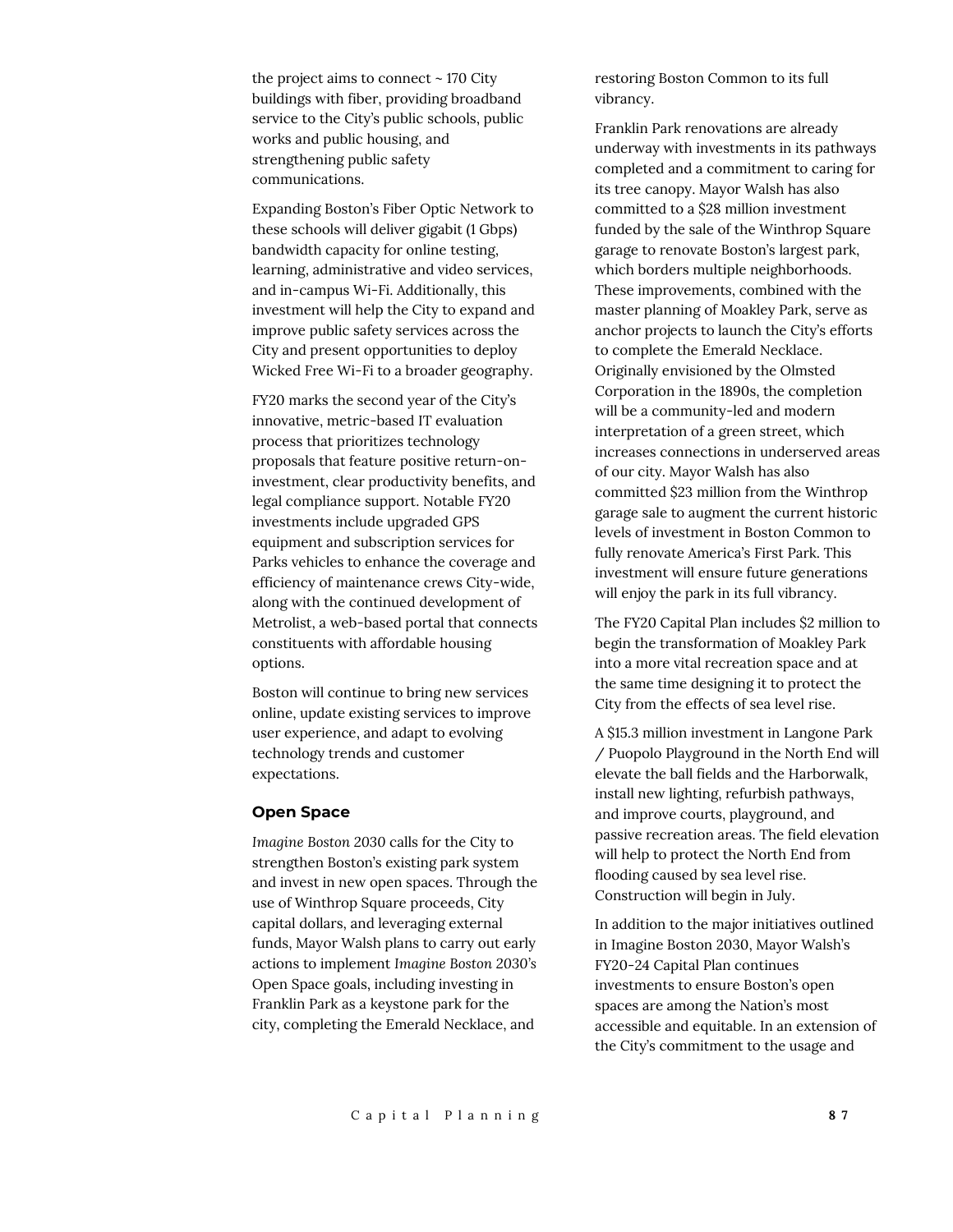safety of the Emerald Necklace, the Parks and Recreation Department is managing a \$4.8 million project repaving the pathways around Jamaica Pond. From the annual lantern parade, to the thousands of children who learn boating, to the walkers and joggers enjoying the 1.5 mile loop for recreation, Jamaica Pond is a singular urban park experience. Across town, a renovation of Paul Revere Mall in the North End is nearly complete ensuring that this historic park is a welcoming and inviting place for residents and visitors. The Paul Revere monument, along the Freedom Trail, is one of the most photographed sculptures in Boston. This renovation project, funded in part by the City's George Robert White Fund, includes restoration of the fountain and monument, accessible pathways, landscaping, and utility work.

Ninety-seven percent of Bostonians live within a ten-minute walk of a park, but those spaces are only truly equitable if they serve the diverse needs of all our residents. Mayor Walsh recognizes the need for inclusive design and has created robust budgets for park renovation projects at Smith Playground in Allston, Garvey Playground, Harambee Park, and McConnell Playground in Dorchester (phase 1 complete, design for phase 2), and for renovating play lots across the City including Beauford, Holborn, Lambert Ave., McGann, Clarendon Street, and Walnut Park . In addition, the FY20-24 plan proposes new investments in athletic field lighting and playground improvements in more than a half dozen locations. The Capital Plan also supports investments in the renovation and renewal of playing courts (basketball, tennis, and street hockey) in various parks.

#### **Energy and Environment**

As part of Boston's implementation of *Imagine Boston 2030*, Mayor Walsh's FY20- 24 Capital Plan includes investments to support a healthy environment, reduce

energy consumption and greenhouse gas emissions, and prepare for climate change. Leveraging outside funding, the Capital Plan allows for development of more detailed climate plans for Boston neighborhoods, especially those most at risk for coastal flooding, as recommended in *Climate Ready Boston*. These plans and follow-up early actions such as the purchase of a moveable flood wall for the East Boston Greenway are essential for protecting the safety and vitality of existing residents, businesses, and institutions, and for ensuring the implementation of continued growth and development, as envisioned in *Imagine Boston 2030*.

The City commits \$10 million for the development of a new linear park along Fort Point Channel. This new park will protect the surrounding properties from expected sea level rise through the year 2070. The City has applied for a FEMA mitigation grant.

Renew Boston Trust launched during the Walsh Administration has systematically identified energy projects in the City's 300+ buildings to both lower energy bills and reduce emissions. The City finances the program through general obligation bonds, paid for in part from reduced energy consumption at City departments.

A \$10.7 million Phase 1 construction project began in February and is expected to be complete next spring. The City is monitoring this pilot project and may move forward on Phase 2 before the end of FY20. Phase 2 is planned to be larger than the pilot program with a \$35 million City commitment. The City will implement the program through contracts with Energy Service Companies (ESCOs) that guarantee the energy savings generated by the projects sufficiently offset anticipated debt service costs.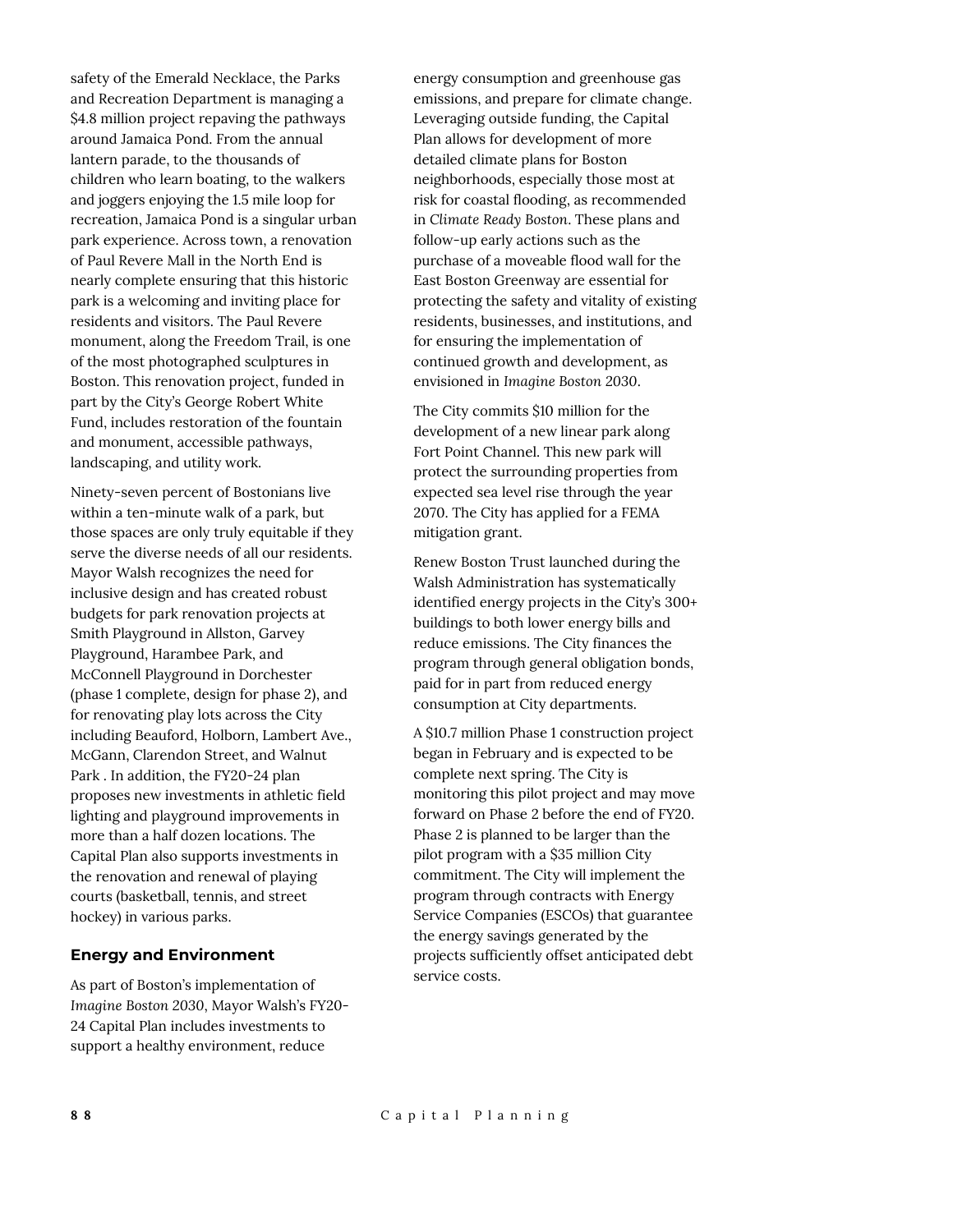#### **Health**

To encourage a healthy environment, including safe streets and communities, Boston is renovating several neighborhood community centers to better serve residents' needs. Design activity is underway for a major renovation at the BCYF Curley Community Center, an asset of the South Boston community. The heavily used building, which spans nearly a quarter mile on the South Boston beach front, will be completely refurbished. A significant design challenge will be mitigating the effects of sea level rise as a result of climate change. In East Boston, an \$8.9 million renovation to the BCYF Paris Street Pool will create new family changing rooms, refresh the existing locker rooms, create a new front entrance, and upgrade all building and pool systems. Construction is expected to begin this fall.

Woods Mullen Shelter renovations include installing a new elevator, relocating the entryway, renovating bathrooms.

The City intends to replace the former Long Island Bridge with a new structure that will utilize the piers of the former bridge to span the harbor. The \$92 million project is in design and the City expects to bid the work in FY20. Restoration of the bridge will allow City to locate recovery services on Long Island. Funding is proposed in the FY20-24 Capital Plan for a study that will evaluate facility conditions on Long Island and develop cost estimates for repairs.

#### **Housing**

In 2014, Mayor Walsh released *Housing a Changing City: Boston 2030*, the Administration's comprehensive plan to accommodate Boston's rapid growth and stabilize the housing market over the next 15 years. Through the strategies outlined in the plan, more than 28,000 new housing units have already been completed or are currently in construction, and another

26,000 are under review. This represents 78% of the City's 69,000-unit target for 2030. The City combines General Fund dollars with Federal grants, State grants, and developer fees to leverage a wide variety of sources to invest in the creation and preservation of affordable housing citywide.

Mayor Walsh has committed \$30 million from the Capital Plan to support affordable housing development in partnership with the Boston Housing Authority. The capital funds will be used to support necessary public infrastructure improvements.

Investments in this Capital Plan serve as critical component to several public and private residential projects. \$1 million will be invested in the reconstruction of roads and sidewalks in the Whittier Street housing development in conjunction with a \$30 million Housing and Urban Development grant to revitalize the development and surrounding neighborhood. Known as Whittier Choice, the project will ultimately create a total of 387 mixed-income rental units.

The reconstruction of various streets in the Madison Park Village of Roxbury, bound by Melnea Cass Boulevard and Tremont Street, to enhance the area ahead of new housing development along Melnea Cass in Lower Roxbury, is nearing completion. The Madison Park infill project will be comprised of a four-story building with 16 units and a five-story building with 60 units located near the Ruggles MBTA Orange Line station.

#### **Arts and Culture**

The Mayor's Office of Arts and Culture released the City's first cultural plan, *Boston Creates*, in 2016, which calls for increased support to Boston's arts and culture ecosystem. The Percent for Art Program is a critical policy outcome of this planning process. The City projects to borrow \$200 million in FY20 to support the Capital Plan,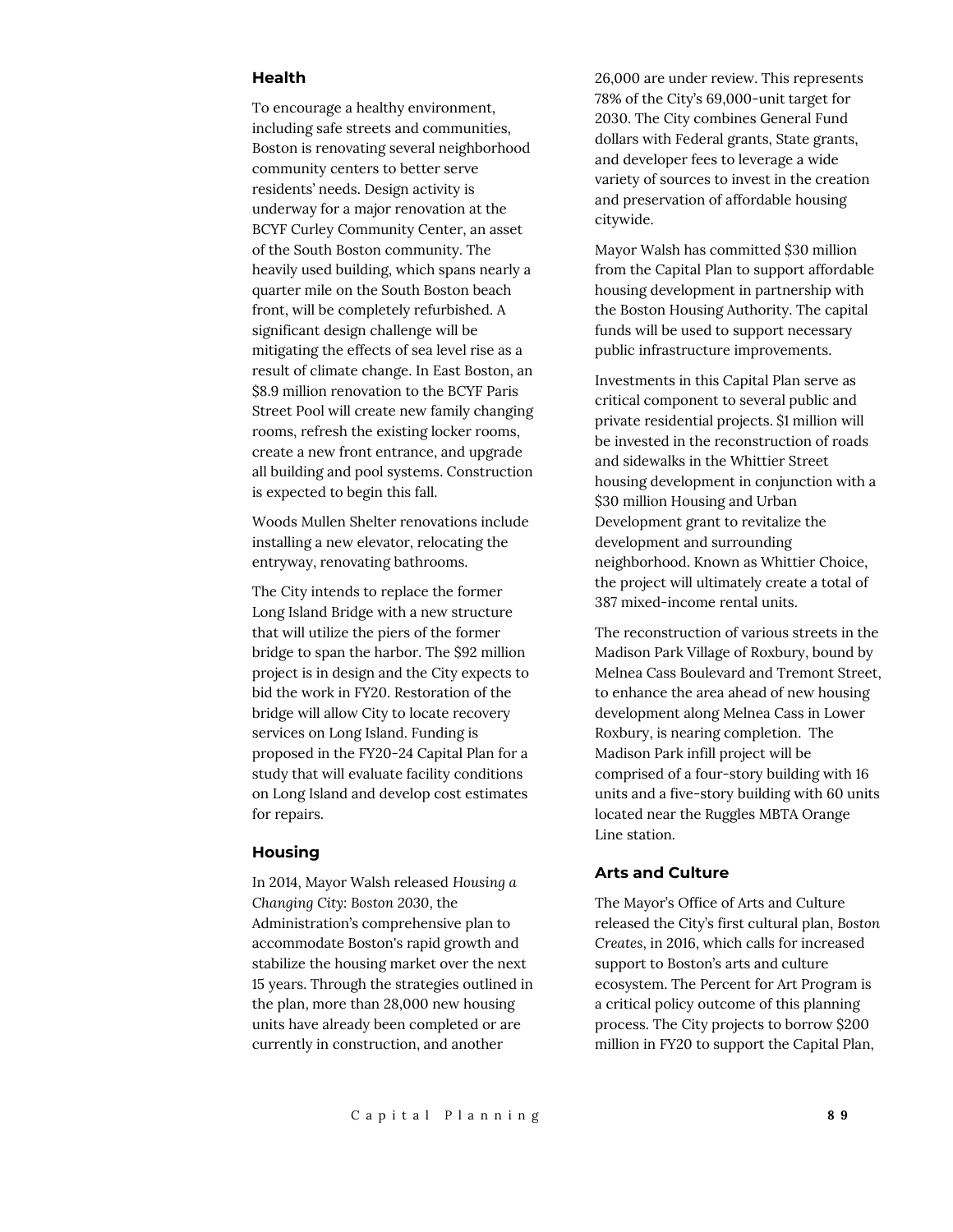and will invest one percent, or \$2.0 million, in public art projects in FY19.

In advance of the implementation of this program, the City has included funding for public art installations in a few infrastructure projects including the reconstruction of Hyde Square at the intersection of Centre Street, Perkins Street, and Day Street and at the Jamaica Plain Branch Library.

The FY20-24 Capital Plan continues to demonstrate Mayor Walsh's strong commitment to revitalizing library branches throughout Boston's neighborhoods. In FY20, funding for programming studies supporting new branch libraries for Codman Square and the West End Branch libraries is proposed.

Construction is underway at the Dudley Branch, a \$17.2 million project that will reorient the entrance to reconnect it with the heart of Dudley Square. Construction will begin in FY20 on a major renovation of the Roslindale Branch and the construction of a new Adams Street Branch. The new library will have a larger footprint, add new meeting rooms, provide an enhanced teen space, and create redesigned outdoor spaces.

In FY20, design activity will begin on a renovation and addition to the Faneuil Branch library in Brighton. A study for a new Fields Corner Branch library will also begin, to develop a facility program that supports the needs of the community. Funding authorized in FY18 for smaller scale facility improvements will enable the BPL to complete four projects, including interior updates at the South End, Lower Mills, and West Roxbury branches, as well as landscaping and exterior space upgrades at the South Boston Branch.

In FY19 renovations began on a \$15.7 million project to preserve the Library's valuable and historic special collections in rare books and manuscripts. An inventory of the Central Library in Copley Square's Rare

Books & Manuscripts Department's nearly 250,000 rare books and one million manuscripts is currently underway. Over the course of the next, the Rare Books Department will receive major environmental and mechanical improvements to better regulate temperature and humidity control of the department's collection storage areas, staff spaces, conservation lab, and public reading room. Ultimately, the project will increase accessibility to the Library's rare books and manuscripts and ensure the collections will be preserved for future generations. The project continues the City's and the Library's renewed commitment to improve intellectual control, custodianship, and security of its special collections.

#### **Economy**

As a \$2.8 billion investment in the City's assets, the Capital Plan supports economic growth in Boston by creating construction jobs and investing in infrastructure that unlocks economic activity. The Capital Plan also supports targeted investments to strengthen Boston's core and small businesses, as called for in *Imagine Boston 2030*. For example, roadway improvements in the Dudley Square Main Street district, with geometric changes, new traffic signal equipment and timing, bike lanes, and streetscape improvements, will improve access and safety. This project also begins implementation of the *Go Boston 2030* goal to make public realm improvements in every Main Streets district in Boston by 2030.

The City will also collaborate with developers to improve roads and sidewalks along Harrison Avenue between East Berkeley Street and Herald Street. These infrastructure improvements are critical to economic development activity along the corridor with the recent development of Ink Block, which includes 471 housing units.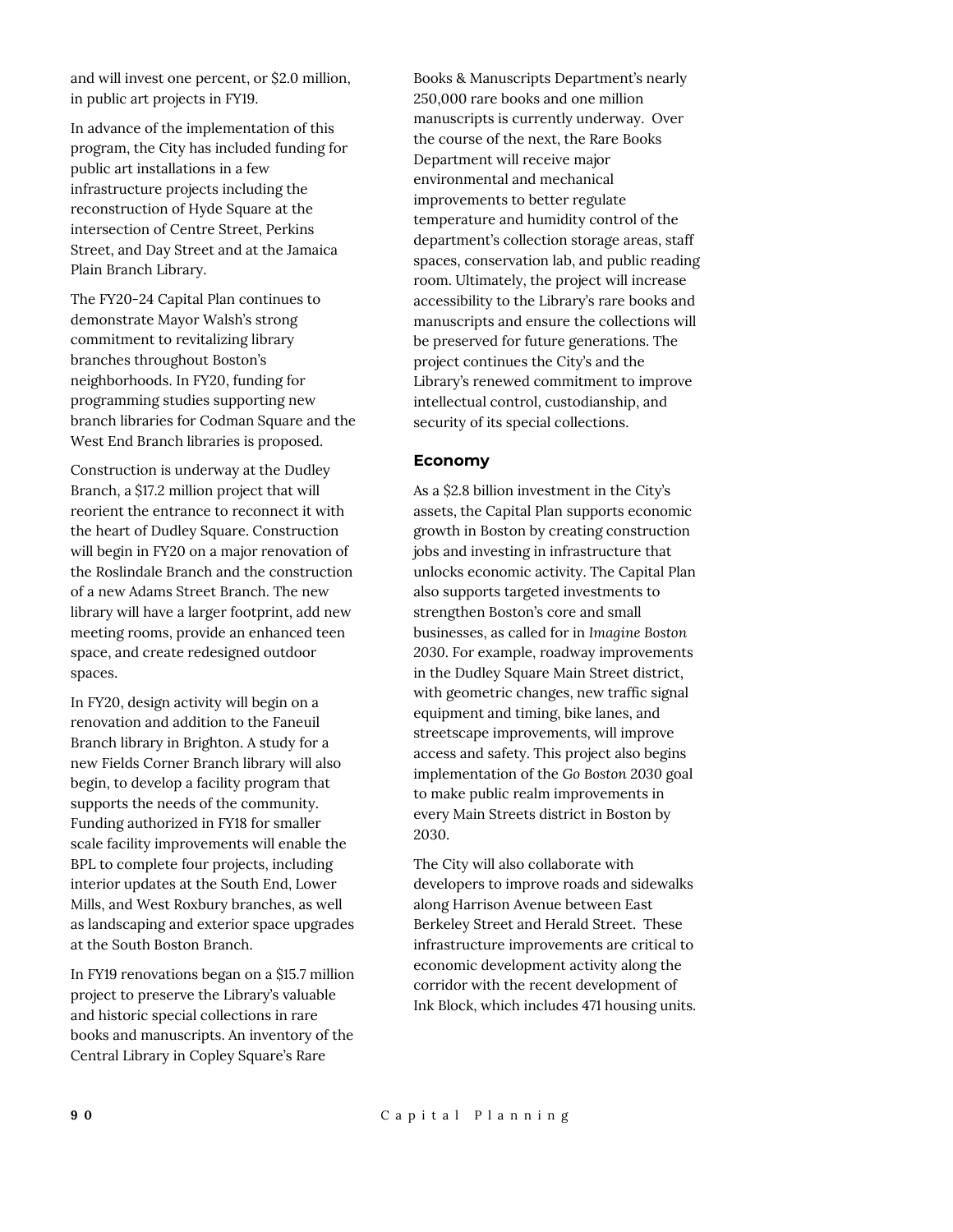#### **Public Safety**

As part of the *Imagine Boston 2030* initiative to reduce cancer risks for firefighters, the Capital Plan includes health and safety improvements to firehouse projects. The Fire Department, in conjunction with the Public Facilities Department, studied best practices for firehouse design and will now utilize an enhanced set of building programs for new and renovated firehouses. Key changes include separating areas of the firehouse to prevent contamination of living areas, and improves personal and gear cleaning facilities. The new stations for Engine 42 and Engine 17 will be among the first firehouses in the nation to reflect these enhancements. The City is also renovating neighborhood existing fire and police stations. In East Boston, construction will begin on a new police station, a \$29.9 million project that will replace the existing A-7 station.

In 2016, the City launched an accelerated fire apparatus replacement plan, which will replace nearly 50 percent of the fleet by the end of 2019.

Between FY17 and FY19 the Fire Department replaced 36 apparatus (nearly half the fleet) including pumper and ladder trucks, as well as two tower ladder trucks. In FY20, the department will purchase 3 pumper trucks and 5 ladder trucks.

The Police Department is upgrading and replacing its radio system to support our police officers. The project will include \$59 million in operating and capital investments over four years. To research future radio needs for other public safety and civilian departments, DoIT will lead a feasibility study to determine the most cost effective and efficient way to expand and sustain the infrastructure that supports the radio systems of multiple City departments. The FY20 Capital Plan includes \$12.5 million to support early actions items that implement upgraded radio systems for the Fire

Department, EMS, and other City departments.

#### **Government Effectiveness**

Mayor Walsh launched the City Hall Master Plan to allow Boston to rethink the way the public interacts with government in City Hall and to enliven the plaza. The City has successfully launched pilot projects, including "Boston Winter" on the plaza and the exterior lighting installation to enhance the building's original design while livening up City Hall plaza. The City has also completed lobby renovations to provide a new visitor entrance, information desk and signage, and coffee kiosk to make the building more user-friendly. The City also improved the transaction spaces on the second floor to enhance interactions between residents and City departments. A masonry repointing and waterproofing project is underway on the Congress Street side of the building and an overhaul of the building HVAC system is also underway. With funding in the FY20-FY24 Capital Plan, the City will renovate the plaza to provide a more inviting space to the public while making needed infrastructure and accessibility improvements.

Mayor Walsh's Capital Plan continues to include funding for Youth Lead the Change, a participatory budgeting process where young Bostonians make decisions about how to spend \$1 million in capital funds each year. Projects funded to date include providing laptops in schools, park renovations, adding trash cans and recycling bins, and installing Wi-Fi in schools and community centers.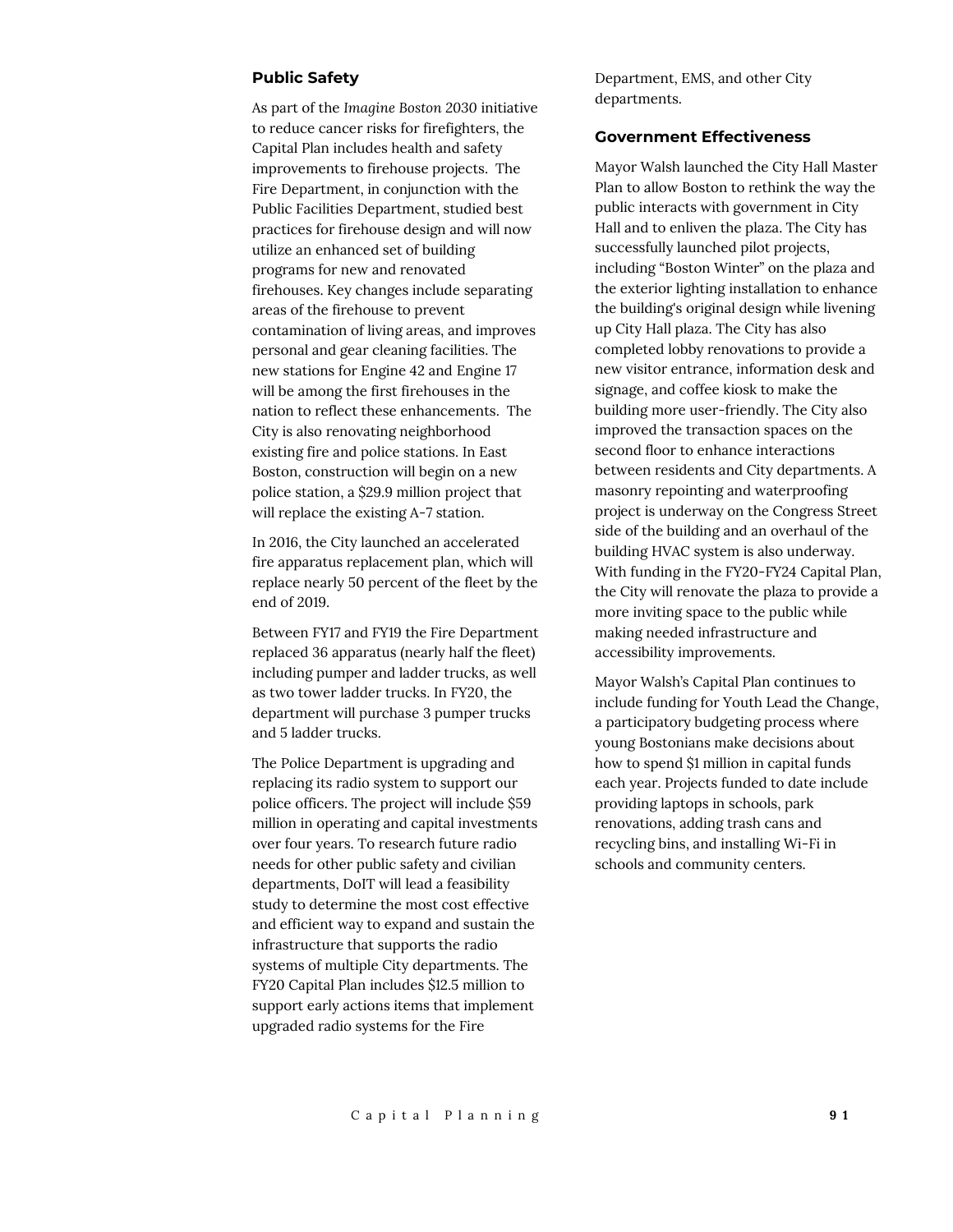#### **FY1 9-24 PROJECT HIGHLIGHTS AND SEQUENCING**

| Project                                              | <b>Budget</b>     |
|------------------------------------------------------|-------------------|
| <b>Community Spaces</b>                              |                   |
| Dudley Branch Library Renovation                     | \$<br>17,200,000  |
| Roslindale Branch Library Renovation                 | \$<br>10,200,000  |
| <b>BCYF Paris Street Pool</b>                        | \$<br>8,900,000   |
| Adams Street Branch Library                          | \$<br>18,300,000  |
| Fields Corner Branch Library                         | \$<br>12,100,000  |
| Faneuil Branch Library                               | \$<br>12,625,000  |
| <b>BCYF Curley Community Center</b>                  | \$<br>15,000,000  |
| City Hall and City Hall Plaza                        | \$<br>110,300,000 |
| Schools                                              |                   |
| Eliot School at 585 Commercial Street                | \$<br>35,600,000  |
| Madison Park Complex Building #4 Locker Rooms        | \$<br>6,300,450   |
| Boston Arts Academy                                  | \$<br>124,755,412 |
| Carter School                                        | \$<br>1,600,000   |
| Josiah Qunicy Upper School                           | \$<br>1,200,000   |
| <b>McCormack Building Study</b>                      | \$<br>1,000,000   |
| <b>Public Safety</b>                                 |                   |
| Engine 50                                            | \$<br>4,475,000   |
| Engine 42                                            | \$<br>23,560,000  |
| East Boston Police Station                           | \$<br>29,900,000  |
| Engine 17                                            | \$<br>24,700,000  |
| Parks                                                |                   |
| Smith Playground                                     | \$<br>6,260,300   |
| Reservation Road Park                                | \$<br>5,125,000   |
| Noyes Park                                           | \$<br>4,770,000   |
| McConnell Playground                                 | \$<br>3,790,000   |
| Garvey Playground                                    | \$<br>5,000,000   |
| Cassidy Field                                        | \$<br>4,415,000   |
| Harambee Park Phase 2                                | \$<br>3,900,000   |
| Boston Common Master Plan                            | \$<br>23,000,000  |
| Franklin Park Master Plan                            | \$<br>23,000,000  |
| Moakley Park                                         | \$<br>3,307,400   |
| Fort Point Channel Park                              | \$<br>20,000,000  |
| Streets                                              |                   |
| North Square                                         | \$<br>2,500,000   |
| New England Avenue                                   | \$<br>1,500,000   |
| <b>Emerald Necklace</b>                              | \$<br>11,000,000  |
| Blue Hill Avenue Corridor Transportation Action Plan | \$<br>300,000     |
| Long Island Bridge Replacement                       | \$<br>108,758,144 |
| <b>Egleston Square</b>                               | \$<br>500,000     |
| Commonwealth Avenue Phase 3B                         | \$<br>11,000,000  |
| Cummins Highway                                      | \$<br>4,000,000   |
| Northern Avenue Bridge                               | \$<br>100,000,000 |
| North Washington Street Bridge                       | \$<br>218,957,519 |



|  |  | _____ |  |
|--|--|-------|--|
|  |  |       |  |



*\*Indicates new project in FY20* Study

Design Construction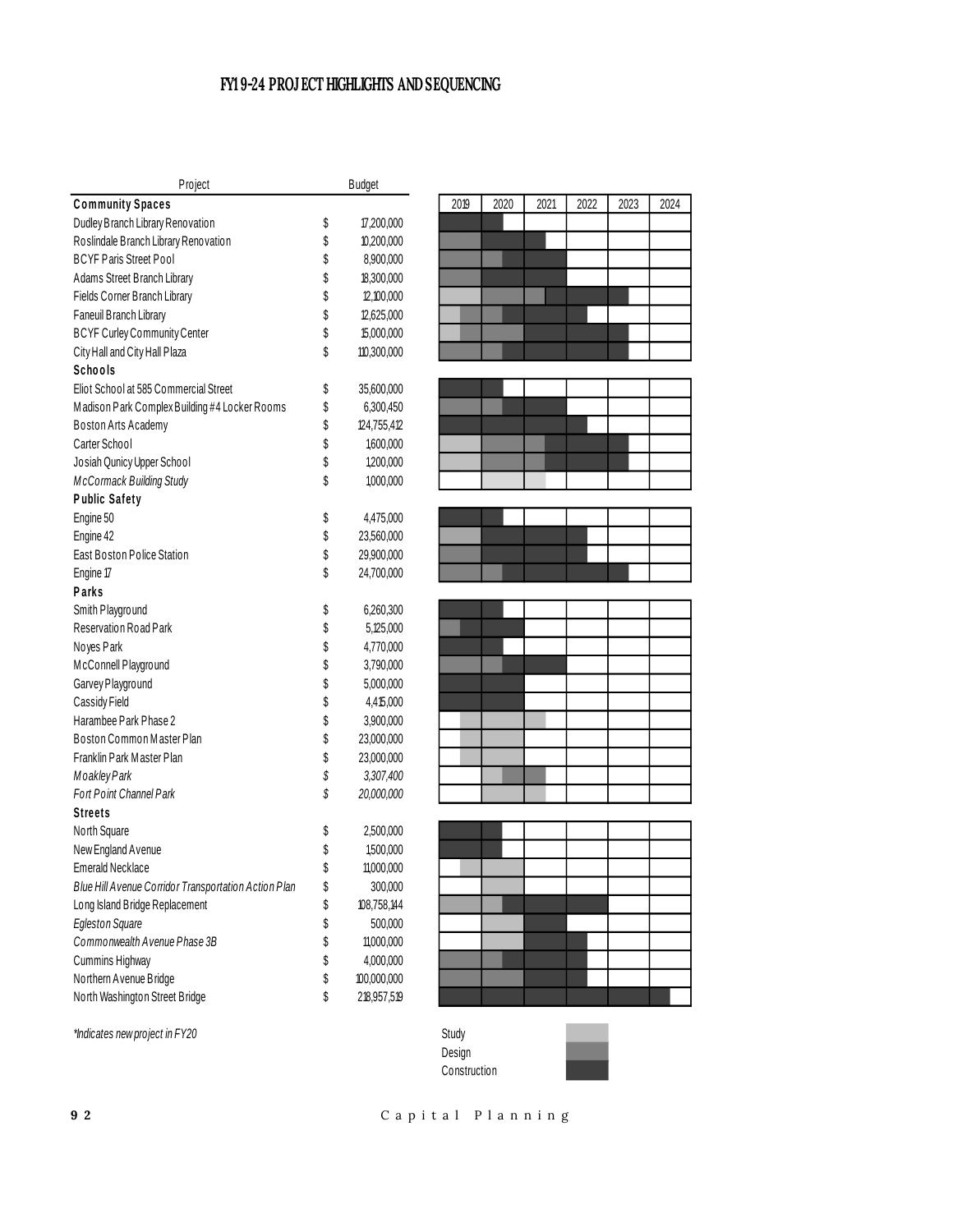#### **FY20 Expenditure Allocation**

The City estimates FY20 capital expenditures from all sources will total \$361.8 million (see Figure 2).





All projects in the Capital Plan are categorized as Upkeep, Upgrade, New/Major Renovation, Planning or Matching Funds. The City tracks the overall distribution of these categories to maintain a balance between the upkeep of existing assets and the expansion or introduction of new ones.



*Figure 3 – Capital Expenditure Allocation FY18-FY20*

Upkeep represents projects that maintain the City's assets, a fundamental priority of the Capital Plan. In FY20, 24% of projected spending supports Upkeep projects. These include roof and masonry repairs, the replacement of play equipment in parks, HVAC and boiler replacement, and critical repair funds for departments to address relatively small but vital repair projects not covered by routine maintenance. A substantial portion of the Upkeep category supports on-going bridge, street, sidewalk, and street lighting repairs that ensure the City's roads and sidewalks are safe and in good condition.

Upgrade represents projects that improve existing assets by adding new capacity or innovations. This year's upgrade allocations account for 34% of projected spending, and includes projects such as Connect Historic Boston – the redesign of several Downtown streets with support from a Federal grant – and new equipment for the police radio system.

New/Major Renovations represents 40% of FY20 allocations. New facilities and rehabilitation projects for schools, libraries, parks and community centers enable the City's facilities to adapt to fit the needs of today's programs, improve the 'green' performance of facilities, and extend the useful life of older assets. Highlights in this category include a new fire house at Engine 42 in Roxbury and the BCYF Curley Community Center in South Boston.

About 2% of the FY20 budget is assigned to matching fund requirements and planning projects. Comprehensive planning projects, which analyze a group of buildings or program needs, provide the groundwork for targeted investments in the categories of Upgrade and New/Major Renovations. Projects in this category include funds for a master plan of the Frog Pond at Boston Common and a transportation study of the Bowdoin Street/Geneva Avenue area of Dorchester. The Matching fund category includes projects in which the City covers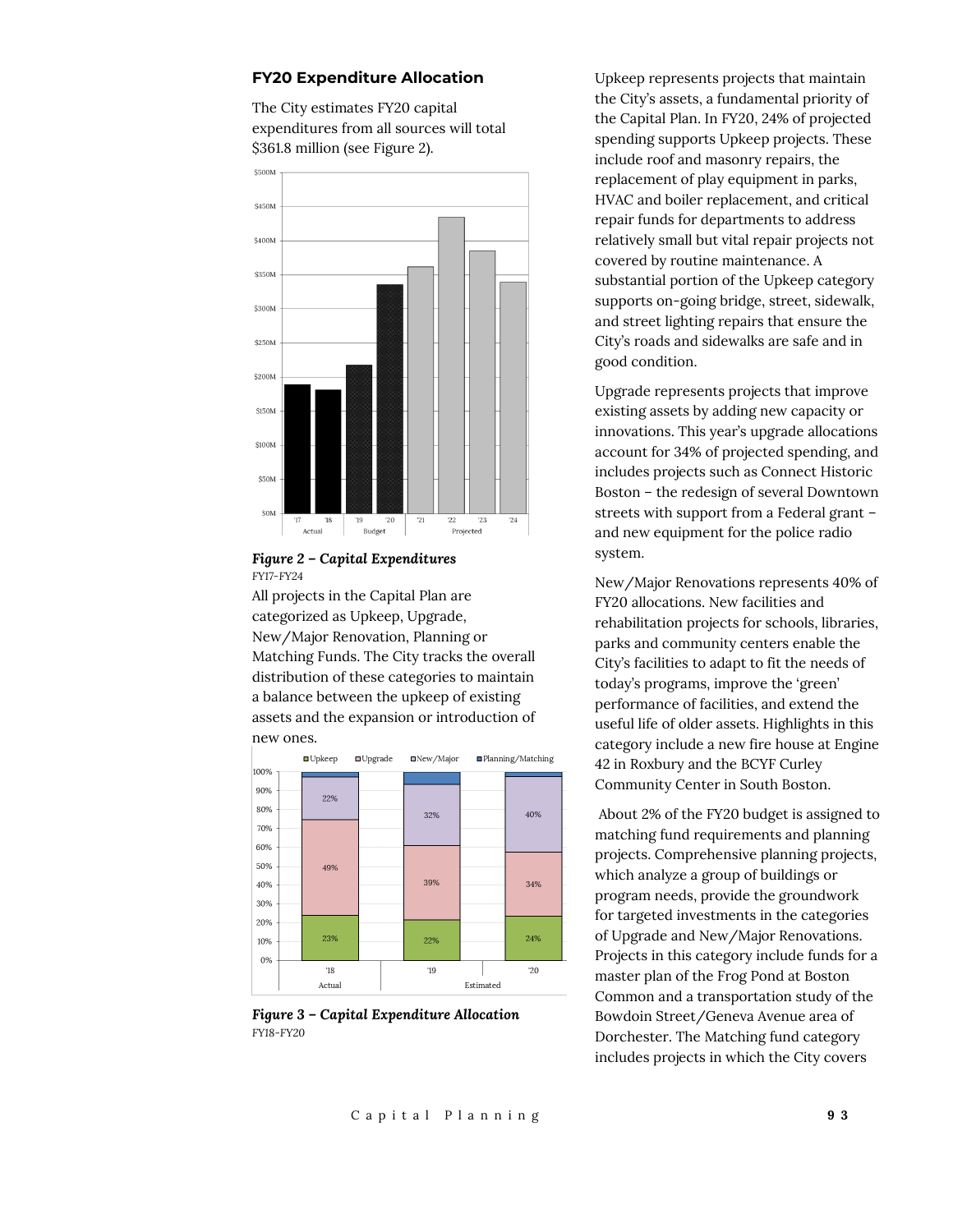the costs of design and engineering services. These expenditures are able to leverage State and Federal construction funds on projects such as the new North Washington Street Bridge and the South Bay Harbor Trail.

#### **FINANCING THE FY20-FY24 CAPITAL PLAN**

The Capital Plan is financed with general obligation bonds issued by the City, other City funds, State grants, Federal grants, and private grants.

#### **General Obligation (G.O.) Bonds**

General obligation bonds represent 61.1% of all project funding. This year's plan assumes \$1.06 billion in new general obligation borrowings over the next five years, a 4.9% increase over last year's plan. This borrowing level remains sustainable within the City's debt affordability policy.

#### **State and Federal Funds**

State and Federal financing represent 28.8% of all project funding. Programs, such as the School Building Assistance program, Chapter 90 and the Transportation Improvement Program, provide key resources for Boston's Capital Plan. Funds for capital financing are currently estimated at \$353.2 million from State programs and \$349.8 million from Federal programs.

#### **School Building Assistance Program**

The School Building Assistance (SBA) program, administered by the Massachusetts School Building Authority (MSBA), is an important revenue source for school renovation and construction. Annually, the MSBA accepts new project requests from cities, towns, and school districts, and if a project is ultimately approved, the MSBA pays 40% to 80% of eligible project costs.

The MSBA operates two major programs – the Core Program and the Accelerated Repair Program (ARP). Major renovation and new construction projects are funded through the Core Program. The ARP funds roof, boiler, and window replacement projects in school buildings that are otherwise sound.

The City currently has three projects in various phases of the Core Program -- the Boston Arts Academy, the Josiah Quincy Upper Pilot School, and the Carter School.

The MSBA has approved a maximum project grant totaling \$48.9 million for the Boston Arts Academy project, which covers 39.2% of the current \$124.8 million project budget. The project is currently in construction.

The Josiah Quincy Upper School project is currently in the Feasibility Study phase. In December 2017, the MSBA Board authorized a time extension through December 31, 2020 for the existing Feasibility Study Agreement so that the City can further consider its site selection and to complete a new preliminary design program, a new preferred schematic report, and a new schematic design.

The City has completed all the requirements for the Eligibility Period for the Carter School project and expects to begin the Feasibility Study phase in FY20. Actions required in the Eligibility Period include forming a school building committee, completing an educational profile, agreeing on a planned enrollment level, and entering into a feasibility study agreement.

The City has two projects underway through the Accelerated Repair Program. One project involves six schools: four boiler replacements, one roof replacement, and one window replacement project. Construction is underway or completed at all of these schools. The total budget for this project is \$14.9 million included a \$9.2 million grant from the MSBA.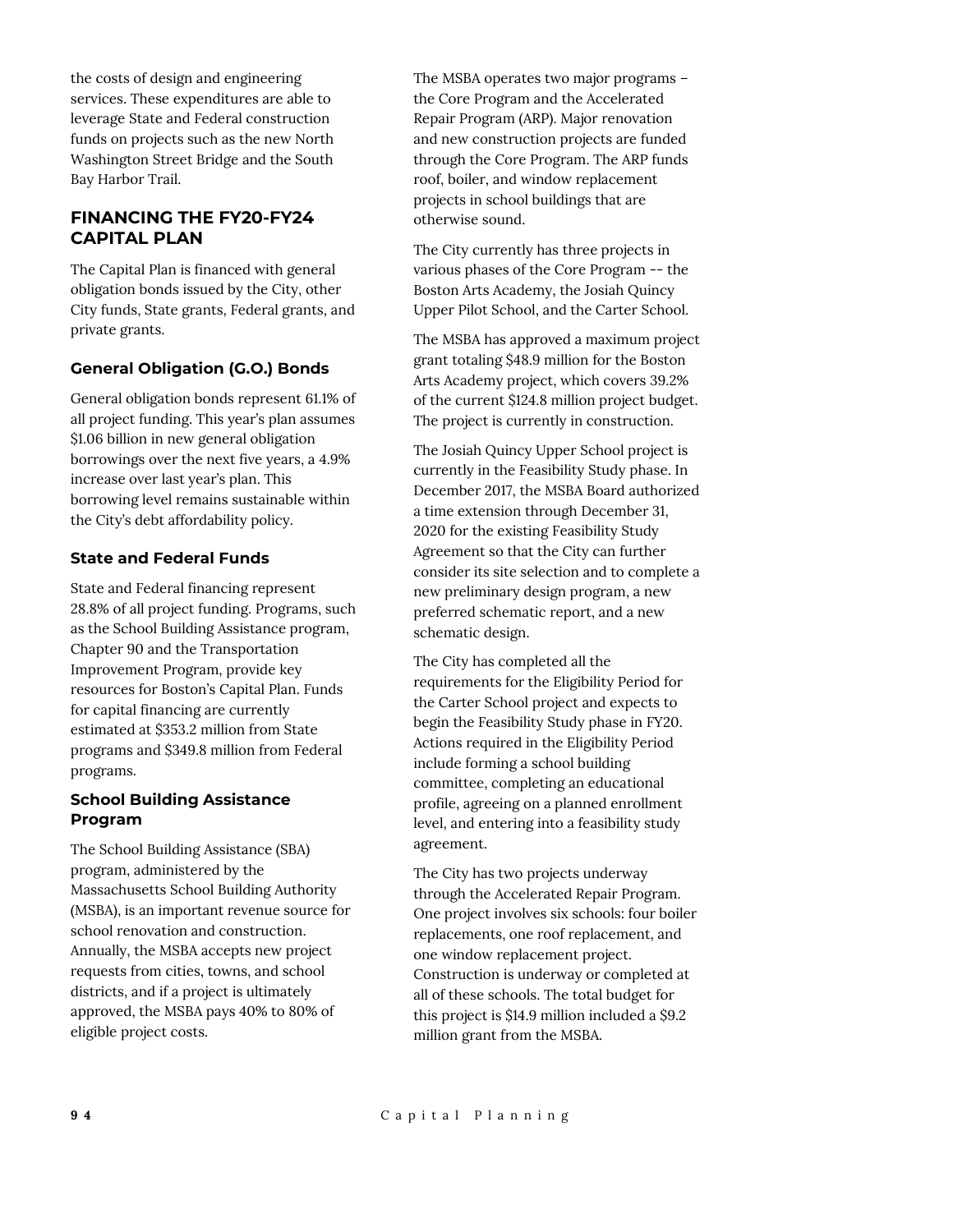The second project also features six schools, again with four boiler replacements, one roof replacement, and new windows at one school. Design and engineering work is underway. The City expects to enter into a Project Funding Agreement with the MSBA in FY20 for the construction phase of this project.

For the period FY20-24, total payments from the MSBA for legacy projects are estimated at \$2.5 million. The State payments offset debt service costs for school building assistance projects approved by the Department of Education prior to the creation of the MSBA in 2004. FY20 marks the final payment due from the MSBA for these legacy projects.

#### **Transportation Infrastructure Enhancement Fund**

An Act was approved in August of 2016 that establishes oversight and regulation by the Department of Public Utilities over transportation network companies. As part of its oversight the Transportation Infrastructure Enhancement Fund was established. Annually each transportation network company is required to submit a per-ride assessment of \$.20 based on number of rides in previous year and half of the assessment will be proportionately distributed to cities and towns based on the number of rides that originated within the city or towns with the funding used to address the impact of the transportation network services on municipal roads, bridges and other transportation infrastructure. The fee will be discontinued as of January 1, 2027.

The FY20-24 Capital Plan includes \$6.5 million in new revenue from this source.

#### **Chapter 90 Funds**

Administered by the Massachusetts Highway Department, Chapter 90 funds are allocated by formula through State bond authorizations and through the State budget to all cities and towns in the

Commonwealth. The City uses Chapter 90 funds to support its roadway resurfacing and reconstruction programs as well as its sidewalk reconstruction programs. The City anticipates an allocation of approximately \$14.7 million in FY20.

#### **Transportation Improvement Program (TIP)**

The Transportation Improvement Program is a statewide road and bridge construction advertisement program developed under the management of the Massachusetts Department of Transportation (MassDOT). It includes both local and State owned roads and bridges. The TIP's funding sources include State-issued general obligation bonds and Federal funds made available through the Federal Highway Administration and other Department of Transportation agencies.

#### **Other Funds**

Other Funds is a revenue category that includes both City and non-City sources.

City sources of Other Funds include the Street Opening Account which funds the permanent repair of utility cuts and pavement restoration. Transfers from the Surplus Property Fund, Parking Meter Fund, and the General Fund are also categorized as Other Funds.

#### **Other Funds Summary**

(in millions)

|                        |       | \$ Amount |
|------------------------|-------|-----------|
| General Fund           |       | \$5.20    |
| Surplus Property Fund  |       | 72.80     |
| Parking Meter Fund     |       | 149.49    |
| Utility Company Grants |       | 15.10     |
| <b>Fund for Parks</b>  |       | 0.94      |
| <b>BPDA</b>            |       | 1.76      |
| Other Non-City         |       | 68.78     |
|                        | Total | \$314.07  |

*Figure 4 – Other Funds Summary FY20*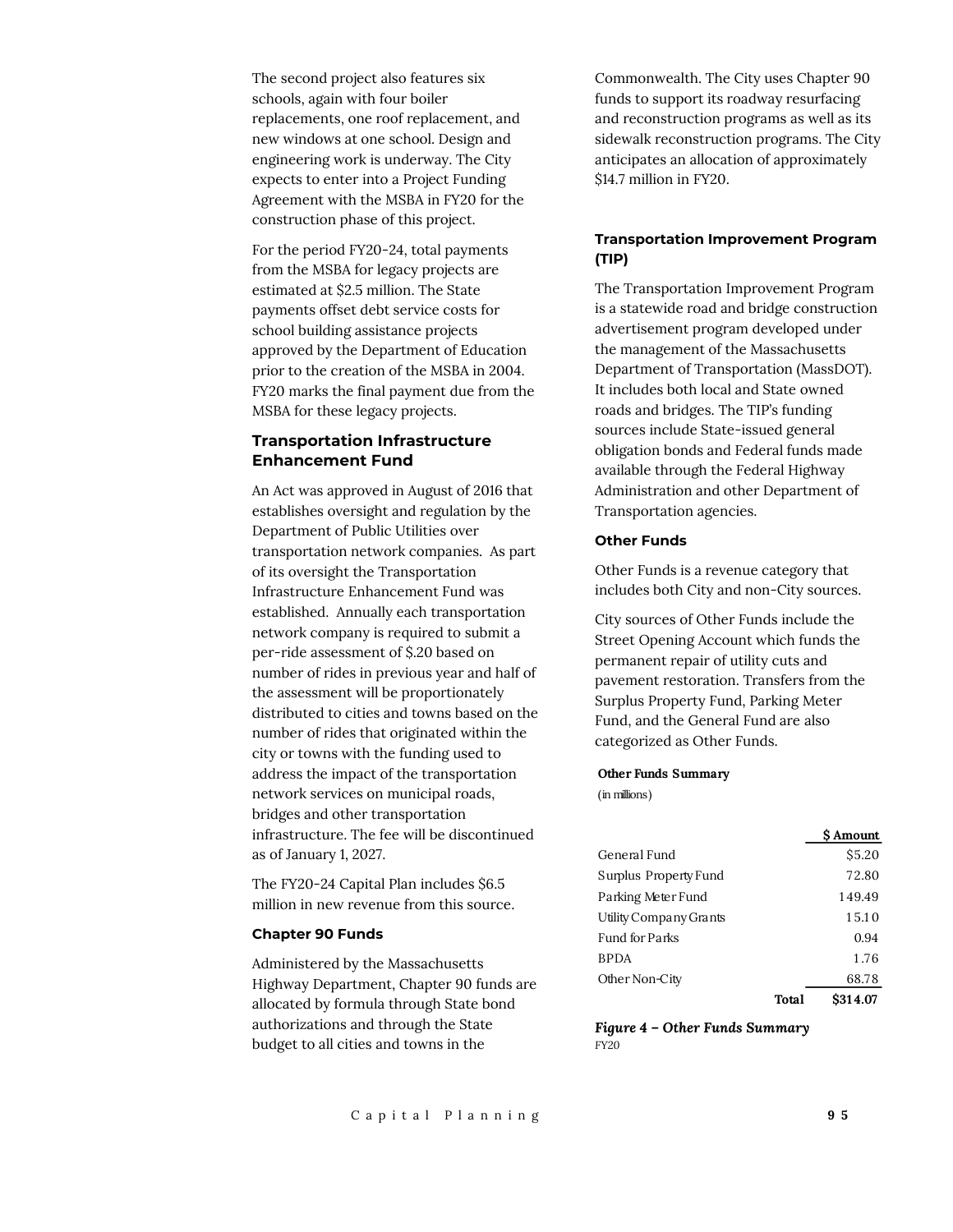In FY20, the City proposes transferring \$36.4million from the Parking Meter Fund to the Capital Grants Fund and appropriating it for 12 projects including Dalton Street Bridge, Boylston Street Sidewalks, Ruggles Street, Mattapan Square, Egleston Square, and the Commonwealth Avenue. Using the Parking Meter Fund revenue in this way allows the City to make increased investments in infrastructure while increased investment in the BuildBPS program is supported by additional debt issuance. Through this appropriation, the City will address important transportation capital needs.

Non-City sources of Other Funds include grants from the Boston Planning and Development Agency for roadway construction or other capital projects, as is the case with Harrison Avenue. Other Funds also include incentive rebates provided by utilities to carry out energy efficiency projects. Altogether, these City and non-City sources of capital funds are estimated at \$316.6 million.

#### **CAPITAL PLANNING PROCESS**

Capital needs and resource availability are assessed annually through a capital planning process that results in a five-year Capital Plan. The first year of the spending plan constitutes the City's capital budget. Expenditures against this budget are closely monitored throughout the year. To emphasize the balance between needs and resource availability, the budget document (in Volumes 2 and 3) includes both capital authorizations and expenditure projections for each project.

The annual capital planning process begins with a capital improvement project request period during which all departments have an opportunity to identify their facility, equipment, infrastructure, and planning needs in a systematic manner, and to submit their proposals for funding consideration. The development of department project requests may involve

both internal assessments of current needs and a review of external constituent requests.

A project request includes a cost estimate, a description of the proposed scope of work, and additional descriptive information to help OBM evaluate it.

Proposed projects must account for shortterm and long-term effects on the City's operating budget. Accordingly, project requests that OBM determines may impact the City's operating budget are subject to additional review to determine the anticipated effect on personnel, utilities, maintenance, and supply costs, as well as expected changes in service demand or delivery of departmental programs. As a practical matter, it is assumed that certain types of projects such as energy conservation and energy efficiency projects (e.g. heating system upgrades or roof and window replacements) provide operating budget savings. OBM works with departments to measure these savings.

OBM reviews project proposals to determine the extent to which private purposes or benefits may exist; this review allows the City of Boston to maintain its tax-exempt financing status.

Proposals with strong alignment to Citywide planning efforts, such as Imagine Boston 2030 and climate resilience are prioritized for near-term investment. During the planning process, data classifications are used to provide real-time insight that guides fair and optimal resource allocation across the City's diverse collection of assets.

Expertise from the Department of Innovation and Technology is leveraged to evaluate the feasibility, cost, and implementation plan for IT investment proposals City-wide. Investments with strong return-on-investment, alignment to master plans, and support of legal ordinances are prioritized using an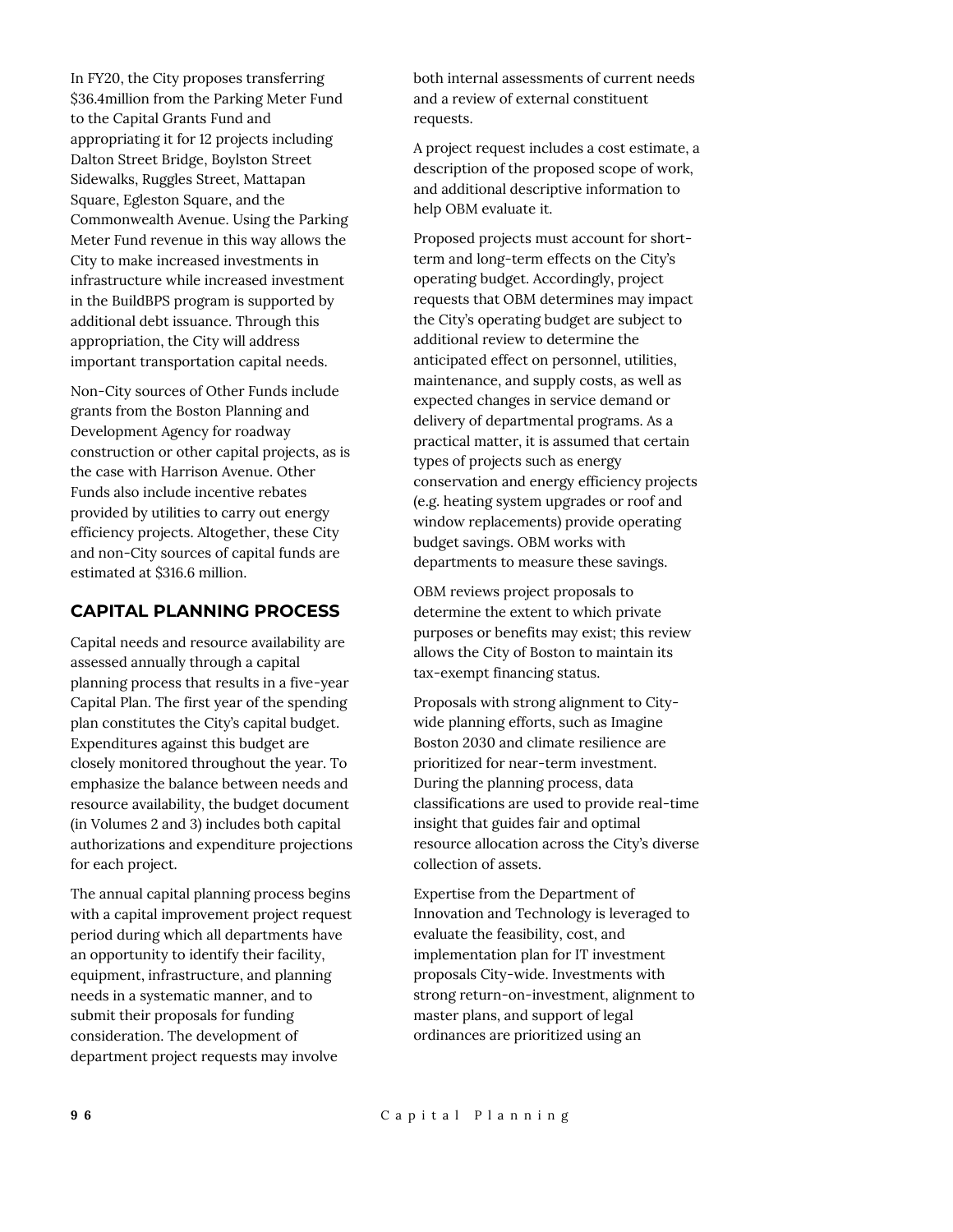automated scoring system that results in metric based recommendations.

New capital requests that are recommended for funding are placed into a multi-year spending plan along with previously authorized projects. The Mayor submits the Capital Plan to the City Council each year. The City Council, in turn, holds public hearings to consider project authorizations. This year's Capital Plan identifies 306 new and continuing projects and proposes \$287.2 million in new bond authorization and a \$36.4 million appropriation supported by the Parking Meter Fund.

Descriptions of all 306 projects can be found in Volumes 2 and 3 of the Budget. Project descriptions include authorizations and funding sources, projected expenditures, scope of work summary, and an indication of whether or not the project generates a near-term operating budget impact.

#### **Operating Budget Impacts**

Determining the impact that proposed capital investments will have on the City's operating budget (personnel, contracted services, equipment and utilities) is essential to the capital budgeting process. Many capital projects, such as those that replace mechanical equipment with modern, more efficient versions, save the City money in future operating costs; others, such as those that allow the City to expand programing or establish a stronger presence in different neighborhoods, may entail future operating costs. Understanding the balance between future savings and future costs resulting from these capital projects is vital to maintaining the City's long-term financial health.

In Volumes 2 and 3 of this document, each capital project summary indicates whether or not there is an operating impact associated with the project.

While most capital projects can be assumed to have a marginal impact on energy savings or personnel demands, only those projects that will likely result in an increase or decrease in a budget appropriation are included here.

#### **Savings**

The Capital Plan supports investments that will decrease operating expenses by reducing costs associated with emergency repairs, maintenance of old systems, and energy inefficiency. A substantial portion of the Capital Plan is focused on these types of basic facility improvements.

Through an Executive Order relative to climate action, the City has committed to designing new buildings and selected major renovations to the standards required to attain U.S. Green Building Council LEED (Leadership in Energy and Environmental Design) certification.

By far the largest operational savings comes from the conversion of street lights to newer fixtures using Light Emitting Diode (LED) technology. Since 2014, the City has performed 18,551 streetlight LED retrofits. The FY20 Budget reflects an avoidance of 33.6 MWh, or \$5.8 million in energy costs, directly attributable to this work.

Renew Boston Trust launched during the Walsh Administration has systematically identified energy projects in the City's 300+ buildings to both lower energy bills and reduce emissions. The City finances the program through general obligation bonds, paid for in part from reduced energy consumption at City departments.

A \$10.7 million Phase 1 construction project is underway and will be completed by spring 2020. The FY20-24 capital plan also includes \$35 million in City funding for a larger Phase 2 project. Planning is currently underway. The City will implement the program through contracts with Energy Service Companies (ESCOs) that will provide financial guarantees that the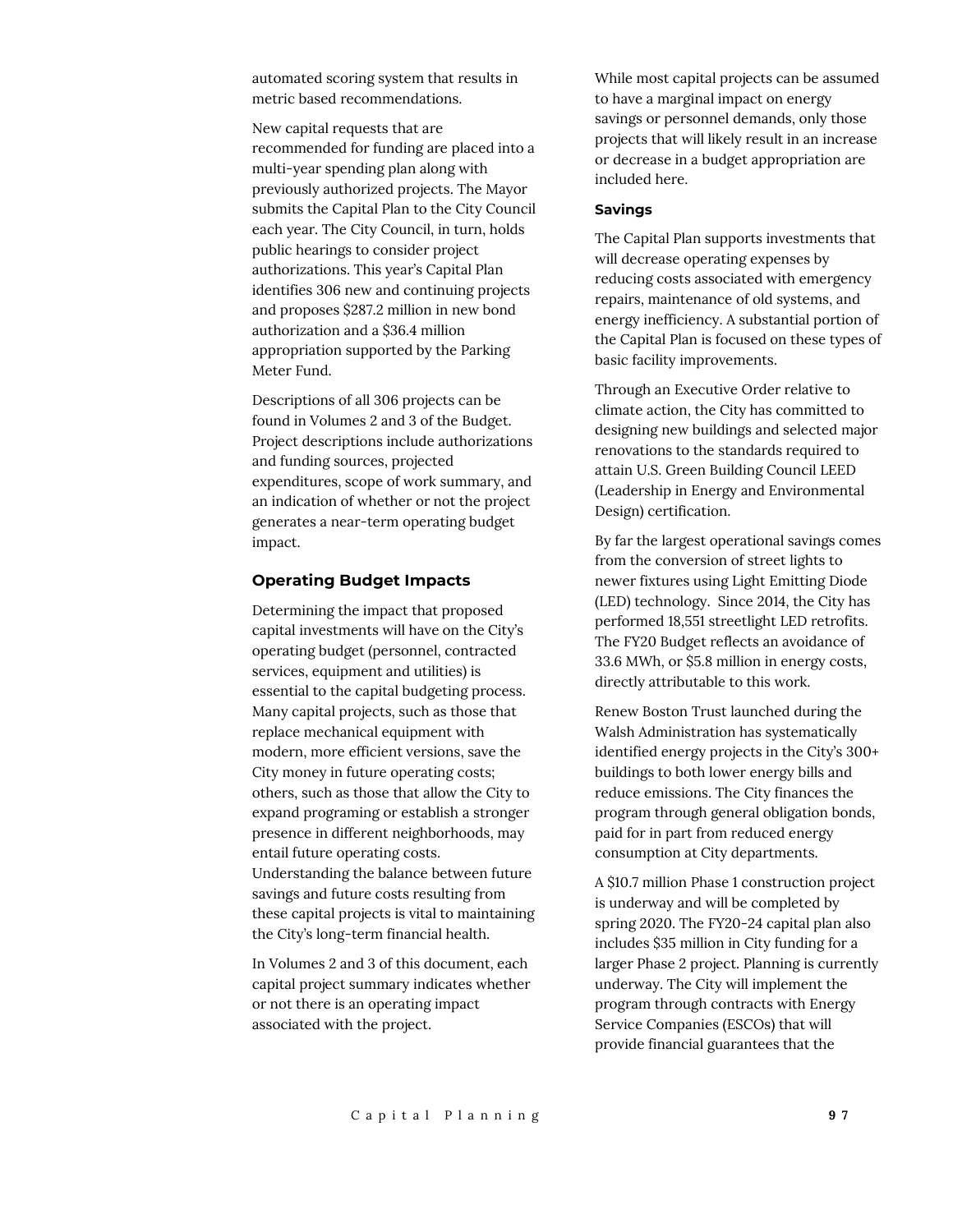energy savings generated by the projects will be sufficient to cover anticipated debt service costs.

The Property Management Department is updating the City Hall heating system. An assessment is underway that will determine the most cost effective and energy efficient solution. The Boston Public Schools and Fire Department are both pursuing capital projects to save energy and reduce operating costs, primarily by replacing boilers and updating HVAC and associated systems.

#### **Costs**

Increases in operating expenses expected as a result of capital projects are primarily driven by two areas: an expansion of the City's IT infrastructure and the addition of buildings to the City's portfolio.

In FY19, the City began construction on Renew Boston Trust's first phase of implementation, which will result in an estimated annual cost savings of more than \$600 thousand. A measurement and verification program was also established to ensure these savings more than offset debt service costs related to the capital expenses. Future phases are expected to feature a higher capital outlay and thus deliver higher levels of annual savings.

Many of the projects identified in the Department of Innovation and Technology (DoIT)'s capital budget replace legacy systems, and in some cases they include an expansion of infrastructure, as well. Annual licensing fees to support the ongoing maintenance and upgrades of new software is typically required, along with the addition of personnel to support the customizations and integrations that ensure the new software meets the City's needs. For FY20, the Office of Budget Management partnered closely with DoIT to perform detailed cost-benefit analysis; a key outcome of which was 5-year return on investment (ROI) calculations for all new technology proposals. A weighted scoring

system was developed to prioritize funding for proposals with positive ROI calculations, among other factors.

#### **DEBT MANAGEMENT POLICIES AND DEBT IMPLICATIONS OF THE PLAN**

Effective debt management ensures that the City can meet its capital infrastructure and facility needs. Debt management requires a series of decisions about the amount, timing, purposes and structure of debt issuance. Long-term debt related to capital investment has two main purposes:

(1) It finances acquisition, construction, repair, and renovation of City-owned buildings and equipment that are necessary to provide public services; and

(2) It finances infrastructure improvements to ensure the City's continued growth and safe roadway conditions.

The Treasury Department manages all borrowings according to the City's debt management policies. These policies address issues such as debt affordability and limitations on the level of variable rate debt the City will use. The City's goals are to rapidly repay debt, maintain a conservative level of outstanding debt, and ensure the City's continued positive financial standing with the bond market.

Key components of the debt management policies ensure that:

- combined net direct debt does not exceed 3% of taxable assessed value;
- at least 40% of the overall debt is repaid within five years and 70% within ten years;
- annual gross debt service costs do not exceed 7% of general fund expenditures;
- variable rate debt does not exceed 20% of the City's total currently outstanding bonded debt (the City has no variable debt).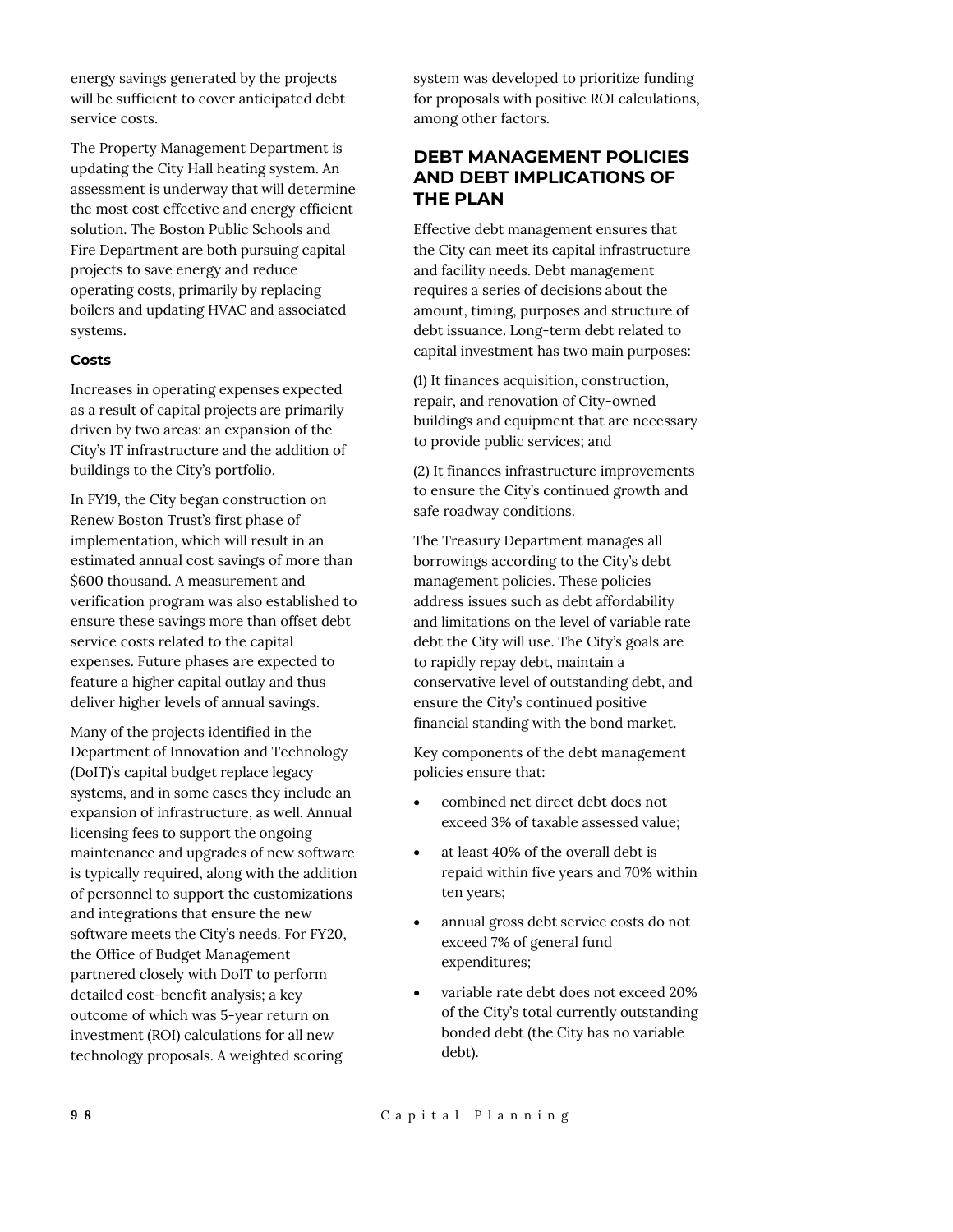For further discussion of the City's financial policies and management controls, refer to the chapter on Financial Management.

The City's debt service forecast assumes general obligation borrowing of \$210 million in FY20, \$205 million in FY21, and \$230 million in FY22, \$220 million in FY23, and \$200 million in FY24. The debt tables at the end of this chapter detail the City's outstanding debt service obligations and demonstrate the City's rapid retirement of its debt.



#### *Figure 5 – Gross Debt Service as a Percent of Total General Fund Expenditures FY17-FY24*

The City's gross debt service requirement will remain under 7% of total General Fund expenditures through FY24 (See Figure 3).

The ratio of debt service to the City's primary revenue source, the property tax levy, is projected to increase through FY24 (See Figure 4). Even with the increase, the ratio is not expected to exceed the City's policy ceiling.

The City's current overall debt burden (net direct debt to assessed property value of \$179.79 billion) is approximately 0.72% as of February 1, 2019. The City's net direct debt per capita currently stands at approximately \$1,891 as of February 1, 2019.

Boston has been conservative about assuming long-term debt and aggressive about retiring debt expeditiously. Over 40% of the City's outstanding debt will be retired within the next five years.



#### *Figure 6 – Gross Debt Service as a Percent of the Net Property Tax Levy FY17-FY24*

In February of 2019, Moody's Investors Service and Standard & Poor's reaffirmed Boston's credit rating at Aaa, and AAA, respectively. A bond rating is a statement of credit quality and is analyzed when determining the interest rate that should be paid for a municipality's bonds. A higher bond rating translates into lower interest rates and real dollar savings for the City.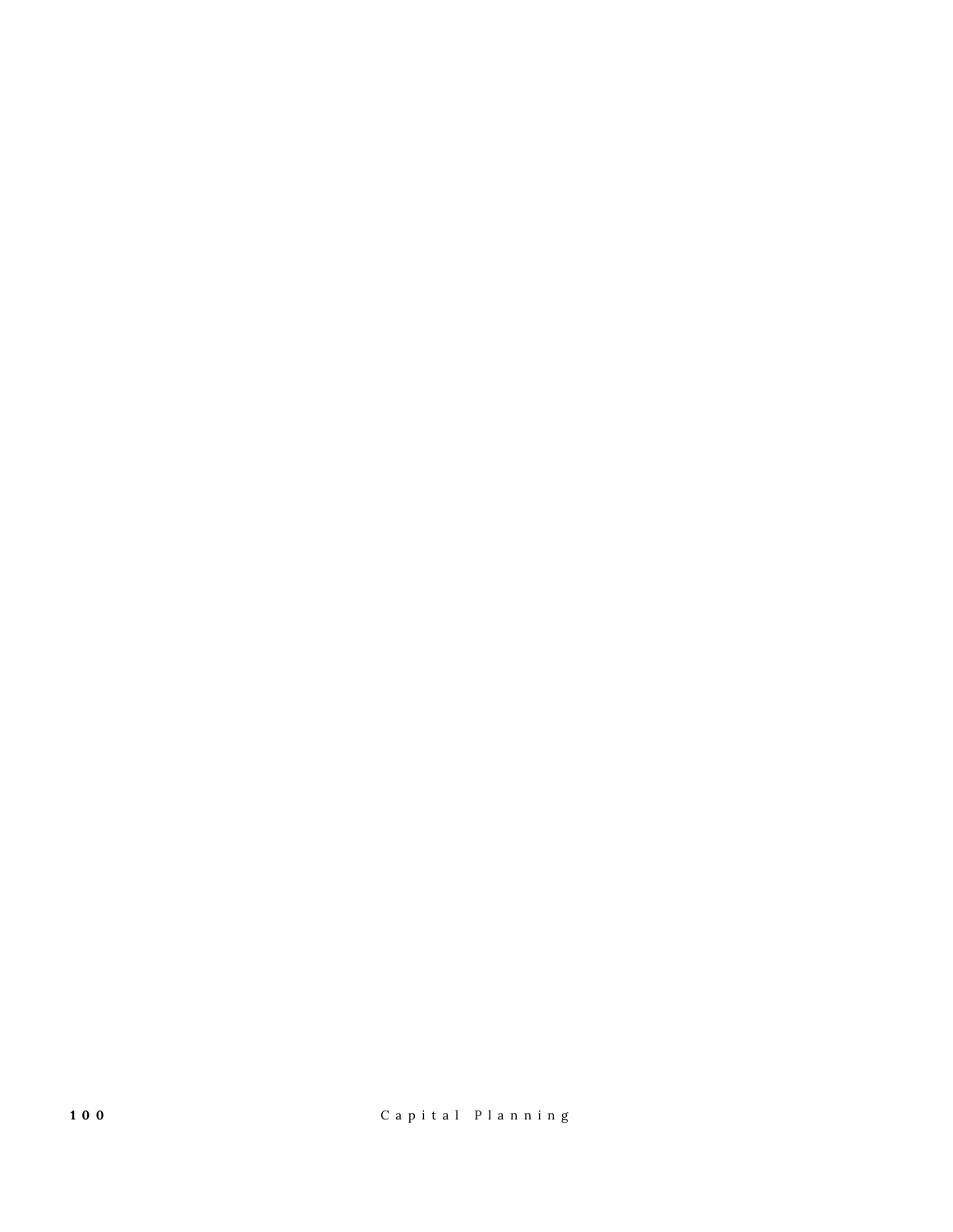| Authorization<br>203,223,702<br>Boston Planning and Development Agency<br>Boston Centers for Youth and Families<br>Boston Public Schools<br>Boston Public Library | Existing<br>36,030,000 | FY20<br>Authorization | Authorization<br>FY21-24 |             |             |             | Trust   |               |
|-------------------------------------------------------------------------------------------------------------------------------------------------------------------|------------------------|-----------------------|--------------------------|-------------|-------------|-------------|---------|---------------|
|                                                                                                                                                                   |                        |                       |                          | State       | Federal     | Other       |         | Total         |
|                                                                                                                                                                   |                        |                       |                          |             |             |             |         |               |
|                                                                                                                                                                   |                        | 1,000,000             | $\circ$                  | $\circ$     | $\circ$     | $\circ$     | $\circ$ | 37,030,000    |
|                                                                                                                                                                   | 3,000,000              | 2,075,000             | $\circ$                  | $\circ$     | 0           | $\circ$     | $\circ$ | 5,075,000     |
|                                                                                                                                                                   | 68,968,543             | 1,700,000             | 51,150,083               | 5,597,374   | 0           | $\circ$     | $\circ$ | 127,416,000   |
|                                                                                                                                                                   |                        | 41,987,100            | 182,356,091              | 97,539,364  | 0           | 17,700,000  | $\circ$ | 542,806,257   |
| 74,260,537<br>Department of Innovation and Technology                                                                                                             |                        | 16,050,000            | 22,093,161               | $\circ$     | 0           | $\circ$     | 0       | 112,403,698   |
| Emergency Management                                                                                                                                              | 1,500,000              | $\circ$               | $\circ$                  | $\circ$     | 0           | $\circ$     | 0       | 1,500,000     |
| Environment Department                                                                                                                                            | 47,748,000             | 1,000,000             | 175,000                  | 1,815,080   | 2,500,000   | 9,173,800   | $\circ$ | 62,411,880    |
| Fire Department                                                                                                                                                   | 46,602,500             | 19,352,500            | 27,331,083               | $\circ$     | 0           | 206,614     | 0       | 93,492,697    |
| Neighborhood Development                                                                                                                                          | 2,500,000              | 30,000,000            | $\circ$                  | $\circ$     | 0           | $\circ$     | $\circ$ | 32,500,000    |
| Office of Arts & Culture                                                                                                                                          | 3,600,000              | 2,000,000             | 8,000,000                | $\circ$     | 0           | $\circ$     | $\circ$ | 13,600,000    |
| Office of New Urban Mechanics                                                                                                                                     | 200,000                | $\circ$               | $\circ$                  | $\circ$     | $\circ$     | $\circ$     | $\circ$ | 200,000       |
| Parks and Recreation Department                                                                                                                                   | 99,008,841             | 46,102,000            | 10,973,965               | 18,447,573  | 75,230,086  | 68,400,066  | C       | 318,162,531   |
| Police Department                                                                                                                                                 | 85,705,000             | 5,820,000             | $\circ$                  | 0           | 0           | $\circ$     | $\circ$ | 91,525,000    |
| Property Management Department                                                                                                                                    | 93,779,058             | 85,000,000            | 1,935,500                | $\circ$     | 0           | 73,273      | 0       | 180,787,831   |
| Public Health Commission                                                                                                                                          | 7,098,300              | 5,750,700             | 4,300,000                | $\circ$     | $\circ$     | $\circ$     | $\circ$ | 17,149,000    |
| 234,285,974<br>Public Works Department                                                                                                                            |                        | 25,056,000            | 13,350,000               | 190,520,677 | 369,709,434 | 197,802,138 | $\circ$ | 1,030,724,223 |
| 52,3<br>Transportation Department                                                                                                                                 | 354,445                | 4,314,000             | 4,727,808                | 10,674,920  | 28,847,354  | 23,267,817  | $\circ$ | 124,186,344   |
| 1,059,864,900<br>Total                                                                                                                                            |                        | 287,207,300           | 326,392,691              | 324,594,988 | 476,286,874 | 316,623,707 | $\circ$ | 2,790,970,460 |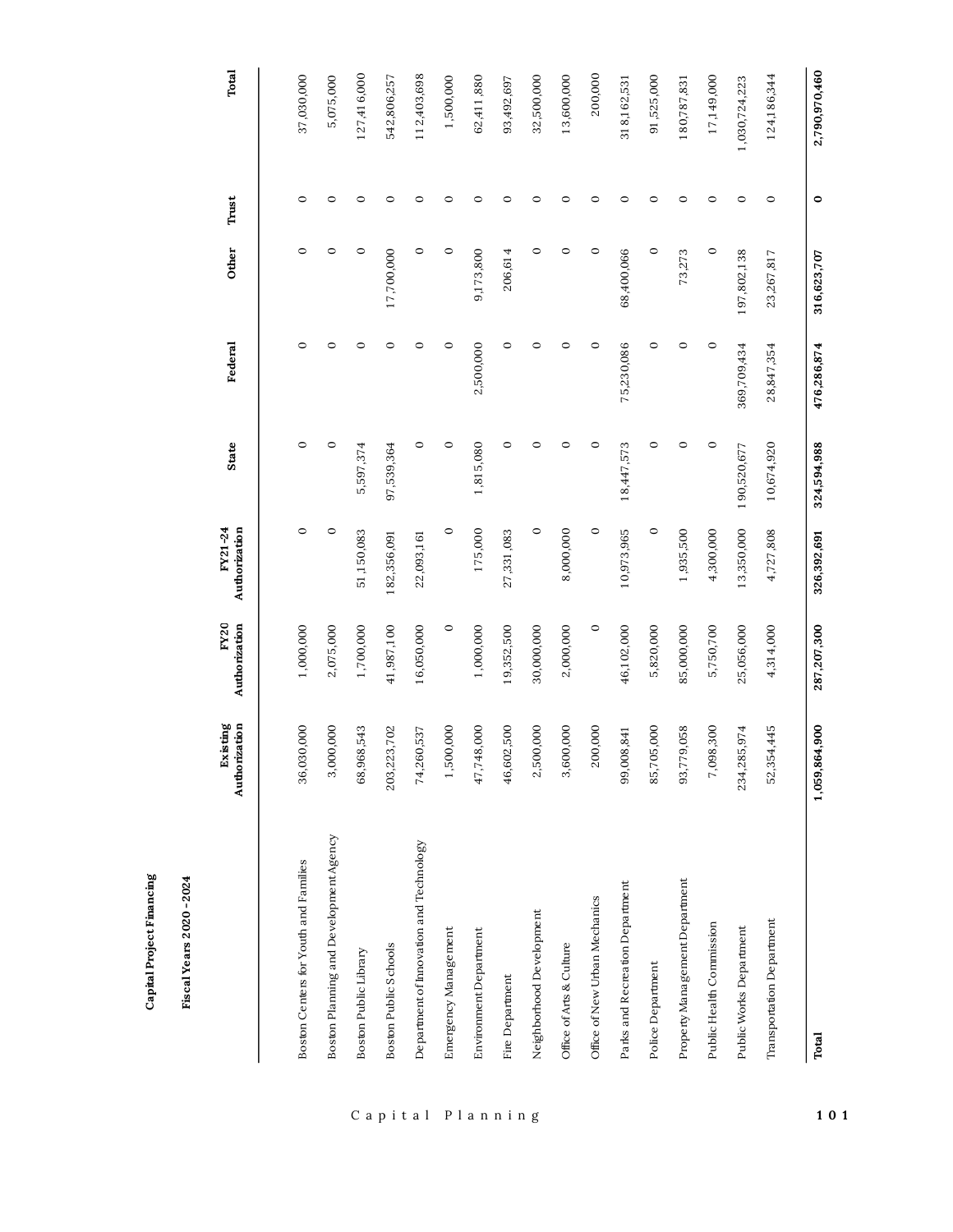### **City of Boston Outstanding Principal by Purpose as of February 1 , 201 9**

|                             |                  | Percent of<br>Total |
|-----------------------------|------------------|---------------------|
|                             | Outstanding @    | Outstanding         |
|                             | February 1, 2019 | Debt                |
| Purpose for Which Issued:   |                  |                     |
| General Purpose             | 841,160,262      | 64.3%               |
| <b>MCWT</b>                 | 13,948,310       | 1.1%                |
| <b>Economic Development</b> | 8,638,450        | $0.7\%$             |
| State Urban Development     | 5,702,614        | 0.4%                |
| <b>Schools</b>              | 14,242,995       | 1.1%                |
| <b>Public Buildings</b>     | 225,360,173      | 17.2%               |
| <b>Public Works</b>         | 194,143,273      | 14.8%               |
| Cemeteries                  | 4,667,233        | 0.4%                |
| <b>TOTAL:</b>               | 1,307,863,310    | 100.0%              |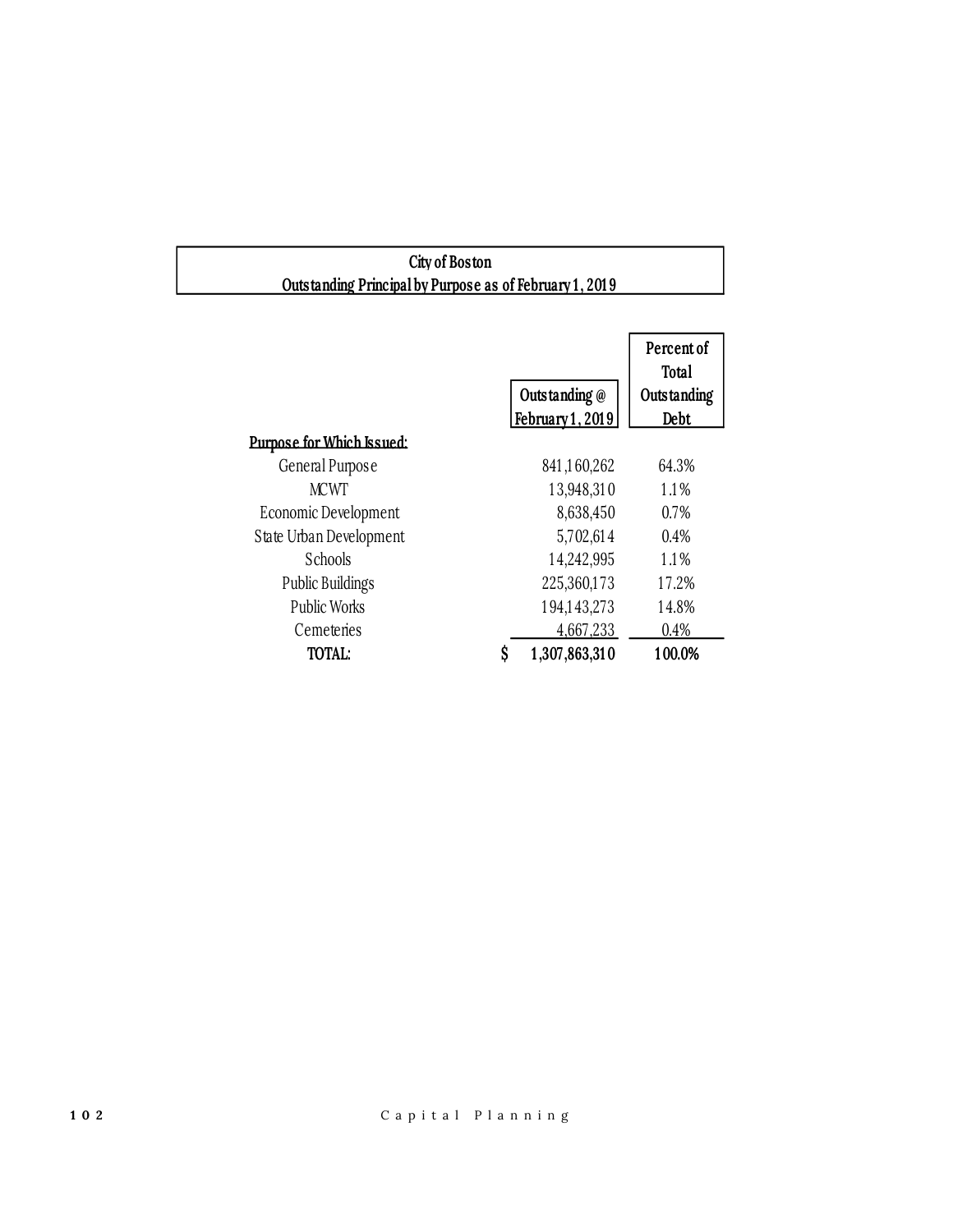|                                                              | Actual<br>FY17            | <b>Budget</b><br>FY18     | <b>Budget</b><br>FY19     | Projected<br>FY20         | Projected<br>FY21         | Projected<br>FY22         | Projected<br>FY23         | Projected<br>FY24         |
|--------------------------------------------------------------|---------------------------|---------------------------|---------------------------|---------------------------|---------------------------|---------------------------|---------------------------|---------------------------|
| Cross Debt Service Requirements - Bonded Debt:               |                           |                           |                           |                           |                           |                           |                           |                           |
| Total Principal:<br>Total Interest:                          | 53,832,625<br>116,976,541 | 121,490,049<br>54,182,334 | 125,831,183<br>66,249,982 | 65,936,869<br>125,344,901 | 139,383,916<br>72,778,679 | 76,821,235<br>160,433,237 | 80,919,992<br>167,703,051 | 172,587,818<br>83,379,254 |
| (1) Total:                                                   | 170,809,166               | 175,672,383               | 192,081,165               | 91,281,770                | 212,162,595               | 237,254,472               | 248,623,043               | 255,967,072               |
| Less: Revenue Deemed Avaibble from Related Sources:          |                           |                           |                           |                           |                           |                           |                           |                           |
| Boston Medical Center                                        |                           |                           | 0                         | 0                         |                           | $\circ$                   | $\circ$                   | $\circ$                   |
| Boston Public Health Commission                              | $\circ$                   |                           | $\circ$                   | $\circ$                   |                           | $\circ$                   | $\circ$                   | $\circ$                   |
| Water and Sewer Payments                                     | $\circ$                   | $\circ$                   | $\circ$                   | $\circ$                   |                           | $\circ$                   | $\circ$                   | $\circ$                   |
| (2) Premium Subsidies, Other                                 | 3,598,172                 | 3,526,669                 | 3,455,802                 | 3,308,756                 | 2,950,602                 | 2,853,141                 | 2,369,144                 | ,864,633                  |
| Renew Boston Trust - Energy Savings                          |                           |                           |                           | 250,000                   | 1,125,000                 | 1,975,000                 | 3,687,500                 | 4,350,000                 |
| Accrued Interest                                             | 100,000                   |                           | 100,000                   | 100,000                   | 100,000                   | 100,000                   | 100,000                   | 100,000                   |
| (3) Irrigation Project                                       | 190,285                   | 116,365                   | 9,149                     | 61,542                    |                           | $\circ$                   |                           | $\circ$                   |
| (4) 1010 Massachusetts Avenue Project                        | 2,220,937                 | 2,123,404                 | ,954,914                  | ,924,363                  | 2,409,288                 | 2,644,951                 | 2,089,269                 | $\circ$                   |
| (5) Pension Management System                                | 1,904,553                 | 1,903,326                 | 1,902,668                 | 1,903,312                 | 1,904,187                 | 893,752                   | 640,475                   | 45,394                    |
| Interest on Loan to BOA Fund and Dudley Fund                 | $\circ$                   | $\circ$                   | $\circ$                   | $\circ$                   | $\circ$                   | $\circ$                   | $\circ$                   | $\circ$                   |
| Plus: Interest on Termorary Loan Notes and Additional Items: |                           |                           |                           |                           |                           |                           |                           |                           |
| Revenue Anticipation                                         | 0                         |                           |                           | 3,000,000                 | 3,000,000                 | 3,000,000                 | 3,000,000                 | 3,000,000                 |
| Cost of Issuance                                             | $\circ$                   | 399,818                   | 500,000                   | 500,000                   | 500,000                   | 500,000                   | 500,000                   | 500,000                   |
| Dudley Sq. Site /Sec. 108                                    | 505,000                   | 505,000                   |                           |                           |                           | ○                         |                           | $\circ$                   |
| Lease Payment for Bolling Municipal Building                 | 551,000                   | 551,000                   | 638,000                   | 248,111                   |                           | $\circ$                   | $\circ$                   | $\circ$                   |
| (6) Sinking Fund for Nov., 2009 QSCB                         | 1,454,545                 | ,454,545                  | 1,454,545                 | 1,454,545                 | 1,454,545                 | 1,454,545                 | 1,454,545                 | 1,454,545                 |
| School B.A.N's                                               |                           |                           |                           |                           |                           |                           |                           | c                         |
| Total Debt Service Budget Summary:                           | 165,305,765               | 170,912,982               | 187,251,176               | 188,936,454               | 208,628,063               | 233,742,172               | 244,691,201               | 254,561,590               |
| Less Additional Adjustments:                                 |                           |                           |                           |                           |                           |                           |                           |                           |
| School Construction Assistance                               | 6,720,152                 | 6,720,147                 | 5,107,351                 | 2,461,330                 | $\circ$                   | $\circ$                   | $\circ$                   | $\circ$                   |
| Total Net Debt Service Requirements:                         | 158,585,613               | 164,192,835               | 182,143,825               | 186,475,124               | 208,628,063               | 233,742,172               | 244,691,201               | 254,561,590               |
| NOTES.                                                       |                           |                           |                           |                           |                           |                           |                           |                           |

# **NOTES:**

### FY19 - the City issued: (1 ) FY1 9 - the City issued:  $\epsilon$

\$145.10 million in General Obligation Bonds with a 20-year maturity and a true interest cost of 2.749%; sale closed March 2019. \$1 45.1 0 million in General Obligation Bonds with a 20-year maturity and a true interest cost of 2.749%; sale closed March 201 9.

### Assumptions: **As s umptions :**

FY20 - Assumes General Obligation debt issuance of \$200 million and \$10 million for the Renew Boston Trust project each with a 20 year maturity and an interest rate of 5.0% FY20 - Assumes General Obligation debt issuance of \$200 million and \$1 0 million for the Renew Boston Trust project each with a 20 year maturity and an interest rate of 5.0%. FY22 - Assumes General Obligation debt issuance of \$210 milion and \$20 milion for the Renew Boston Trust project each with a 20 year maturity and an interest rate of 5.0% FY22 - Assumes General Obligation debt issuance of \$21 0 million and \$20 million for the Renew Boston Trust project each with a 20 year maturity and an interest rate of 5.0%. FY23 - Assumes General Obligation debt issuance of \$210 million and \$10 million for the Renew Boston Trust project each with a 20 year maturity and an interest rate of 5.0%. FY23 - Assumes General Obligation debt issuance of \$210 million and \$10 million for the Renew Boston Thust project each with a 20 year maturity and an interest rate of 5.0% FY21 - Assumes General Obligation debt issuance of \$200 million and \$5 million for the Renew Boston Thust project each with a 20 year maturity and an interest rate of 5.0%. FY21 - Assumes General Obligation debt issuance of \$200 million and \$5 million for the Renew Boston Trust project each with a 20 year maturity and an interest rate of 5.0%. FY24 - Assumes General Obligation debt issuance of \$200 million with a 20 year maturity and an interest rate of 5.0%. FY24 - Assumes General Obligation debt issuance of \$200 million with a 20 year maturity and an interest rate of 5.0%.

- Under the American Recovery and Reinvestment Act of 2009 (ARRA), in 201 0 and 2011, the City is sued Tax Benefied Bonds which are entitled to receive subsidy payments from the Federal Government. (2) Under the American Recovery and Reinvestment Act of 2009 (ARRA), in 201 0 and 201 1 , the City issued Tax Benefited Bonds which are entitled to receive subsidy payments from the Federal Government. The IRS has released subsidy reduction notifications since March of 201 3, reducing the expected annual subsidy - the projected loss through FY201 9 is approximately \$1 .6 million. The RS has released subsidy reduction notifications since March of 2013, reducing the expected amual subsidy - the projected boss through FY2019 is approximately \$1.6 million. An estimated Subsidy reduction to ARRA-related issuances of 7.3% per year from FY2020 through FY2025 has been applied in response to IRS withholding notifications. An estimated Subsidy reduction to ARRA-related issuances of 7.3% per year from FY2020 through FY2025 has been applied in response to IRS withholding notifications.  $\circled{2}$
- Debt Service Costs will be offset by the "Fund for Parks and Recreation". (3) Debt Service Costs will be offset by the "Fund for Parks and Recreation".  $\circledcirc$
- Debt Service Costs will be offset by charging City departments for the space they occupy. (4) Debt Service Costs will be offset by charging City departments for the space they occupy.  $\bigoplus$
- Debt Service Costs will be offset by semi-annual payments from the Retirement Board. (5) Debt Service Costs will be offset by semi-annual payments from the Retirement Board.  $\overline{5}$
- Quarterly paymens of principal in the amount of \$363,636.36 are currently being make to the paying agent with respect to the City's outs tanding \$20 million G.O. Qualified School Construction Bonds, 2009-Series A,<br>which we (6) Quarterly payments of principal in the amount of \$363,636.36 are currently being made to the paying agent with respect to the City's outstanding \$20 million G.O. Qualified School Construction Bonds, 2009-Series A, which were issued as tax credit bonds that do not earn interest. These funds are kept in escrow until the Bonds mature on September 1 5, 2024. $\circledcirc$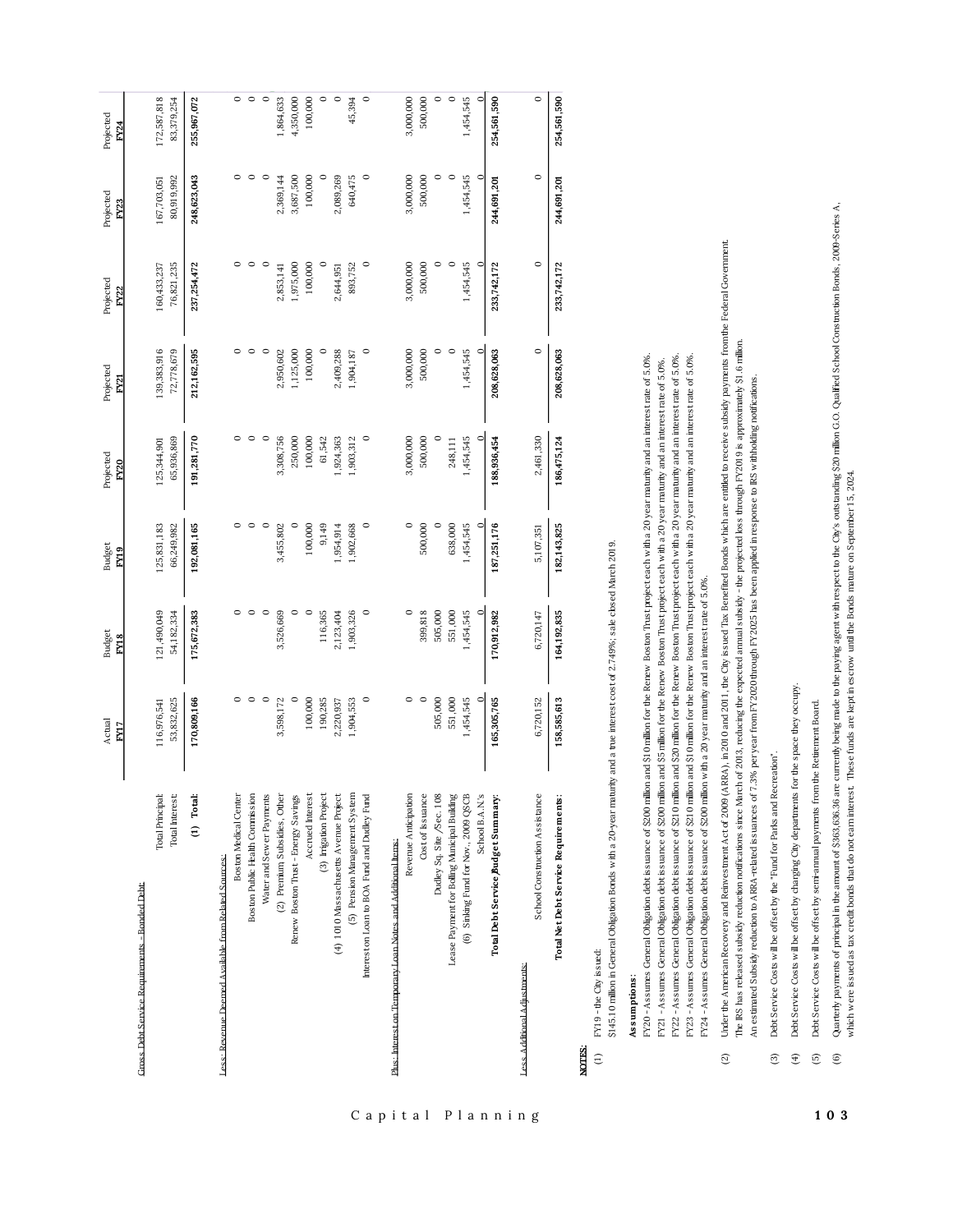| FY20-24 Capital Plan Project List |                                                                                           |                 |                   |                         |                                       |
|-----------------------------------|-------------------------------------------------------------------------------------------|-----------------|-------------------|-------------------------|---------------------------------------|
| Project                           | Scope of Work                                                                             | <b>Status</b>   | Neighborhood      | <b>Operating Impact</b> | <b>Total Project</b><br><b>Budget</b> |
|                                   | <b>Boston Centers for Youth and Families</b>                                              |                 |                   |                         |                                       |
|                                   | BCYF Community Develop building programs and assess siting options for new                | To Be Scheduled | Various           | No                      | 200,000                               |
| Center Program                    | community centers in Dorchester and Charlestown.                                          |                 | neighborhoods     |                         |                                       |
| Studies                           |                                                                                           |                 |                   |                         |                                       |
| <b>BCYF Curley</b>                | Major renovation of existing building that supports re-programming                        | In Design       | South Boston      | No                      | 15,000,000                            |
| Community                         | the interior space and provides resilient protection from future sea                      |                 |                   |                         |                                       |
| Center                            | level rise.                                                                               |                 |                   |                         |                                       |
| <b>BCYF Mattahunt</b>             | Interior renovation that includes refurbishing the lobby, gymnasium,                      | In Design       | Mattapan          | No                      | 1,900,000                             |
| Community                         | community room, and computer lab.                                                         |                 |                   |                         |                                       |
| Center                            |                                                                                           |                 |                   |                         |                                       |
|                                   | BCYF Paris Street Complete building renovation including upgrades to the mechanical       | In Design       | East Boston       | No                      | 8,900,000                             |
| Pool                              | systems, bathrooms and locker rooms, pool deck, lighting, and                             |                 |                   |                         |                                       |
|                                   | entryway.                                                                                 |                 |                   |                         |                                       |
| North End                         | Develop a design for a new North End Community Center.                                    | To Be Scheduled | North End         | No                      | 3,000,000                             |
| Community                         |                                                                                           |                 |                   |                         |                                       |
| Center Design                     |                                                                                           |                 |                   |                         |                                       |
| Pool Repairs                      | Renovate and upgrade locker rooms and pools including filtration                          | Annual Program  | Citywide          | No                      | 4,030,000                             |
|                                   | systems, pool liners, and dehumidification and HVAC systems at various                    |                 |                   |                         |                                       |
|                                   | BCYF/BPS pool facilities.                                                                 |                 |                   |                         |                                       |
| Youth Budget                      | Engage youth across the City to create a capital "Youth Budget", using                    | Implementation  | Citywide          | No                      | 1,000,000                             |
| Round 4                           | participatory budgeting methods.                                                          | Underway        |                   |                         |                                       |
| Youth Budget                      | Engage youth across the City to create a capital "Youth Budget", using                    | Implementation  | Citywide          | No                      | 1,000,000                             |
| Round 5                           | participatory budgeting methods.                                                          | Underway        |                   |                         |                                       |
| Youth Budget                      | Engage youth across the City to create a capital "Youth Budget", using                    | Implementation  | Citywide          | No                      | 1,000,000                             |
| Round 6                           | participatory budgeting methods.                                                          | Underway        |                   |                         |                                       |
| Youth Budget                      | Engage youth across the City to create a capital "Youth Budget", using                    | New Project     | Citywide          | No                      | 1,000,000                             |
| Round <sub>7</sub>                | participatory budgeting methods.                                                          |                 |                   |                         |                                       |
|                                   | Boston Planning and Development Agency                                                    |                 |                   |                         |                                       |
| Long Wharf                        | Develop design plans that address ongoing structural issues at Long                       | In Design       | Financial         | No                      | 300,000                               |
|                                   | Wharf related to flooding caused by high tides.                                           |                 | District/Downtown |                         |                                       |
| Long Wharf                        | Design interpretive and wayfinding signage that directs the public to                     | To Be Scheduled | Financial         | No                      | 150,000                               |
| Harborwalk                        | the Harborwalk and nearby public amenities.                                               |                 | District/Downtown |                         |                                       |
| Signage                           |                                                                                           |                 |                   |                         |                                       |
| RFMP Black                        | Resurface Black Falcon Avenue and Terminal Street. Replace sidewalk                       | In Design       | South Boston      | No                      | 1,400,000                             |
| Falcon Avenue                     | and improve street lighting.                                                              |                 |                   |                         |                                       |
| and Terminal                      |                                                                                           |                 |                   |                         |                                       |
|                                   |                                                                                           |                 |                   |                         |                                       |
| Street                            | RFMP Dry-dock 4 Develop a design for the permanent closure of the Dry-dock 4 caisson.     | In Design       | South Boston      | No                      | 250,000                               |
|                                   |                                                                                           |                 |                   |                         |                                       |
| RFMP Pier 6                       | Develop design plans for the replacement of the Pier 6 steel bulkhead.                    | In Design       | South Boston      | No                      | 400,000                               |
|                                   |                                                                                           |                 |                   |                         |                                       |
| <b>RFMP</b> Resiliency            | Climate resilience improvements at the Raymond Flynn Marine Park.                         | New Project     | South Boston      | No                      | 2,075,000                             |
| Improvements                      |                                                                                           |                 |                   |                         |                                       |
| South Boston                      | Analyze transportation capacity and develop conceptual design and cost                    | To Be Scheduled | South Boston      | No                      | 250,000                               |
| Dorchester                        | for future infrastructure improvements for the South Boston                               |                 |                   |                         |                                       |
| Avenue                            | Dorchester Avenue study area.                                                             |                 |                   |                         |                                       |
| Transportation                    |                                                                                           |                 |                   |                         |                                       |
| Study                             |                                                                                           |                 |                   |                         |                                       |
|                                   | Strategic Planning Analyze transportation capacity and develop conceptual design and cost | Study Underway  | Various           | No                      | 250,000                               |
| Area                              | for future infrastructure improvements for Washington Street in                           |                 | neighborhoods     |                         |                                       |
| Transportation                    | Jamaica Plain/Roxbury, Glovers Corner in Dorchester, and Dudley                           |                 |                   |                         |                                       |
| Study                             | Square in Roxbury.                                                                        |                 |                   |                         |                                       |
| 104                               | Capital Planning                                                                          |                 |                   |                         |                                       |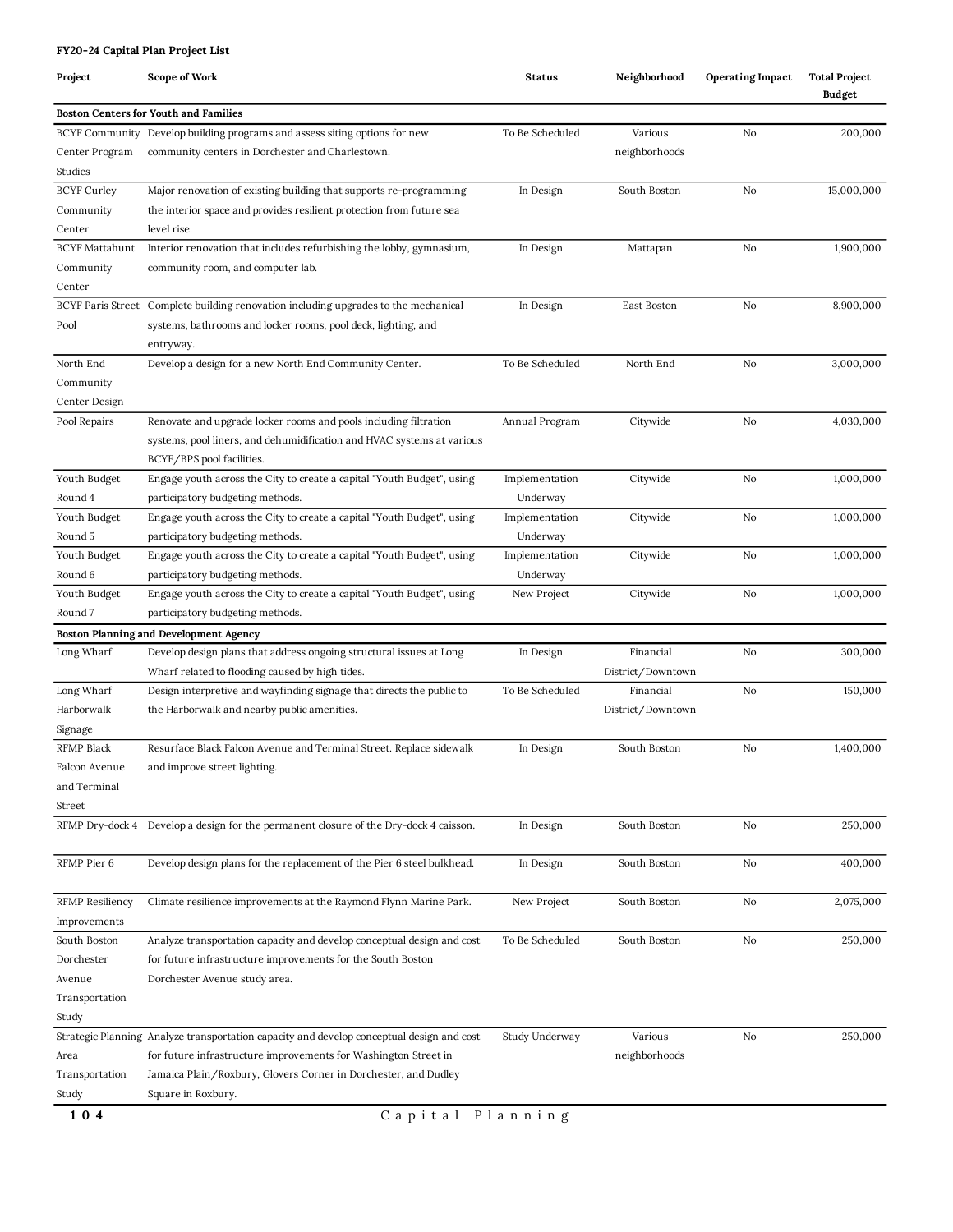| <b>Boston Public Library</b> |                                                                                        |                 |                  |     |            |
|------------------------------|----------------------------------------------------------------------------------------|-----------------|------------------|-----|------------|
| Adams Street                 | Design and construct a new branch library. Develop a building program                  | In Construction | Dorchester       | No  | 18,300,000 |
| Branch Library               | that reflects the Boston Public Library's Compass Principles and                       |                 |                  |     |            |
|                              | supports the needs of the neighborhood.                                                |                 |                  |     |            |
| Central Library:             | Renovate existing staff restroom into a women's staff restroom and                     | New Project     | Back Bay         | No  | 435,000    |
| Johnson Building             | locker room.                                                                           |                 |                  |     |            |
| Central Library:             | Replace all low sloped roofing and flashing, repair or replace existing                | In Design       | Back Bay         | No  | 6,130,000  |
| Johnson Roof                 | slate roofing material, and replace pyramid style skylights.                           |                 |                  |     |            |
| Replacement                  |                                                                                        |                 |                  |     |            |
| Central Library:             | This project will focus on a re-imagining of the Master Plan for the non-              | To Be Scheduled | Back Bay         | No  | 450,000    |
| McKim Study                  | renovated floors of the McKim building; planning for repairs to the                    |                 |                  |     |            |
|                              | McKim Courtyard Fountain; development of a new program for and                         |                 |                  |     |            |
|                              | repairs to the Dartmouth Street Plaza.                                                 |                 |                  |     |            |
| Central Library:             | A renovation project at the Central Library in Copley Square to help                   | In Design       | Back Bay         | No  | 15,725,000 |
| Rare Books and               | preserve its historic special collections in Rare Books and Manuscripts.               |                 |                  |     |            |
| Manuscripts                  |                                                                                        |                 |                  |     |            |
| Department                   |                                                                                        |                 |                  |     |            |
| Chinatown                    | Design and construct the fit-out for a new branch library.                             | New Project     | Chinatown        | No  | 1,000,000  |
| Branch Library               |                                                                                        |                 |                  |     |            |
| Codman Square                | Conduct a facility assessment and develop a building program that                      | New Project     | Dorchester       | No  | 100,000    |
| Branch Library               | reflects the BPL's Compass Principles and supports the needs of the                    |                 |                  |     |            |
|                              | neighborhood. Design and construct a new branch library.                               |                 |                  |     |            |
| Study                        |                                                                                        |                 |                  |     | 17,200,000 |
| Dudley Branch                | A comprehensive building renovation will enrich library services and                   | In Construction | Roxbury          | Yes |            |
| Library                      | visitor experience through improved spatial definition, a fully accessible             |                 |                  |     |            |
| Renovation                   | facility, improved signage and greater energy efficiency.                              |                 |                  |     |            |
| Egleston Square              | Assess the existing interior and exterior physical conditions and                      | To Be Scheduled | Roxbury          | No  | 12,100,000 |
| Branch Library               | systems according to how ably the branch can accomplish the Compass                    |                 |                  |     |            |
|                              | principles; develop and implement an improvement plan.                                 |                 |                  |     |            |
| Faneuil Branch               | Library branch improvements consistent with the BPL's Compass                          | In Design       | Allston/Brighton | No  | 12,625,000 |
| Library                      | Principles and based on the completed programming study which calls                    |                 |                  |     |            |
|                              | for improved accessibility, interior renovations and refurbishment, as                 |                 |                  |     |            |
|                              | well as, a building addition.                                                          |                 |                  |     |            |
| Fields Corner                | Conduct a facility assessment and develop a building program that                      | Study Underway  | Dorchester       | No  | 12,100,000 |
| Branch Library               | reflects the BPL's Compass Principles and supports the needs of the                    |                 |                  |     |            |
|                              | neighborhood. Design and construct a new branch library.                               |                 |                  |     |            |
|                              | Hyde Park Branch Waterproof basement walls to prevent water infiltration and repair    | New Project     | Hyde Park        | No  | 300,000    |
| Library                      | interior finishes damaged by water.                                                    |                 |                  |     |            |
| Lower Mills                  | An interior reconfiguration project which will include major electrical                | In Design       | Dorchester       | No  | 226,000    |
| Branch Library               | and telecommunications data upgrades, paint, carpet, and circulation                   |                 |                  |     |            |
| Improvements                 | upgrades.                                                                              |                 |                  |     |            |
| North End Branch             | Assess the existing interior and exterior physical conditions and                      | To Be Scheduled | North End        | No  | 1,475,000  |
| Library                      | systems according to how ably the branch can accomplish the Compass                    |                 |                  |     |            |
|                              | principles; develop and implement an improvement plan.                                 |                 |                  |     |            |
| Research                     | A planning study for the storage, preservation and security of the BPL's               | New Project     | Citywide         | No  | 200,000    |
| Collections                  | research collections.                                                                  |                 |                  |     |            |
| Preservation and             |                                                                                        |                 |                  |     |            |
| Storage Plan                 |                                                                                        |                 |                  |     |            |
|                              | Roslindale Branch A comprehensive building renovation will enrich library services and | In Design       | Roslindale       | No  | 10,200,000 |
| Library                      | visitor experience through improved spatial definition, a fully accessible             |                 |                  |     |            |
| Renovation                   | facility, improve signage and increase energy efficiency.                              |                 |                  |     |            |
| South Boston                 | An exterior improvement project to improve the use and access to the                   | In Construction | South Boston     | No  | 138,000    |
| Branch Library               | back yard.                                                                             |                 |                  |     |            |
| Improvements                 |                                                                                        |                 |                  |     |            |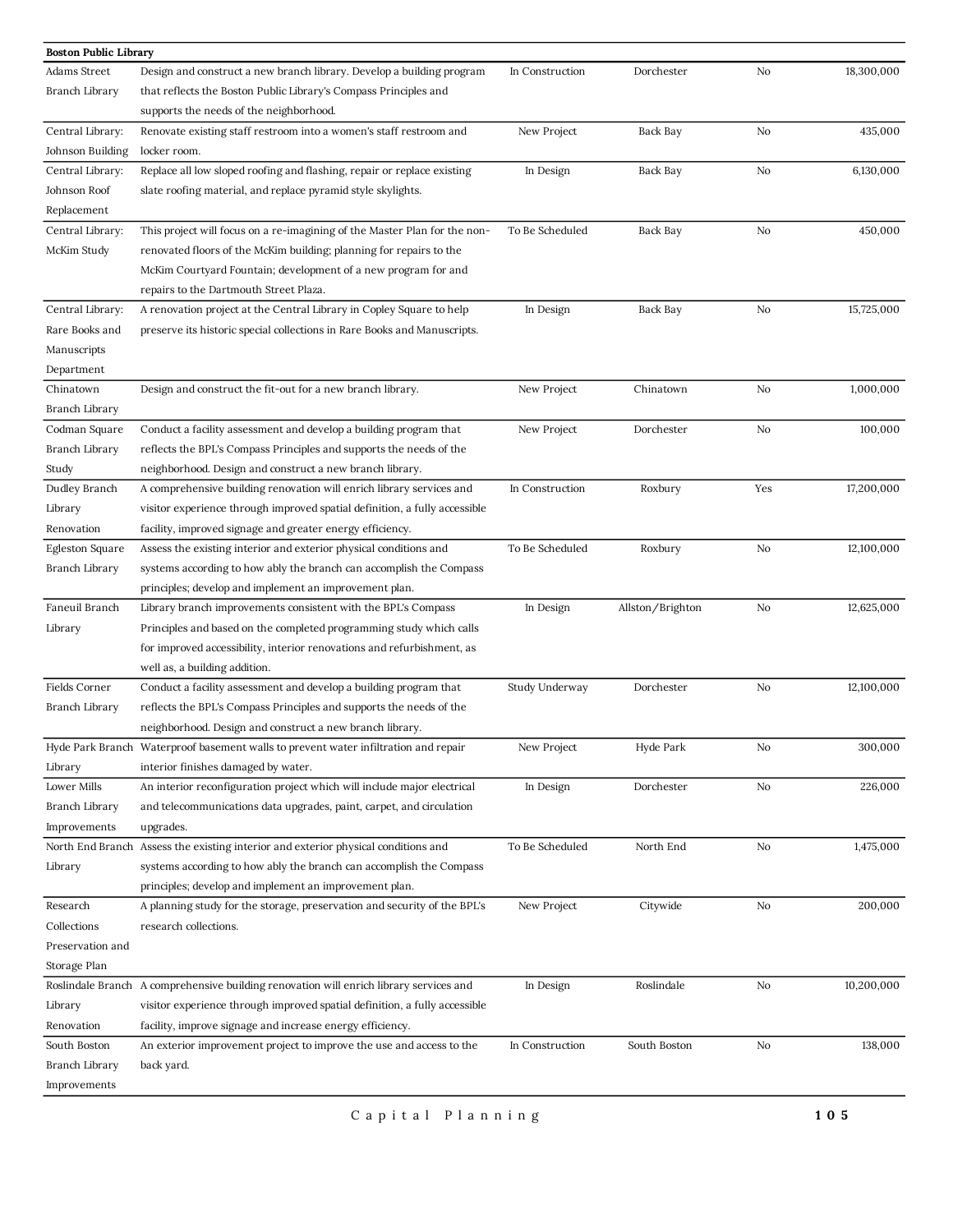|                              | South End Branch An interior reconfiguration project which will include major electrical, | In Design       | South End        | No  | 132,000     |
|------------------------------|-------------------------------------------------------------------------------------------|-----------------|------------------|-----|-------------|
| Library                      | telecommunications, paint, and carpet upgrades.                                           |                 |                  |     |             |
| Improvements                 |                                                                                           |                 |                  |     |             |
| South End Branch             | This project will conduct a facility assessment, review neighborhood                      | To Be Scheduled | South End        | No  | 500,000     |
| Library Study                | goals, develop an updated building program that reflects the BPL's                        |                 |                  |     |             |
|                              | strategic vision supporting the future needs of the neighborhood, and                     |                 |                  |     |             |
|                              | support additional interior improvements.                                                 |                 |                  |     |             |
| Upham's Corner               | Site acquisition, design, construction, and furnishings for the                           | To Be Scheduled | Dorchester       | No  | 17,980,000  |
| Library                      | development of a new branch library.                                                      |                 |                  |     |             |
| West End Branch              | Conduct a facility assessment and develop a building program that                         | New Project     | West End         | No  | 100,000     |
| Library Study                | reflects the BPL's Compass Principles and supports the needs of the                       |                 |                  |     |             |
|                              | neighborhood. Design and construct a new branch library.                                  |                 |                  |     |             |
| <b>Boston Public Schools</b> |                                                                                           |                 |                  |     |             |
| Accreditation                | Accreditation projects to be completed in FY20 through FY24.                              | Annual Program  | Various          | No  | 3,300,000   |
| Improvements at              |                                                                                           |                 | neighborhoods    |     |             |
| Various Schools              |                                                                                           |                 |                  |     |             |
| Adams School                 | Masonry project to address spalling and related parapet repair.                           | New Project     | East Boston      | No  | 900,000     |
| Masonry                      |                                                                                           |                 |                  |     |             |
| <b>Blackstone School</b>     | Interior refurbishment to include classroom enclosures, security                          | New Project     | South End        | No  | 5,000,000   |
| Interior                     | measures, and related HVAC, fire alarm work in alignment with                             |                 |                  |     |             |
| Renovations                  | enclosure activities.                                                                     |                 |                  |     |             |
| Boilers, Roofs, and          | Replace boilers at Hernandez, McKay, Quincy Elementary, and Lyndon;                       | In Design       | Various          | Yes | 600,000     |
| Windows at 6                 | and replace windows at Otis and O'Bryant in conjunction with the                          |                 | neighborhoods    |     |             |
| Schools                      | Massachusetts School Building Authority's Accelerated Repair Program.                     |                 |                  |     |             |
|                              |                                                                                           |                 |                  |     |             |
| <b>Boston Arts</b>           | Design and construct a new facility that supports the requirements of                     | In Construction | Fenway/Kenmore   | Yes | 124,755,412 |
| Academy                      | the Boston Arts Academy. The MSBA will partner with the City in the                       |                 |                  |     |             |
|                              | development and funding of this new school.                                               |                 |                  |     |             |
| Brighton High                | Renovate locker rooms.                                                                    | To Be Scheduled | Allston/Brighton | No  | 2,800,000   |
| School Locker                |                                                                                           |                 |                  |     |             |
| Rooms                        |                                                                                           |                 |                  |     |             |
| BuildBPS: Capital            | General renovations to various schools.                                                   | Annual Program  | Citywide         | No  | 20,350,000  |
| Maintenance                  |                                                                                           |                 |                  |     |             |
| BuildBPS: MSBA               | BuildBPS funding reserve for future MSBA Accelerated Repair Program                       | Annual Program  | Various          | Yes | 71,073,328  |
| ARP Reserve                  | projects.                                                                                 |                 | neighborhoods    |     |             |
|                              | BuildBPS: Reserve Reserve for future BuildBPS projects.                                   | Annual Program  | Citywide         | No  | 152,762,252 |
| for Future                   |                                                                                           |                 |                  |     |             |
| Projects                     |                                                                                           |                 |                  |     |             |
| BuilldBPS: 21st              | Acquire new school furniture and technology to promote 21st century                       | Implementation  | Citywide         | No  | 13,000,000  |
| Century Schools              | learning.                                                                                 | Underway        |                  |     |             |
| Fund                         |                                                                                           |                 |                  |     |             |
| Carter School                | Conduct a feasibility study and develop schematic design plans in                         | Study Underway  | South End        | Yes | 1,600,000   |
|                              | conjunction with the MSBA that will include spaces for beneficial and                     |                 |                  |     |             |
|                              | critical instructional activities including aquatic, physical, creative arts,             |                 |                  |     |             |
|                              | and multi-sensory therapies.                                                              |                 |                  |     |             |
|                              | Curley K-8 School Rebuild exterior bridge and walkway that connects the two school        | In Design       | Jamaica Plain    | No  | 3,000,000   |
|                              |                                                                                           |                 |                  |     |             |
| Electrical                   | buildings.                                                                                |                 | Various          | No  | 3,091,000   |
|                              | Update electrical systems at Boston Latin Academy, Condon School,                         | In Design       |                  |     |             |
| Improvements at              | Warren/Prescott School, and replace switchgear at Madison Park                            |                 | neighborhoods    |     |             |
| 4 Schools                    | Vocational Technical High School.                                                         |                 |                  |     |             |
|                              | Eliot School at 585 Renovate 585 Commercial Street office building, including building    | In Construction | North End        | Yes | 35,600,000  |
| Commercial                   | envelope, structural work, interior and site work, which will provide                     |                 |                  |     |             |
| Street                       | additional classrooms to support the Eliot School's expansion as a K to 8                 |                 |                  |     |             |
|                              | school.                                                                                   |                 |                  |     |             |
| 106                          | Capital Planning                                                                          |                 |                  |     |             |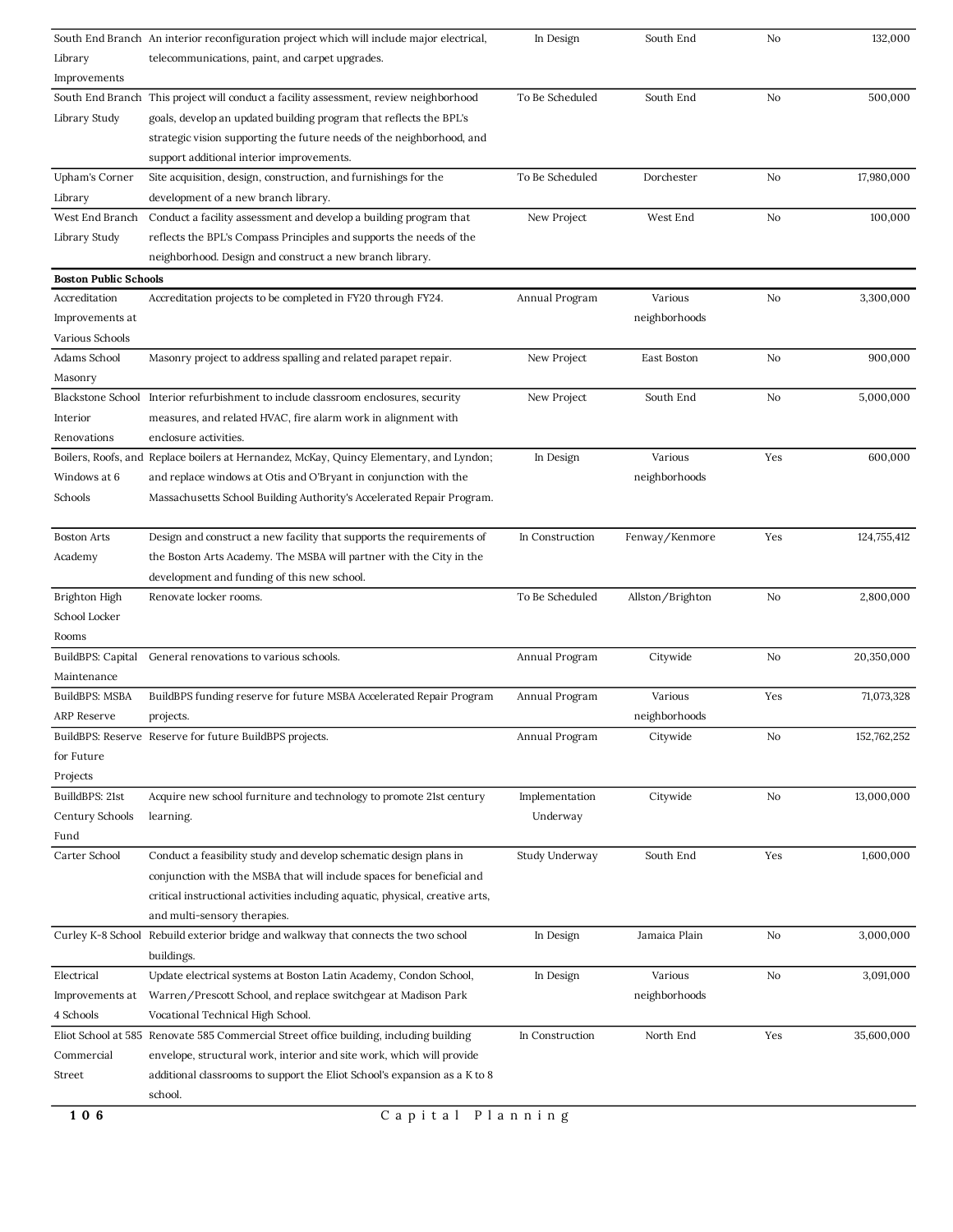|                                                | Department of Innovation and Technology                                   |                 |               |    |            |
|------------------------------------------------|---------------------------------------------------------------------------|-----------------|---------------|----|------------|
| City-wide Radio                                | Conduct a feasibility study to determine the most cost effective and      | To Be Scheduled | N/A           | No | 425,000    |
| System Study                                   | efficient way to expand and sustain the infrastructure that supports      |                 |               |    |            |
|                                                | the radio systems of multiple City Departments.                           |                 |               |    |            |
| Core Technology                                | Install hardware platforms to run applications supporting City business.  | Annual Program  | N/A           | No | 8,669,773  |
| Infrastructure                                 | Scope includes data center consolidation, server virtualization, business |                 |               |    |            |
|                                                | interruption planning, enterprise storage, network management, VoIP       |                 |               |    |            |
|                                                | deployment, and information security.                                     |                 |               |    |            |
| <b>Cyber Security</b>                          | Implement solutions to manage and mitigate cybersecurity risks.           | Annual Program  | N/A           | No | 6,658,049  |
| and Resiliency                                 |                                                                           |                 |               |    |            |
| Data Analytics                                 | Invest in data analytic tools, technologies, and processes to empower     | Annual Program  | N/A           | No | 6,631,165  |
|                                                | data-driven management.                                                   |                 |               |    |            |
| Digital Service                                | Implement digital technology solutions that better engage residents       | Annual Program  | Citywide      | No | 9,411,905  |
| Delivery and                                   | with government.                                                          |                 |               |    |            |
| Engagement                                     |                                                                           |                 |               |    |            |
| Enterprise                                     | Identify and procure enterprise business applications that enhance        | Annual Program  | N/A           | No | 32,372,542 |
| Applications                                   | productivity and improve City business operations.                        |                 |               |    |            |
| Fiber Network                                  | Investment in BoNet infrastructure, including extending the fiber         | Implementation  | Various       | No | 13,020,523 |
| Expansion                                      | network reach to 100 BPS schools and providing public WiFi                | Underway        | neighborhoods |    |            |
|                                                | opportunities.                                                            |                 |               |    |            |
| FY19 IT                                        | Identify and procure IT solutions for various City departments,           | Implementation  | N/A           | No | 3,664,741  |
| Investment                                     | including Boston Centers for Youth and Families, Neighborhood             | Underway        |               |    |            |
| Proposals                                      | Development, Boston Fire Department, and Public Works.                    |                 |               |    |            |
| IT Investment                                  | Identify and procure IT solutions for various City departments,           | New Project     | N/A           | No | 1,000,000  |
| Proposals                                      | including Boston Centers for Youth and Families, Neighborhood             |                 |               |    |            |
|                                                | Development, Boston Fire Department, and Public Works.                    |                 |               |    |            |
| Radio System                                   | Funding to support near-term upgrades for City-wide radio systems.        | New Project     | Citywide      | No | 12,500,000 |
| Upgrades                                       | High priority systems include those used by the Fire Department and       |                 |               |    |            |
|                                                | EMS.                                                                      |                 |               |    |            |
| Reserve for                                    | Reserve for future DoIT projects.                                         | To Be Scheduled | N/A           | No | 17,000,000 |
| Future DoIT                                    |                                                                           |                 |               |    |            |
| Projects                                       |                                                                           |                 |               |    |            |
| Shadow Conduit                                 | Physical assessment of the condition of City-owned shadow conduits        | New Project     | Various       | No | 1,050,000  |
|                                                | for network connectivity. Development of system to track conduit          |                 | neighborhoods |    |            |
|                                                | occupancy and condition.                                                  |                 |               |    |            |
| <b>Emergency Management</b>                    |                                                                           |                 |               |    |            |
| Emergency                                      | A programming and siting study for the development of an emergency        | To Be Scheduled | N/A           | No | 1,500,000  |
| Operations                                     | operations center.                                                        |                 |               |    |            |
| Center                                         |                                                                           |                 |               |    |            |
|                                                |                                                                           |                 |               |    |            |
| <b>Environment Department</b><br>Climate Ready | Climate resilience planning for Jeffries Point in East Boston, Back Bay   | Study Underway  | Citywide      | No | 1,700,000  |
| Boston                                         | near Charles River Dam, Seaport and Fort Point Channel, downtown          |                 |               |    |            |
|                                                | waterfront near the New England Aquarium, Dorchester Bay-Moakley          |                 |               |    |            |
|                                                | Park, and Porzio Park in East Boston.                                     |                 |               |    |            |
| Climate Ready                                  |                                                                           | To Be Scheduled | Various       | No | 5,000,000  |
| Boston Harbor                                  | Support the development of a study that will examine the feasibility of   |                 | neighborhoods |    |            |
|                                                | measures along and within the Boston Harbor to reduce vulnerability       |                 |               |    |            |
| Study                                          | of coastal flooding due to sea level rise caused by climate change.       |                 |               |    |            |
|                                                |                                                                           |                 |               |    |            |
| Climate Ready                                  | Climate resilience planning for City neighborhoods and municipal          | Study Underway  | Citywide      | No | 600,000    |
| Boston Phase 2                                 | facilities affected by climate change.                                    |                 |               |    |            |
| Climate Ready                                  | Climate resilience planning for City neighborhoods and municipal          | New Project     | Citywide      | No | 1,000,000  |
| Boston Phase 3                                 | facilities affected by climate change.                                    |                 |               |    |            |

C a p i t a l P l a n n i n g **1 0 7**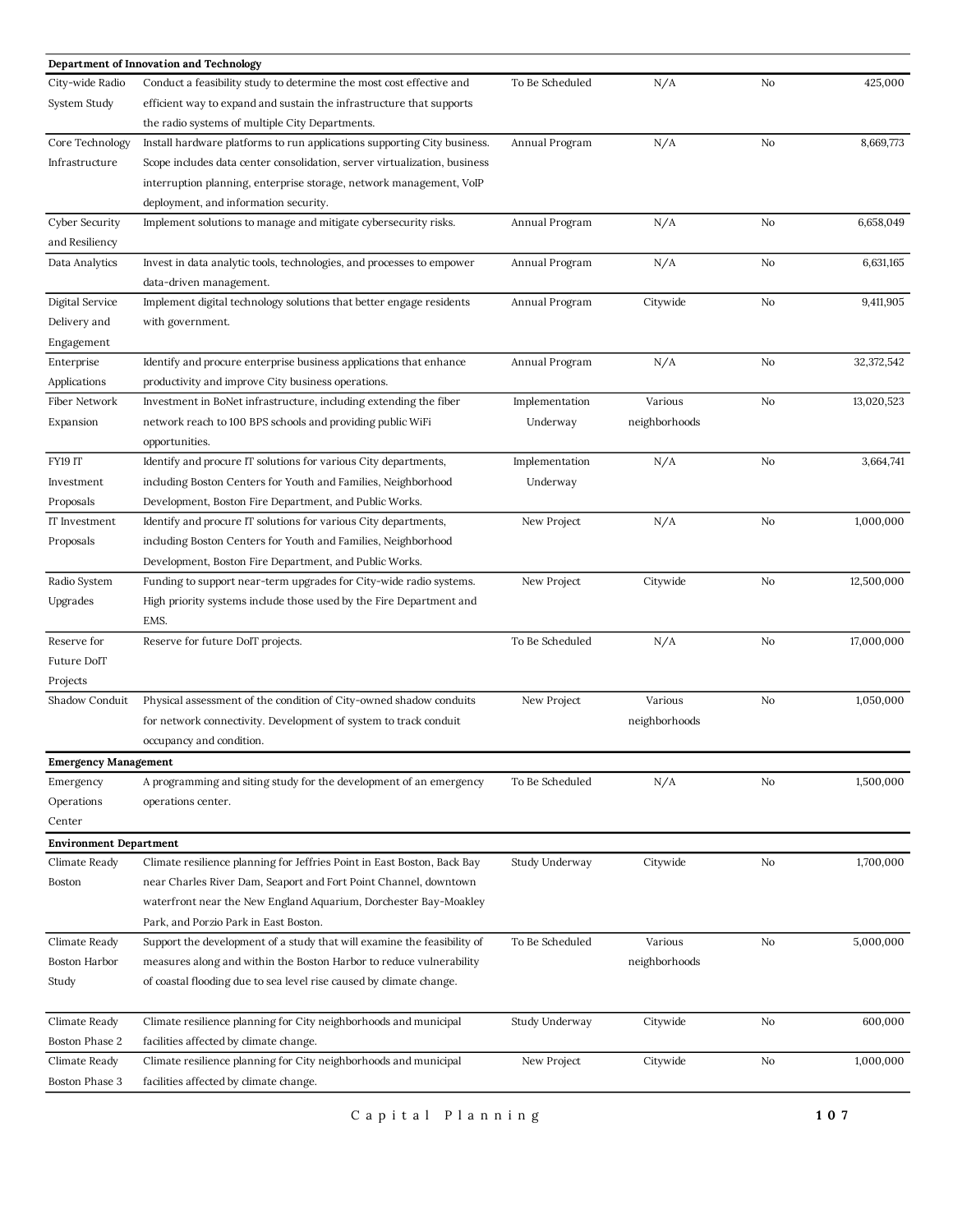| 108                      | Capital Planning                                                                                                         |                 |                |     |            |
|--------------------------|--------------------------------------------------------------------------------------------------------------------------|-----------------|----------------|-----|------------|
| at BHA                   |                                                                                                                          |                 | neighborhoods  |     |            |
|                          | Security Cameras Install security cameras at various BHA locations.                                                      | To Be Scheduled | Various        | No  | 1,500,000  |
| Senior Center            | center.                                                                                                                  |                 |                |     |            |
| Orient Heights           | Convert the former Orient Heights Branch Library into a new senior                                                       | In Design       | East Boston    | No  | 1,000,000  |
| Support                  | housing.                                                                                                                 |                 | neighborhoods  |     |            |
| <b>BHA Housing</b>       | Investment to improve the quality and supply of BHA's affordable                                                         | New Project     | Various        | No  | 30,000,000 |
| Neighborhood Development |                                                                                                                          |                 |                |     |            |
| 4, 14, and 55            |                                                                                                                          |                 |                |     |            |
| Repairs at Engine        |                                                                                                                          |                 | neighborhoods  |     |            |
| Roof and Masonry         | Roof and masonry repairs at Engine 4, 14, and 55.                                                                        | In Construction |                | No  | 2,415,000  |
|                          |                                                                                                                          |                 | Various        |     |            |
| Moon Island<br>Seawall   | Design for infrastructure improvements to seawall adjacent to the Fire<br>Department Training Academy.                   | New Project     |                | No  | 800,000    |
| Various Stations         |                                                                                                                          |                 | Harbor Islands |     |            |
| Replacement at           | Engines 41, Engine 53, and the Fire Alarm Division.                                                                      |                 | neighborhoods  |     |            |
| HVAC / Boiler            | Install boilers, heating and lighting systems at fire stations including                                                 | Annual Program  | Various        | Yes | 3,537,697  |
|                          | building, including installation of a new security gate.                                                                 |                 |                |     |            |
| Fire Headquarters        | Building renovations at the Boston Fire Department Headquarters                                                          | New Project     | Dorchester     | No  | 500,000    |
| FY21-FY24                | Apparatus Replacement Plan.                                                                                              |                 |                |     |            |
| Fire Equipment           | Purchase new fire apparatus for FY21-FY24 as scheduled in the                                                            | Annual Program  | Citywide       | No  | 13,200,000 |
| <b>FY20</b>              | Replacement Plan.                                                                                                        |                 |                |     |            |
| Fire Equipment           | Purchase new fire apparatus for FY20 as scheduled in the Apparatus                                                       | Annual Program  | Citywide       | No  | 5,620,000  |
| and Antenna              | repairs to rooftop masonry and antenna supports.                                                                         |                 |                |     |            |
| Fire Alarm Roof          | Exterior repointing, roof replacement, skylight replacement, and                                                         | New Project     | Fenway/Kenmore | No  | 1,550,000  |
|                          | building systems, and widening of apparatus doors.                                                                       |                 |                |     |            |
| Engine 50                | Full building renovation including exterior masonry work, upgrades to                                                    | In Construction | Charlestown    | No  | 4,475,000  |
|                          | replacement, and drainage improvements.                                                                                  |                 |                |     |            |
|                          | pointing, waterproofing, flashing repairs, window and door repairs, slab                                                 |                 |                |     |            |
| Engine 5                 | Building envelope repairs including a new roof and gutters, masonry re-                                                  | In Construction | East Boston    | No  | 2,435,000  |
| Engine 42                | Design and construct a new fire station.                                                                                 | In Construction | Roxbury        | No  | 23,560,000 |
|                          | fire station.                                                                                                            |                 |                |     |            |
| Engine 37                | Facility programming and design work for the construction of a new                                                       | New Project     | Fenway/Kenmore | No  | 3,000,000  |
|                          | replacement, and interior improvements including building systems.                                                       |                 |                |     |            |
| Engine 33                | Building renovations including envelope repairs, door and window                                                         | To Be Scheduled | Back Bay       | No  | 800,000    |
|                          | fire station.                                                                                                            |                 |                |     |            |
| Engine 3                 | Facility programming and design work for the construction of a new                                                       | New Project     | South End      | No  | 3,000,000  |
| Engine 17                | Design and construct a new fire station.                                                                                 | In Design       | Dorchester     | No  | 24,700,000 |
| Stations                 |                                                                                                                          |                 |                |     |            |
| Repairs at Various       |                                                                                                                          |                 |                |     |            |
| Building Envelope        | Building and envelope repairs at Engine 29, 32, 37, 53, and 56.                                                          | In Design       | Citywide       | No  | 3,900,000  |
| <b>Fire Department</b>   |                                                                                                                          |                 |                |     |            |
|                          | Companies (ESCOs) that will guarantee the energy savings.                                                                |                 |                |     |            |
|                          | implement the program through contracts with Energy Service                                                              |                 |                |     |            |
| Trust Phase 2            | that are self-financed by future energy savings. The City will                                                           |                 |                |     |            |
| Renew Boston             | Identify energy retrofit project opportunities in City owned buildings                                                   | Study Underway  | Citywide       | Yes | 42,000,000 |
|                          |                                                                                                                          |                 |                |     |            |
|                          | implement the program through contracts with Energy Service<br>Companies (ESCOs) that will guarantee the energy savings. |                 |                |     |            |
| Trust                    | that are self-financed by future energy savings. The City will                                                           | Underway        |                |     |            |
|                          | Identify energy retrofit project opportunities in City owned buildings                                                   | Implementation  | Citywide       |     |            |
| Renew Boston             |                                                                                                                          |                 |                | Yes | 10,773,800 |
| <b>Energy Storage</b>    | on Moon Island to support regional fire prevention training curriculum.                                                  |                 |                |     |            |
| Moon Island              | Design and installation of a photovoltaic array and battery storage unit                                                 | New Project     | Harbor Islands | No  | 838,080    |
| Design Services          | assets.                                                                                                                  | Underway        |                |     |            |
| Energy Efficiency        | Design services to enhance the energy efficiency of municipal capital                                                    | Implementation  | Citywide       | No  | 500,000    |
|                          |                                                                                                                          |                 |                |     |            |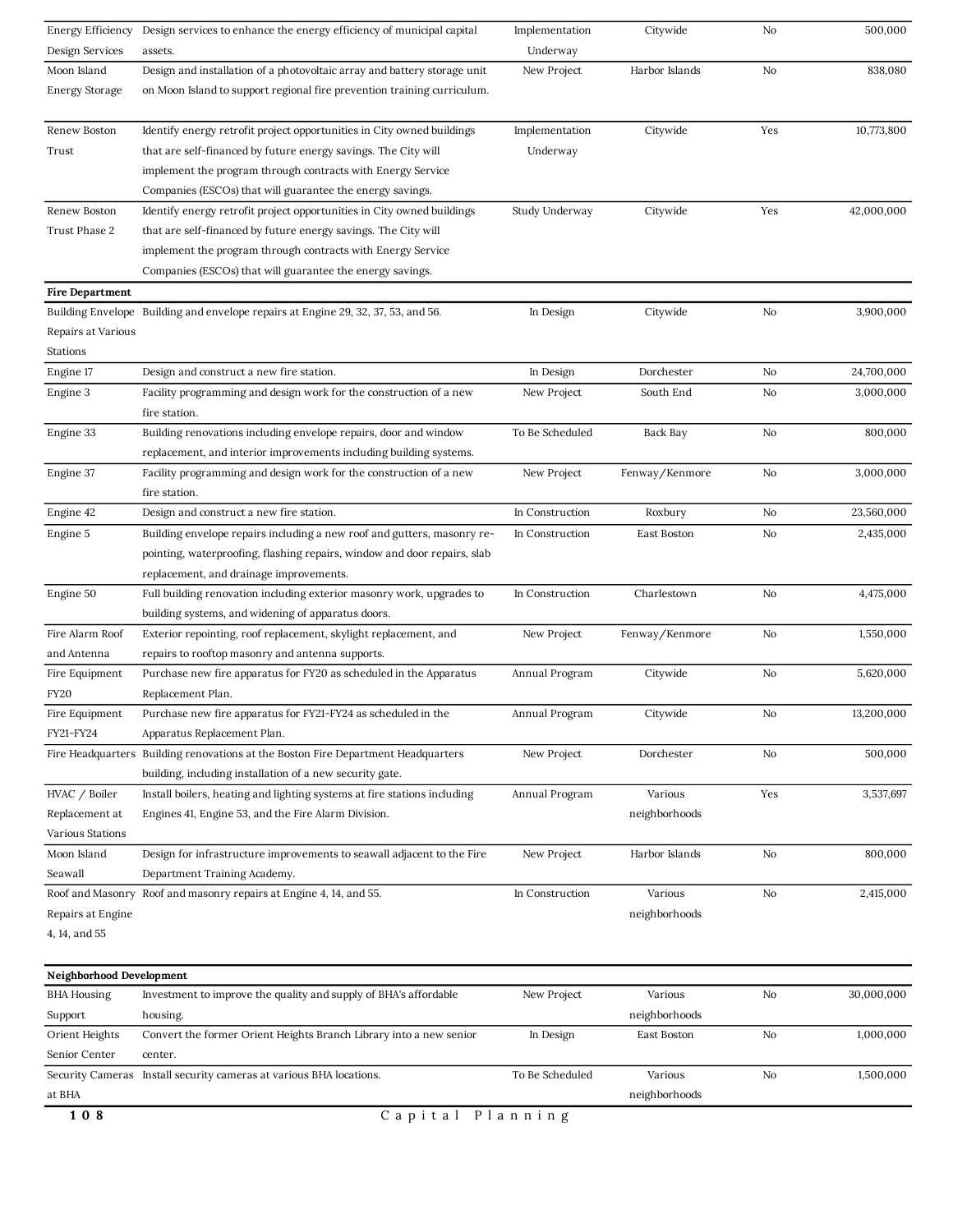| <b>Office of Arts &amp; Culture</b>  |                                                                                        |                 |                  |     |            |
|--------------------------------------|----------------------------------------------------------------------------------------|-----------------|------------------|-----|------------|
| Jamaica Plain                        | Create and install permanent artwork at the Jamaica Plain Branch                       | In Design       | Jamaica Plain    | No  | 200,000    |
| Branch Library                       | Library.                                                                               |                 |                  |     |            |
| Art                                  |                                                                                        |                 |                  |     |            |
| Percent for the                      | One percent of the City's annual capital budget is designated for the                  | Annual Program  | Citywide         | No  | 13,400,000 |
| Arts                                 | commissioning of permanent, public art in municipal spaces. Site                       |                 |                  |     |            |
|                                      | selection will be coordinated with projects in the capital plan.                       |                 |                  |     |            |
| <b>Office of New Urban Mechanics</b> |                                                                                        |                 |                  |     |            |
| Innovation Fund                      | Work across departments to deploy innovative improvements on                           | Implementation  | Various          | No  | 200,000    |
|                                      | streets, online, and in schools using technology and cutting edge                      | Underway        | neighborhoods    |     |            |
|                                      | design.                                                                                |                 |                  |     |            |
| Parks and Recreation Department      |                                                                                        |                 |                  |     |            |
| Amatucci                             | Upgrades to play lot.                                                                  | In Design       | Hyde Park        | No  | 500,000    |
| Playground                           |                                                                                        |                 |                  |     |            |
| Animal Shelter                       | Develop a building program and assess siting options.                                  | To Be Scheduled | Roxbury          | No  | 100,000    |
| Artificial Turf                      | Annual program to replace artificial turf fields. High priority projects               | New Project     | Citywide         | Yes | 3,250,000  |
| Replacement                          | include Madison Park Education Complex, Pagel Playground, Ceylon                       |                 |                  |     |            |
|                                      | Park, and Charlestown High School.                                                     |                 |                  |     |            |
| Back Bay Fens                        | Improvements to park entrance including Johnson Memorial Gates                         | In Construction | Fenway/Kenmore   | No  | 1,069,985  |
| Westland Avenue                      | monument conservation, accessibility upgrades, and landscape                           |                 |                  |     |            |
| Entrance                             | rehabilitation.                                                                        |                 |                  |     |            |
| Beauford                             | Upgrades to play lot.                                                                  | In Design       | Roxbury          | No  | 465,000    |
| Playground                           |                                                                                        |                 |                  |     |            |
| <b>Boston Common</b>                 | Develop a master plan to bring the nation's oldest public park to the                  | Implementation  | Beacon Hill      | Yes | 23,000,000 |
| Master Plan                          | level of excellence commensurate with its historical importance and                    | Underway        |                  |     |            |
|                                      | use by the City's residents and visitors.                                              |                 |                  |     |            |
| <b>Boston Common</b>                 | Revitalize the Boston Common playground including new play                             | In Design       | Beacon Hill      | No  | 150,000    |
| Tadpole Play Lot                     | equipment, safety surfacing and site furnishings.                                      |                 |                  |     |            |
| <b>Boston Common</b>                 | Study to determine utility needs (electric and drainage) of the Boston                 | Study Underway  | Beacon Hill      | No  | 100,000    |
| Utility Study                        | Common in advance of needed utility upgrades and future pathway                        |                 |                  |     |            |
|                                      | paving.                                                                                |                 |                  |     |            |
| <b>Bussey Brook</b>                  | Repair and extension of walking paths, wetland habitat restoration and                 | New Project     | Jamaica Plain    | No  | 600,000    |
| Meadow Trail at                      | improvements to Bussey Brook flood retention capacity.                                 |                 |                  |     |            |
| Arnold Arboretum                     |                                                                                        |                 |                  |     |            |
|                                      |                                                                                        |                 |                  |     |            |
|                                      | Bussey Brook Wall Rebuild portions of stone walls adjacent to roadways and near Bussey | In Construction | Jamaica Plain    | No  | 600,000    |
|                                      | Brook.                                                                                 |                 |                  |     |            |
| <b>Bynoe Park</b>                    | Upgrades to play equipment.                                                            | New Project     | Roxbury          | No  | 550,000    |
| Cassidy Field                        | Comprehensive park renovation to include ballfields, courts, passive                   | In Construction | Allston/Brighton | No  | 4,415,000  |
|                                      | areas, pathways, utilities, and landscaping.                                           |                 |                  |     |            |
| Cassidy Field                        | Renovation includes structural, MEP, envelope repairs, ADA access, and                 | In Design       | Allston/Brighton | No  | 2,752,000  |
| House                                | various interior upgrades.                                                             |                 |                  |     |            |
| Christopher                          | Playground renovation including play structure, safety surfacing,                      | New Project     | North End        | No  | 1,000,000  |
| Columbus Park                        | fencing, lighting, site furnishings, pathway repairs, drainage, signage,               |                 |                  |     |            |
|                                      | and green infrastructure to mitigate future sea level rise.                            |                 |                  |     |            |
| Clarendon Street                     | Upgrade play equipment.                                                                | New Project     | Back Bay         | No  | 1,530,000  |
| Playground                           |                                                                                        |                 |                  |     |            |
| Copley Square                        | Complete park redesign to optimize resiliency to high traffic events and               | New Project     | Back Bay         | No  | 500,000    |
| Park                                 | storm-water.                                                                           |                 |                  |     |            |
| Court                                | Annual program to rehabilitate tennis, basketball, and street hockey                   | Annual Program  | Citywide         | No  | 8,767,444  |
| Renovations                          | courts citywide.                                                                       |                 |                  |     |            |
|                                      |                                                                                        |                 |                  |     |            |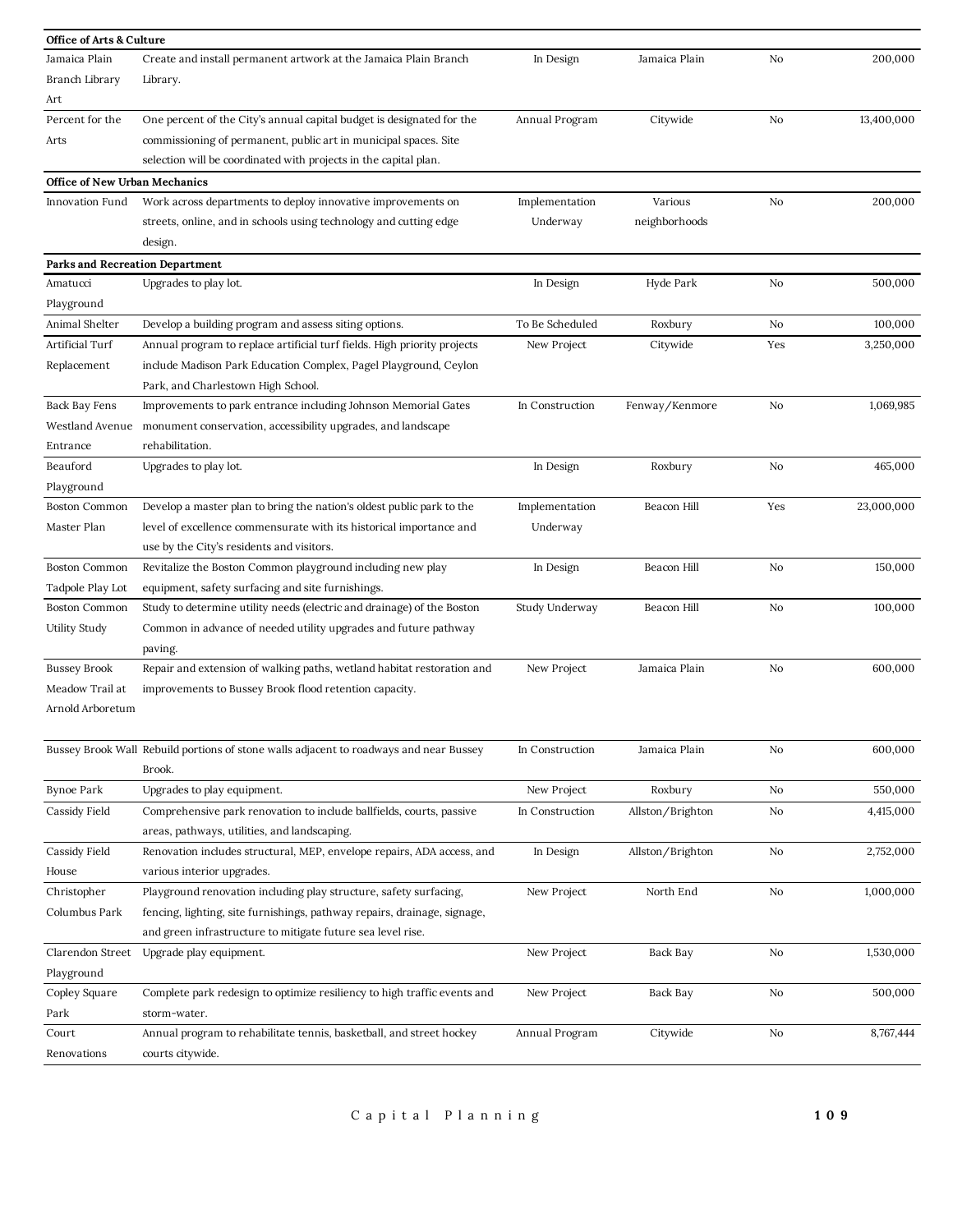| Crawford Street      | Design for a comprehensive park improvements including play area,        | New Project     | Roxbury       | No  | 150,000    |
|----------------------|--------------------------------------------------------------------------|-----------------|---------------|-----|------------|
| Playground           | little league field, and passive areas.                                  |                 |               |     |            |
| Cutillo Park         | Design for a comprehensive park renovation including drainage, play      | New Project     | North End     | No  | 200,000    |
|                      | lot, courts, passive areas, pathways, landscaping, site furnishings and  |                 |               |     |            |
|                      | infrastructure.                                                          |                 |               |     |            |
| Daisy Field at       | Park renovation including two softball fields, pathways, and LED sports  | New Project     | Jamaica Plain | No  | 1,890,000  |
| Olmsted Park         | lighting.                                                                |                 |               |     |            |
| Dewitt               | Redesign park at the corner of Ruggles and Dewitt Street in conjunction  | In Design       | Roxbury       | No  | 1,780,000  |
| Playground           | with the Whittier Street redevelopment.                                  |                 |               |     |            |
| Doherty-Gibson       | Refurbish play lot and adjacent passive areas.                           | In Design       | Dorchester    | No  | 1,120,000  |
| Playground           |                                                                          |                 |               |     |            |
| Dorchester Park      | Upgrades to play lot.                                                    | In Design       | Dorchester    | No  | 601,000    |
| Downer Avenue        | Overall park and play lot refurbishment including basketball court,      | In Design       | Dorchester    | No  | 1,150,000  |
| Park                 | pathways, playground, and possible water spray play feature.             |                 |               |     |            |
| Dudley Town          | Improvements to Dudley Town Common to support the use of this            | To Be Scheduled | Roxbury       | No  | 972,000    |
| Common               | neighborhood "Common" for gathering and civic uses.                      |                 |               |     |            |
| Edwards              | Renovations to the playground including safety surfacing; passive park   | In Design       | Charlestown   | No  | 1,400,000  |
| Playground           | improvements including site furnishings, upgraded utilities and          |                 |               |     |            |
|                      | pathways.                                                                |                 |               |     |            |
| Field Lights at      | Upgrade park field lights at various locations including Hemenway        | In Design       | Various       | No  | 2,700,000  |
| Various Parks        | Park, Billings Field, and Fallon Field.                                  |                 | neighborhoods |     |            |
| Flaherty (William    | Upgrade play lot.                                                        | New Project     | Jamaica Plain | No  | 1,750,000  |
| F.) Playground       |                                                                          |                 |               |     |            |
| <b>Flaherty Park</b> | Renovation of park, including play lot, pathways, and passive areas.     | In Design       | South Boston  | No  | 715,000    |
| Fort Point           | Design and implementation of a signature, climate resilient waterfront   | New Project     | South Boston  | Yes | 20,000,000 |
| Channel Park         | park along the Fort Point Channel. Federal funding is anticipated.       |                 |               |     |            |
| Franklin Park        | Consistent with the goals of Imagine Boston 2030, develop a master       | Implementation  | Various       | Yes | 23,000,000 |
| Master Plan          | plan that will enhance historic Franklin Park as a keystone park in the  | Underway        | neighborhoods |     |            |
|                      | geographical heart of the City.                                          |                 |               |     |            |
| Franklin Park        | Update the existing master plan to build out the Franklin Park Yard as a | Study Underway  | Roxbury       | No  | 112,000    |
| Yard Master Plan     | full administration and maintenance facility for the Parks and           |                 |               |     |            |
| Update               | Recreation Department.                                                   |                 |               |     |            |
| Frog Pond            | Study to evaluate the mechanical systems of the Frog Pond.               | Study Underway  | Beacon Hill   | No  | 150,000    |
| Frog Pond Master     | Study to determine the future redesign of the Frog Pond Ice Facility and | Study Underway  | Beacon Hill   | No  | 150,000    |
| Plan Study           | the accompanying building.                                               |                 |               |     |            |
| Garvey               | Park renovation including play lot, field improvements, lighting,        | In Construction | Dorchester    | No  | 5,000,000  |
| Playground           | pathways, and court upgrades.                                            |                 |               |     |            |
| General Parks        | Replace fencing, pavement, court lighting, and other infrastructure      | Annual Program  | Citywide      | No  | 1,500,000  |
| Improvements         | improvements needed.                                                     |                 |               |     |            |
| George Wright        | Building renovations include installation of a new boiler, electrical    | In Design       | Hyde Park     | No  | 1,400,000  |
| Clubhouse Phase      | system and fire protection. Update bathroom for accessibility.           |                 |               |     |            |
| $\overline{2}$       |                                                                          |                 |               |     |            |
| George Wright        | Ongoing improvements including drainage, paving, and other               | Annual Program  | Hyde Park     | Yes | 3,255,605  |
| Golf Course          | miscellaneous items.                                                     |                 |               |     |            |
| Harambee Park        | Renovate the multipurpose soccer/lacrosse fields including improved      | In Design       | Dorchester    | Yes | 3,900,000  |
| Phase 2              | irrigation and drainage, extend the main pedestrian pathway, improve     |                 |               |     |            |
|                      | lighting, and install new plantings.                                     |                 |               |     |            |
| Harambee Park        | Reorientation of football field and sports lighting improvements.        | New Project     | Dorchester    | No  | 2,750,000  |
| Phase 3              | Continuation of pedestrian pathway network throughout the park, and      |                 |               |     |            |
|                      | public safety improvements. Feasibility study of parking and bus         |                 |               |     |            |
|                      | accommodation.                                                           |                 |               |     |            |
| 110                  | Capital                                                                  | Planning        |               |     |            |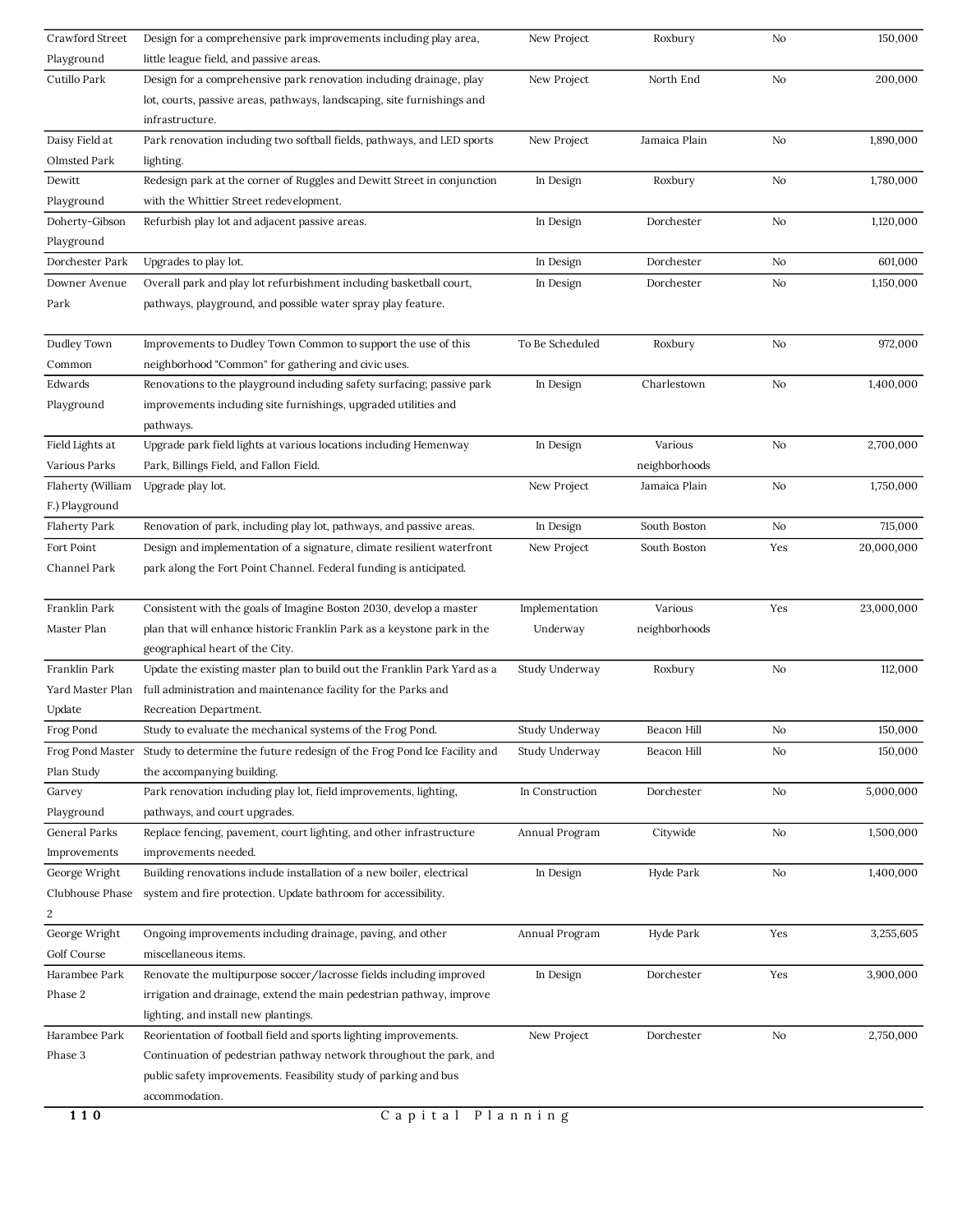| Historic         | Ongoing program of repairs in designated historic cemeteries located               | Annual Program  | Citywide         | Yes | 2,384,117  |
|------------------|------------------------------------------------------------------------------------|-----------------|------------------|-----|------------|
| Cemeteries       | throughout the City.                                                               |                 |                  |     |            |
| Hobart           | Upgrades to play lot.                                                              | In Design       | Allston/Brighton | No  | 150,000    |
| Playground       |                                                                                    |                 |                  |     |            |
| Holborn Street   | Upgrades to play lot.                                                              | In Design       | Roxbury          | No  | 410,000    |
| Playground       |                                                                                    |                 |                  |     |            |
|                  | Hynes Playground Improvements to baseball and softball fields including; drainage, | New Project     | West Roxbury     | No  | 1,360,000  |
|                  | backstops, players benches, and infield repairs.                                   |                 |                  |     |            |
| Jamaica Pond     | Repair and rehabilitate the boat dock at Jamaica Pond.                             | In Design       | Jamaica Plain    | No  | 210,000    |
| Dock             |                                                                                    |                 |                  |     |            |
| Rehabilitation   |                                                                                    |                 |                  |     |            |
| Jamaica Pond     | Rehabilitate pathways at Jamaica Pond to improve accessibility, site               | In Design       | Jamaica Plain    | Yes | 4,770,000  |
| Pathways and     | conditions, and drainage. The project will protect the pond's water                |                 |                  |     |            |
| Perimeter        | quality.                                                                           |                 |                  |     |            |
| Improvements     |                                                                                    |                 |                  |     |            |
| Jeep Jones Park  | Study and design for park renovations.                                             | New Project     | Roxbury          | No  | 100,000    |
| Justice Gourdin  | Major park renovation including pathways, walls, plazas, ADA                       | In Design       | Roxbury          | No  | 930,000    |
| Veterans'        | improvements, and landscaping.                                                     |                 |                  |     |            |
| Memorial Park    |                                                                                    |                 |                  |     |            |
| L Street Open    | This new open space on L Street will create an inter-generational                  | New Project     | South Boston     | No  | 600,000    |
| Space Area       | gathering space. The park space will provide senior residents a place to           |                 |                  |     |            |
|                  | relax and socialize while encouraging young children to engage and                 |                 |                  |     |            |
|                  | play.                                                                              |                 |                  |     |            |
| Lambert Avenue   | Upgrades to play lot.                                                              | In Design       | Roxbury          | No  | 512,000    |
| Playground       |                                                                                    |                 |                  |     |            |
|                  | Langone Park and Enhancement and improvements to playground, basketball court,     | In Construction | North End        | No  | 15,290,000 |
| Puopolo          | baseball fields, softball field, bocce, lighting, drainage, and plantings.         |                 |                  |     |            |
| Playground       | Increase of park elevation to promote climate resilience.                          |                 |                  |     |            |
| Malcolm X Park   | Design for a comprehensive park renovation excluding fields, which                 | New Project     | Roxbury          | No  | 500,000    |
|                  | were recently renovated.                                                           |                 |                  |     |            |
| Mary Hannon      | Renovate ball field and passive areas.                                             | In Design       | Roxbury          | No  | 896,000    |
| Playground Phase |                                                                                    |                 |                  |     |            |
| П                |                                                                                    |                 |                  |     |            |
| McConnell        | Comprehensive park renovation to include play lot, three fields, passive           | In Design       | Dorchester       | No  | 3,790,000  |
| Playground       | park, parking lot and address access issues.                                       |                 |                  |     |            |
|                  |                                                                                    |                 |                  |     |            |
| McGann           | Upgrade play lot.                                                                  | New Project     | Hyde Park        | No  | 650,000    |
| Playground       |                                                                                    |                 |                  |     |            |
| McKinney         | Partial implementation of the master plan including ball field                     | New Project     | Allston/Brighton | No  | 1,760,000  |
| Playground       | renovations and pathway improvements.                                              |                 |                  |     |            |
| Medal of Honor   | Addition of play equipment for ages 2 through 5 and safety surfacing.              | New Project     | South Boston     | No  | 250,000    |
| Park             |                                                                                    |                 |                  |     |            |
| Millennium Park  | Design for play lot improvements, pathway repavement, and                          | New Project     | West Roxbury     | No  | 300,000    |
|                  | installation of modular bathroom facilities.                                       |                 |                  |     |            |
| Mission Hill     | Upgrade play lot.                                                                  | New Project     | Mission Hill     | No  | 2,680,000  |
| Playground       |                                                                                    |                 |                  |     |            |
| Moakley Park     | Implementation of master plan for Moakley Park. This project will                  | New Project     | South Boston     | Yes | 3,307,400  |
|                  | redesign the park including climate resilience features to mitigate flood          |                 |                  |     |            |
|                  | risk.                                                                              |                 |                  |     |            |
| Mother's Rest at | Design for a comprehensive park improvements including play area                   | New Project     | Dorchester       | No  | 200,000    |
| Four Corners     | and passive areas.                                                                 |                 |                  |     |            |
|                  |                                                                                    |                 |                  |     |            |

C a p i t a l P l a n n i n g **111**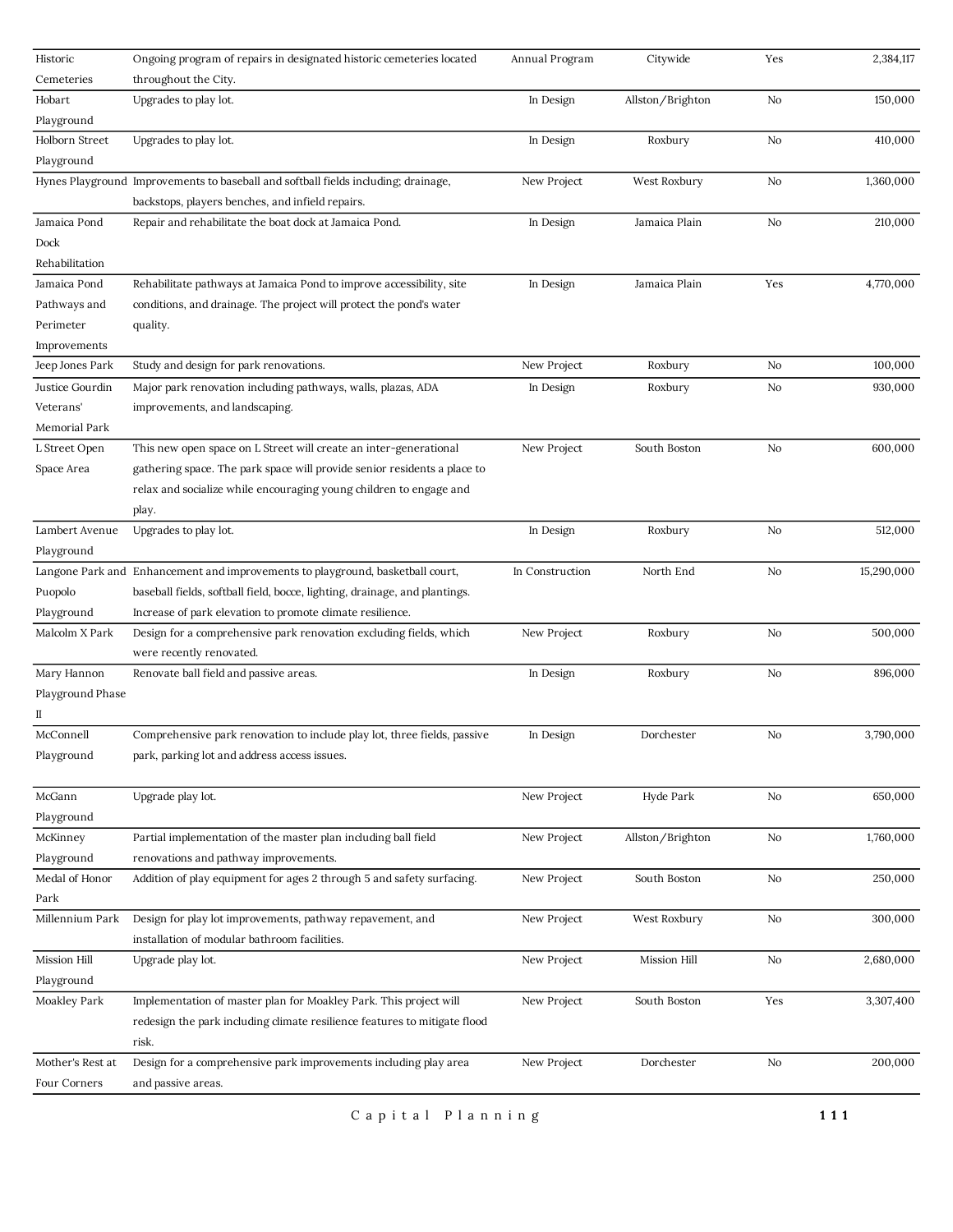| Muddy River      | Dredge main channel and restore habitat along the Muddy River.                       | In Design       | Fenway/Kenmore   | Yes | 89,305,642 |
|------------------|--------------------------------------------------------------------------------------|-----------------|------------------|-----|------------|
|                  | Project will be implemented through the Army Corps of Engineers.                     |                 |                  |     |            |
|                  | Additional project funding is provided by the Army Corps of Engineers,               |                 |                  |     |            |
|                  | the Commonwealth, and the Town of Brookline.                                         |                 |                  |     |            |
| Noyes Park       | Park rehabilitation, including updating the play lot, courts, fields, and            | In Construction | East Boston      | Yes | 4,770,000  |
|                  | lighting.                                                                            |                 |                  |     |            |
| Odom Serenity    | Design park improvements in conjunction with DND for a park named                    | In Design       | Dorchester       | No  | 550,000    |
| Garden           | in memory of Steven P. Odom.                                                         |                 |                  |     |            |
| Olmsted Park     | Landscape rehabilitation including woodlands restoration, stair                      | In Design       | Jamaica Plain    | No  | 1,073,000  |
| Landscape        | stabilization, and landscape improvements.                                           |                 |                  |     |            |
| Restoration      |                                                                                      |                 |                  |     |            |
| Orton Field      | Improve playing field and other amenities at park adjacent to the                    | In Design       | South Boston     | No  | 510,000    |
|                  | Condon School.                                                                       |                 |                  |     |            |
| Parcel Priority  | Analyze and identify lands of recreational, habitat, connectivity, or                | Study Underway  | Citywide         | No  | 90,000     |
| Plan             | ecological value in the City of Boston that should be protected as open              |                 |                  |     |            |
|                  | space.                                                                               |                 |                  |     |            |
|                  |                                                                                      |                 |                  |     |            |
| Park Planning    | Planning and related landscape design services including: capital                    | Annual Program  | Citywide         | No  | 332,383    |
| Studies          | phasing plans, development of standard details and specifications and                |                 |                  |     |            |
|                  | miscellaneous planning services.                                                     |                 |                  |     |            |
| Parkman          | Renovate playground, pavilion, entrance, and perimeter.                              | In Construction | Jamaica Plain    | No  | 1,740,000  |
| Playground       |                                                                                      |                 |                  |     |            |
| Paul Revere Mall | Park improvements including site furnishings, pathways, landscaping,                 | In Construction | North End        | Yes | 2,956,176  |
|                  | and utilities. Restoration work on the fountain and monument.                        |                 |                  |     |            |
|                  | Partially funded by the George Robert White Fund.                                    |                 |                  |     |            |
| Penniman Road    | Design for a comprehensive park renovation including drainage, play                  | New Project     | Allston/Brighton | No  | 300,000    |
| Play Area        | lot, courts, passive areas, pathways, landscaping, site furnishings and              |                 |                  |     |            |
|                  | infrastructure.                                                                      |                 |                  |     |            |
| Peter's Park     | Improvements to pathways and passive areas.                                          | In Construction | South End        | No  | 390,000    |
| Public Garden    | Repair and backfill missing, destroyed, and leaking granite coping                   | In Design       | Beacon Hill      | No  | 1,085,428  |
| Lagoon           | surrounding the lagoon.                                                              |                 |                  |     |            |
| Reservation Road | Comprehensive park renovation to include skate park improvements,                    | In Construction | Hyde Park        | Yes | 5,125,000  |
| Park             | artificial turf replacement, site improvements, and landscaping.                     |                 |                  |     |            |
|                  |                                                                                      |                 |                  |     |            |
| Ringer Park      | Develop comprehensive park master plan that will guide future capital                | To Be Scheduled | Allston/Brighton | No  | 75,000     |
| Master Plan      | investments.                                                                         |                 |                  |     |            |
| Robert G. Shaw / | Restoration and conservation work of the Robert G. Shaw/54th                         | In Design       | Beacon Hill      | No  | 3,250,000  |
| 54th Regiment    | Regiment Memorial on Boston Common. The National Parks Service                       |                 |                  |     |            |
| Memorial         | will lead the project.                                                               |                 |                  |     |            |
| Roslindale       | Repair and extension of perimeter walking trail and boardwalk, wetland               | New Project     | Roslindale       | No  | 500,000    |
| Wetlands Trail   | restoration, and improvements to flood retention capacity.                           |                 |                  |     |            |
| Ryan Play Area   | Design for a comprehensive park improvements including play area                     | New Project     | Dorchester       | No  | 225,000    |
|                  | and passive areas.                                                                   |                 |                  |     |            |
| Ryan Playground  | Design for a comprehensive park improvements to ball fields,                         | New Project     | Charlestown      | No  | 1,000,000  |
|                  | playground, basketball court, parking area, harbor walk, lighting, and               |                 |                  |     |            |
|                  |                                                                                      |                 |                  |     |            |
|                  | green infrastructure to mitigate future sea level rise caused by climate             |                 |                  |     |            |
|                  | change.                                                                              |                 |                  |     |            |
| Sherrin Woods    | Project will improve public accessibility with trail improvements;                   | In Construction | Hyde Park        | Yes | 640,100    |
| Urban Wild       | wetland restoration work is also included.                                           |                 |                  |     |            |
|                  | Smith Playground Comprehensive project that includes improvements to playground, new | In Construction | Allston/Brighton | Yes | 6,260,300  |
|                  | water spray feature, amphitheater, passive community space, and                      |                 |                  |     |            |
|                  | Western Avenue street improvements.                                                  |                 |                  |     |            |
| 112              | Capital Planning                                                                     |                 |                  |     |            |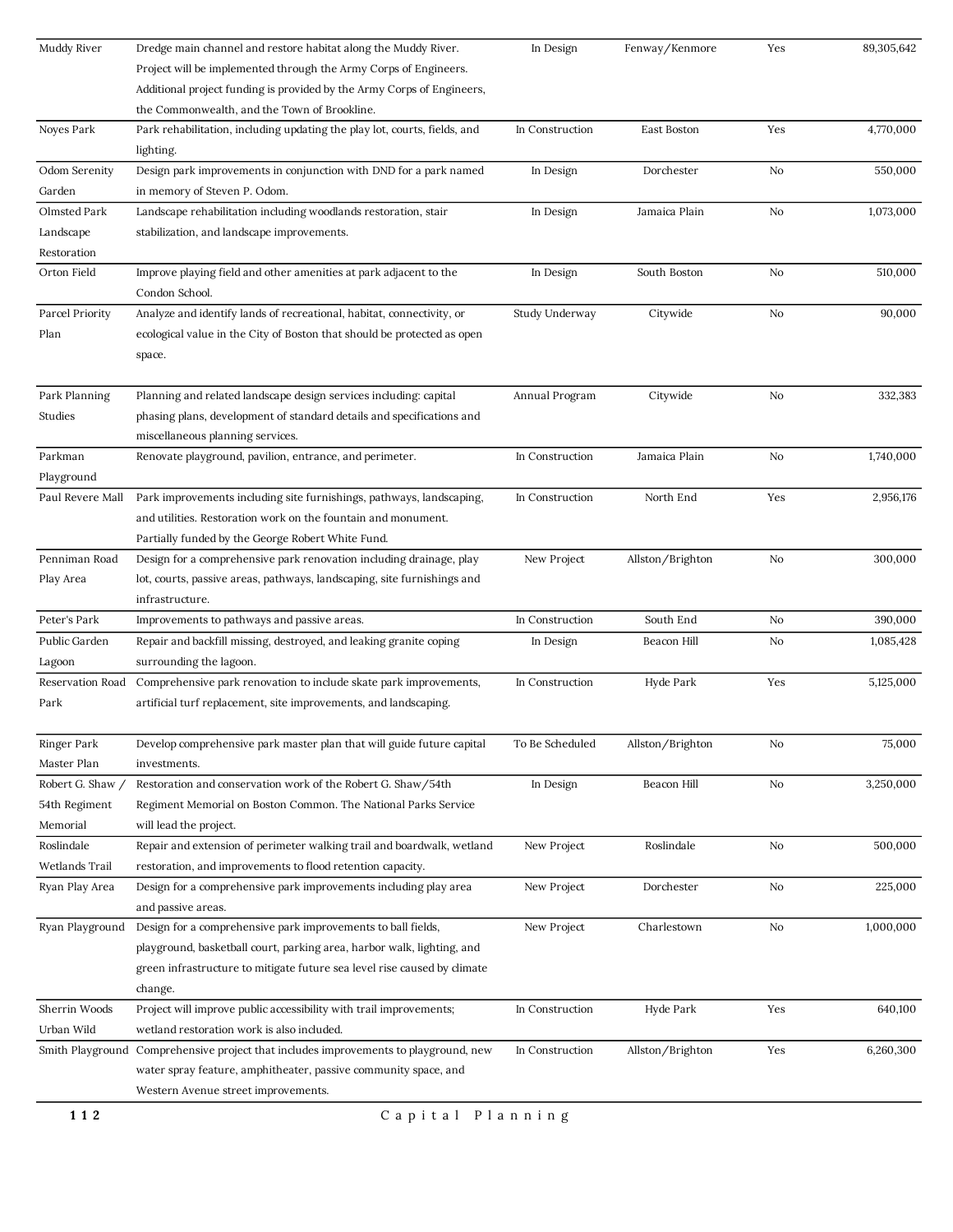|                           | Smith Playground Additional park improvements including the ball field area based on the | In Design       | Allston/Brighton | No  | 5,480,000  |
|---------------------------|------------------------------------------------------------------------------------------|-----------------|------------------|-----|------------|
| Phase 2                   | master plan.                                                                             |                 |                  |     |            |
| Sports Lighting           | Annual program for replacing sports lighting. High priority projects                     | New Project     | Citywide         | No  | 3,600,000  |
| Replacement               | include East Boston Memorial Stadium, Christopher Lee Playground,                        |                 |                  |     |            |
|                           | Fallon Field, and Hemenway.                                                              |                 |                  |     |            |
| Stonehill                 | Upgrades to play lot.                                                                    | In Design       | Hyde Park        | No  | 500,000    |
| Playground                |                                                                                          |                 |                  |     |            |
| <b>Street Tree</b>        | Ongoing program of street tree planting throughout the City.                             | Annual Program  | Citywide         | No  | 8,500,000  |
| Planting                  |                                                                                          |                 |                  |     |            |
| Thetford Evans            | Upgrades to play lot.                                                                    | In Design       | Dorchester       | No  | 600,000    |
| Playground                |                                                                                          |                 |                  |     |            |
| <b>Titus Sparrow</b>      | Improve the playground; renovate the tennis and basketball courts.                       | To Be Scheduled | South End        | No  | 1,980,000  |
| Park                      |                                                                                          |                 |                  |     |            |
| Urban Wilds               | Renovate walls, walkways, and signage within urban wilds owned by                        | Annual Program  | Citywide         | Yes | 3,560,589  |
| Renovations               | the Environment Department and the Parks and Recreation                                  |                 |                  |     |            |
|                           | Department.                                                                              |                 |                  |     |            |
| Walker                    | Upgrades to play lot.                                                                    | In Design       | Mattapan         | No  | 600,000    |
| Playground                |                                                                                          |                 |                  |     |            |
| Walnut Park Play          | Upgrade play lot.                                                                        | New Project     | Roxbury          | No  | 1,340,000  |
| Area                      |                                                                                          |                 |                  |     |            |
| William Devine            | Replace Roof which is at end of useful life and starting to show signs of                | In Construction | Roxbury          | No  | 1,879,362  |
| Clubhouse Roof            | leaking and aging.                                                                       |                 |                  |     |            |
| Replacement               |                                                                                          |                 |                  |     |            |
| William Devine            | Improve drainage, paving, and other miscellaneous items.                                 | Annual Program  | Roxbury          | No  | 3,900,000  |
| Golf Course               |                                                                                          |                 |                  |     |            |
|                           |                                                                                          |                 |                  |     |            |
|                           |                                                                                          |                 |                  |     |            |
| <b>Police Department</b>  |                                                                                          |                 |                  |     |            |
|                           | Area A-1 and Area Install new roofs at two police stations. Replace windows at Area A-1  | In Construction | Various          | No  | 2,500,000  |
| D-4 Stations              | Station and make foundation and terrace masonry repairs.                                 |                 | neighborhoods    | No  |            |
| Area D-14 Station         | Install new windows on the second floor.                                                 | In Construction | Allston/Brighton |     | 360,000    |
| Area D-14 Station         | Roof replacement at the area D-14 station.                                               | New Project     | Allston/Brighton | No  | 1,060,000  |
| Roof                      |                                                                                          |                 |                  |     |            |
| Communications            | Design and implementation of upgrades to the Police radio system.                        | Implementation  | Citywide         | No  | 51,760,000 |
| Infrastructure            |                                                                                          | Underway        |                  |     |            |
| Upgrades                  |                                                                                          |                 |                  |     |            |
|                           | East Boston Police Design and construct a new police station.                            | In Construction | East Boston      | No  | 29,900,000 |
| Station                   |                                                                                          |                 |                  |     |            |
| Emergency 9-1-1           | Develop program for a new backup facility for E-9-1-1 call takers and                    | Study Underway  | Various          | No  | 50,000     |
| Backup Study              | police dispatch.                                                                         |                 | neighborhoods    |     |            |
|                           | Evidence/Archive Program and siting study for new facility to house evidence             | To Be Scheduled | N/A              | No  | 75,000     |
| s/Central Supply          | management, archives, and central supply functions.                                      |                 |                  |     |            |
| Study                     |                                                                                          |                 |                  |     |            |
| Police Facility           | Design and installation of upgraded signage at BPD facilities.                           | New Project     | Various          | No  | 1,000,000  |
| Signage                   |                                                                                          |                 | neighborhoods    |     |            |
| Police                    | Upgrade existing security program at Boston Police headquarters.                         | In Design       | Roxbury          | No  | 1,970,000  |
| Headquarters              |                                                                                          |                 |                  |     |            |
| Security                  |                                                                                          |                 |                  |     |            |
| Records                   | Replace existing records management system.                                              | Implementation  | Citywide         | No  | 2,850,000  |
| Management<br>Replacement |                                                                                          | Underway        |                  |     |            |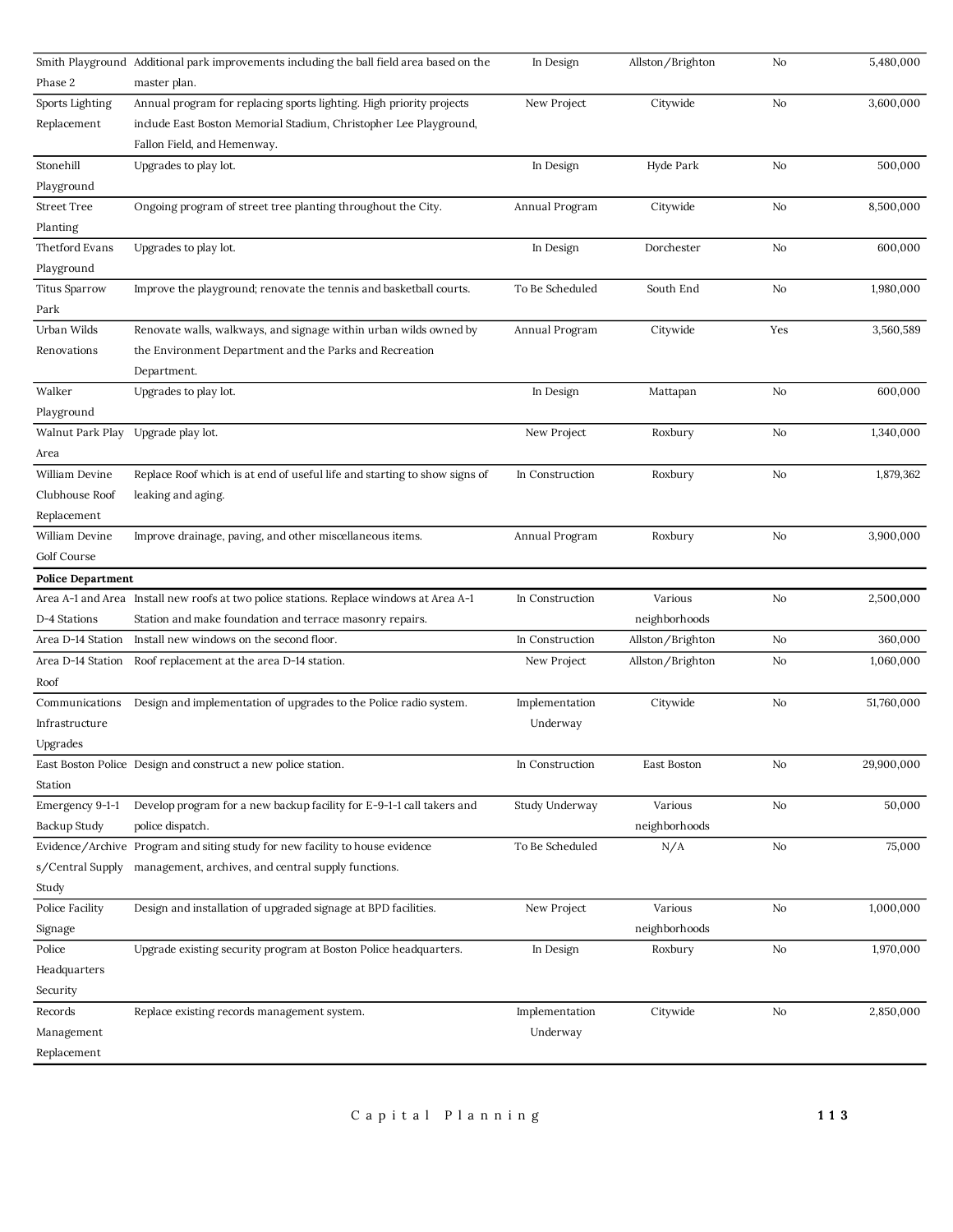| <b>Property Management Department</b> |                                                                                 |                 |                     |     |             |
|---------------------------------------|---------------------------------------------------------------------------------|-----------------|---------------------|-----|-------------|
| 201 Rivermoor                         | Install new backup generator.                                                   | To Be Scheduled | West Roxbury        | No  | 600,000     |
| Generator                             |                                                                                 |                 |                     |     |             |
| 26 Court Street                       | Renovate building to improve envelope (roof, new windows, masonry               | In Construction | Financial           | Yes | 28,295,558  |
|                                       | repair) and upgrade interior.                                                   |                 | District/Downtown   |     |             |
| Archives                              | Prepare a long-range preservation plan to address the storage                   | Study Underway  | West Roxbury        | No  | 1,575,000   |
| Preservation                          | requirements of the City's Archives and Records Management                      |                 |                     |     |             |
| Needs                                 | permanent collections including lighting controls, fire suppression, and        |                 |                     |     |             |
|                                       | temperature and humidity controls.                                              |                 |                     |     |             |
| City Hall and City                    | Implement early action items from the City Hall Masterplan including            | In Design       | Government          | Yes | 110,323,273 |
| Hall Plaza                            | masonry and roof repairs, HVAC improvements, and construction of                |                 | Center/Faneuil Hall |     |             |
|                                       | Phase 1 which includes a new public entrance on the north plaza,                |                 |                     |     |             |
|                                       | accessibility upgrades, and extensive plaza renovations.                        |                 |                     |     |             |
| East Eagle Street                     | Shoreline stabilization along Chelsea Creek near East Eagle Street.             | To Be Scheduled | East Boston         | No  | 270,000     |
| Shoreline                             |                                                                                 |                 |                     |     |             |
| Family Justice                        | Building envelope improvements. Upgrade elevator.                               | To Be Scheduled | Allston/Brighton    | No  | 2,286,000   |
| Center Repairs                        |                                                                                 |                 |                     |     |             |
| Faneuil Hall                          | Repair brownstone, historic doors and windows.                                  | In Construction | Government          | No  | 2,438,000   |
|                                       |                                                                                 |                 | Center/Faneuil Hall |     |             |
| Municipal Facility                    | Building renovations at various municipal buildings including City Hall,        | New Project     | Various             | No  | 35,000,000  |
| Repairs                               | 26 Court Street, and 1010 Massachusetts Avenue.                                 |                 | neighborhoods       |     |             |
| <b>Public Health Commission</b>       |                                                                                 |                 |                     |     |             |
| 201 River Street                      | Repair or replace roof and make other related repairs.                          | In Design       | Mattapan            | No  | 1,300,000   |
| Roof                                  |                                                                                 |                 |                     |     |             |
| <b>BPHC IT</b>                        | Upgrade network infrastructure to maintain a secure IT ecosystem.               | In Construction | N/A                 | No  | 1,500,000   |
| Infrastructure                        |                                                                                 |                 |                     |     |             |
| <b>EMS</b> Seaport                    | Design and construction of a new EMS garage with staff amenities in             | New Project     | South Boston        | No  | 375,000     |
| Station                               | the Seaport.                                                                    |                 |                     |     |             |
| <b>EMS</b> Training                   | Updating existing space at 201 Rivermoor Street to accommodate                  | To Be Scheduled | N/A                 | No  | 800,000     |
|                                       |                                                                                 |                 |                     |     |             |
| Academy                               | Emergency Medical Services (EMS) Training Academy.                              |                 | Dorchester          |     |             |
| Engagement<br>Center                  | Design of a permanent Engagement Center facility.                               | New Project     |                     | No  | 428,000     |
|                                       |                                                                                 |                 |                     |     |             |
| Long Island Study                     | The first phase of this study will assess the current condition of the          | Study Underway  | Harbor Islands      | No  | 2,000,000   |
|                                       | existing PHC facilities. The second phase will be the development of a          |                 |                     |     |             |
|                                       | master plan for the creation of a recovery campus on the island                 |                 |                     |     |             |
|                                       | providing a range of services.                                                  |                 |                     |     |             |
| Miranda-Creamer                       | Roof replacement at the Miranda-Creamer and South End Fitness                   | New Project     | South End           | No  | 5,100,000   |
| / SEFC Repairs                        | Center buildings. Window and masonry repairs to the interconnecting             |                 |                     |     |             |
|                                       | walkway. Electrical and HVAC upgrades.                                          |                 |                     |     |             |
| Southampton                           | Install generator at 112 Southampton Street to support the shelter and          | In Design       | Dorchester          | No  | 1,646,000   |
| <b>Street Shelter</b>                 | Engagement Center.                                                              |                 |                     |     |             |
| Generator                             |                                                                                 |                 |                     |     |             |
| Woods Mullen                          | Replace elevator and relocate entryway to improve accessibility and             | In Design       | South End           | No  | 4,000,000   |
| Shelter                               | efficiency. Renovate bathrooms.                                                 |                 |                     |     |             |
| <b>Public Works Department</b>        |                                                                                 |                 |                     |     |             |
| ADA/AAB                               | Install or reconstruct pedestrian ramps to conform to current                   | Annual Program  | Citywide            | No  | 13,200,000  |
|                                       | Pedestrian Ramps Americans With Disabilities Act and Architectural Access Board |                 |                     |     |             |
|                                       | regulations.                                                                    |                 |                     |     |             |
| Alford Street                         | Replace the bridge. State and federal construction funding awarded.             | In Construction | Charlestown         | Yes | 81,700,000  |
| <b>Bridge</b>                         |                                                                                 |                 |                     |     |             |
|                                       |                                                                                 |                 |                     |     |             |
|                                       |                                                                                 |                 |                     |     |             |
| 114                                   | Capital Planning                                                                |                 |                     |     |             |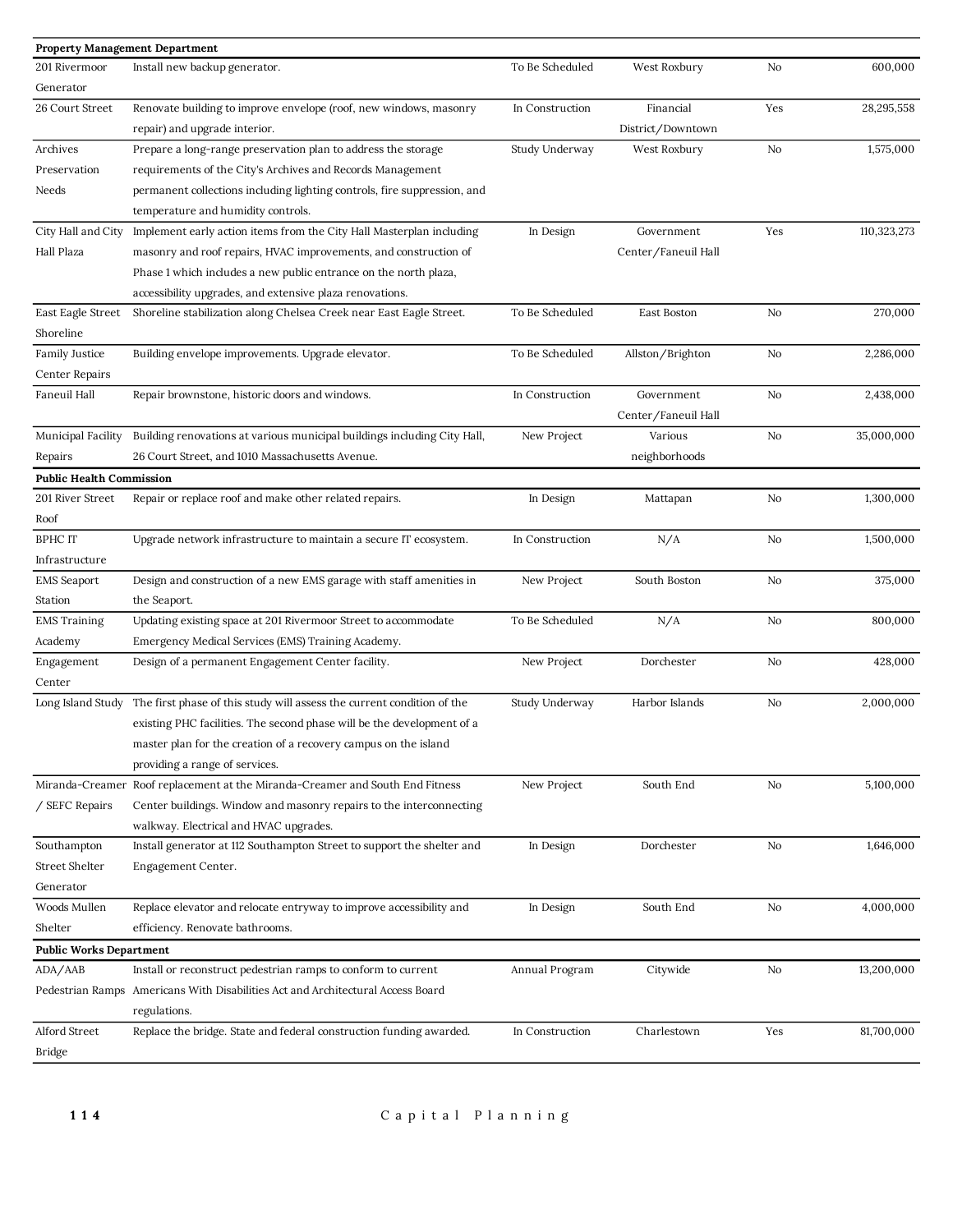| Amory Street            | Reconstruct road, sidewalks, and lighting from Amory Street to the end.          | To Be Scheduled | Roxbury           | No  | 1,000,000  |
|-------------------------|----------------------------------------------------------------------------------|-----------------|-------------------|-----|------------|
| Extension               |                                                                                  |                 |                   |     |            |
| Beach Street            | Reconstruct the street/corridor from Atlantic Avenue to JFK Surface              | In Construction | Financial         | Yes | 1,925,000  |
|                         | Road to Complete Street standards where applicable in order to provide           |                 | District/Downtown |     |            |
|                         | safe, livable, and multi-modal city streets, including new sidewalks,            |                 |                   |     |            |
|                         | street lights, trees, and street furniture.                                      |                 |                   |     |            |
| <b>Boylston Street</b>  | Design and construct sidewalk and/or streetscape improvements on                 | In Design       | Back Bay          | Yes | 3,761,000  |
| Sidewalks               | Boylston Street. Phased construction began with the Dartmouth Street             |                 |                   |     |            |
|                         | to Exeter Street block.                                                          |                 |                   |     |            |
| <b>Bridge Repairs</b>   | Ongoing repairs at various City-owned bridges as needed to bring the             | Annual Program  | Citywide          | No  | 26,000,000 |
|                         | portfolio of 40 bridges to a state of good repair.                               |                 |                   |     |            |
|                         | Cambridge Street Rehabilitate bridge, performing repairs as needed.              | In Design       | Charlestown       | Yes | 2,750,000  |
| Bridge                  |                                                                                  |                 |                   |     |            |
| Central                 | Continued renovations to the building, garage, and grounds. The                  | In Construction | South End         | Yes | 18,166,588 |
| Maintenance             | current phase includes replacing the elevator as well as replacing the           |                 |                   |     |            |
| <b>Facility Complex</b> | water main and sewer line.                                                       |                 |                   |     |            |
| Choice                  | Reconstruction of Quincy Street roadway and sidewalks, adhering to               | In Construction | Roxbury           | Yes | 5,010,000  |
| Neighborhood            | Complete Street guidelines.                                                      |                 |                   |     |            |
| Commonwealth            | Improve roadway between Amory Street and Alcorn Street by                        | In Construction | Allston/Brighton  | No  | 20,066,250 |
| Avenue Phase 2A         | upgrading pavement and drainage conditions, improving facilities for             |                 |                   |     |            |
|                         | bikes and pedestrians and widening the MBTA reservation. State and               |                 |                   |     |            |
|                         | federal construction funds support this project.                                 |                 |                   |     |            |
| Commonwealth            | Design and reconstruct Commonwealth Avenue from Packard's Corner                 | In Design       | Allston/Brighton  | No  | 5,075,000  |
| Avenue Phase 3          | to Kelton Street, with the addition of a cycle track. State construction         |                 |                   |     |            |
| and 4                   | funding anticipated.                                                             |                 |                   |     |            |
| Commonwealth            | Construction of pedestrian and bicyclist safety measures on                      | New Project     | Allston/Brighton  | Yes | 11,000,000 |
| Avenue Phase 3B         | Commonwealth Avenue at and near the intersection of Harvard                      |                 |                   |     |            |
|                         | Avenue.                                                                          |                 |                   |     |            |
| Congress Street         | Reconstruct Congress Street from the Fort Point Channel to West                  | In Design       | South Boston      | Yes | 250,000    |
|                         |                                                                                  |                 |                   |     |            |
|                         | Service Road to Complete Streets standards where applicable, in order            |                 |                   |     |            |
|                         | to provide safe multi-modal streets, including; new sidewalks, street            |                 |                   |     |            |
|                         | lights, trees and street furniture.                                              |                 |                   |     |            |
| Cummins                 | Reconstruct road, install new pedestrian ramps, enhance bike access,             | In Design       | Mattapan          | No  | 4,000,000  |
| Highway                 | install new tree plantings, and improve lighting. The work limits are            |                 |                   |     |            |
|                         | from River Street in Mattapan Square to Harvard Street.                          |                 |                   |     |            |
| Dalton Street           | Design and construction to support the rehabilitation of the bridge.             | In Design       | Back Bay          | Yes | 12,600,000 |
| Bridge                  |                                                                                  |                 |                   |     |            |
| Dana Avenue             | Replace bridge superstructure and repair bridge abutments.                       | In Construction | Hyde Park         | No  | 4,000,000  |
| Bridge                  |                                                                                  |                 |                   |     |            |
| District Yard           | Annual program to identify, prioritize, and implement facility repairs at        | Annual Program  | Various           | No  | 650,000    |
| Improvements            | the City's district yards utilized by the Public Works Department.               |                 | neighborhoods     |     |            |
| Downtown                | Design improvements to the Washington Street/Summer/Winter                       | To Be Scheduled | Financial         | No  | 500,000    |
| Crossing                | Street intersections, including reconstruction of the roadway,                   |                 | District/Downtown |     |            |
|                         | implementation of a pedestrian zone or shared street, and security               |                 |                   |     |            |
|                         | improvements.                                                                    |                 |                   |     |            |
|                         | Emerald Necklace Develop a master plan to create an active, green transportation | To Be Scheduled | Various           | Yes | 11,000,000 |
|                         | corridor along Columbia Road that connects Franklin Park and the                 |                 | neighborhoods     |     |            |
|                         | waterfront, via the historic Emerald Necklace.                                   |                 |                   |     |            |
| Friend Street           | Reconstruct street and sidewalk on Friend Street from New Chardon to             | New Project     | Financial         | No  | 1,500,000  |
|                         | Causeway.                                                                        |                 | District/Downtown |     |            |
| Harrison Avenue         | Road reconstruction improvements to Harrison Avenue between East                 | In Design       | South End         | Yes | 2,222,050  |
| Improvements            | Berkeley Street and Herald Street.                                               |                 |                   |     |            |
|                         |                                                                                  |                 |                   |     |            |

C a p i t a l P l a n n i n g **115**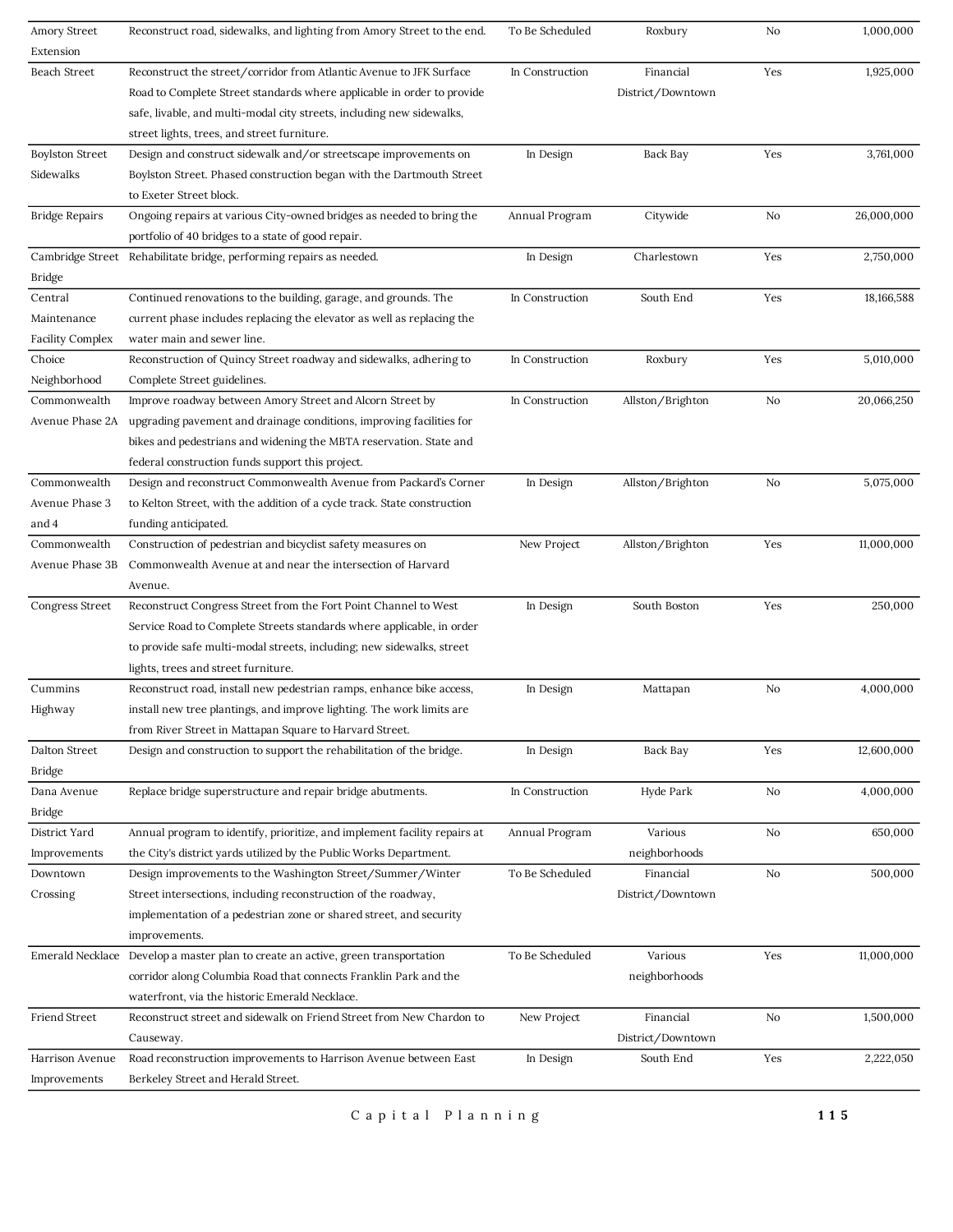|                           | Long Island Bridge Design and construct a new bridge from Moon Island to Long Island.   | In Design       | Harbor Islands    | Yes | 108,758,144 |
|---------------------------|-----------------------------------------------------------------------------------------|-----------------|-------------------|-----|-------------|
| Replacement               | Demolish and remove the former bridge.                                                  |                 |                   |     |             |
| Madison Park              | Reconstruct streets within the Madison Park Village of Roxbury,                         | In Construction | Roxbury           | Yes | 3,050,000   |
| Village                   | bounded by Melnea Cass Boulevard and Tremont Street.                                    |                 |                   |     |             |
| Massachusetts             | Replace existing bridge structure. State and federal construction                       | In Construction | Back Bay          | No  | 18,319,769  |
| Avenue Bridge at          | funding awarded.                                                                        |                 |                   |     |             |
| Commonwealth              |                                                                                         |                 |                   |     |             |
| Avenue                    |                                                                                         |                 |                   |     |             |
| McArdle Bridge            | Rehabilitate bridge structure.                                                          | In Construction | East Boston       | Yes | 3,000,000   |
| Neighborhood              | Reconstruction of Centre Street to include increased sidewalk space,                    | In Construction | Various           | No  | 1,460,000   |
| Commons                   | traffic and pedestrian safety improvements, new lighting, landscaping,                  |                 | neighborhoods     |     |             |
|                           | and the installation of public art. Project also supports work at Liberty               |                 |                   |     |             |
|                           |                                                                                         |                 |                   |     |             |
|                           | Tree Plaza.                                                                             |                 |                   |     |             |
| New England<br>Avenue     | Reconstruct road, sidewalks, and lighting from Talbot Avenue to<br>Norfolk Street.      | In Design       | Dorchester        | No  | 1,500,000   |
| North Square              | Reconstruct the key junction of North Street, Sun Court, Moon Street,                   | In Construction | North End         | No  | 2,500,000   |
|                           | Garden Court and Prince Street; install public art.                                     |                 |                   |     |             |
|                           | North Washington Design and construction of a new bridge that will replace the existing | In Construction | Charlestown       | Yes | 218,957,519 |
| <b>Street Bridge</b>      | structure. State and federal construction funds awarded.                                |                 |                   |     |             |
|                           |                                                                                         |                 |                   |     |             |
|                           | Northern Avenue Refurbish and/or restore the existing bridge.                           | In Design       | South Boston      | Yes | 100,000,000 |
| Bridge                    |                                                                                         |                 |                   |     |             |
| <b>Retaining Walls</b>    | Construction funds to support a multi-year capital improvement                          | Annual Program  | Citywide          | No  | 1,200,000   |
|                           | program to repair and maintain retaining walls in the public right-of-                  |                 |                   |     |             |
|                           | way.                                                                                    |                 |                   |     |             |
|                           |                                                                                         |                 |                   |     |             |
| Roadway                   | Includes road reconstruction, roadway resurfacing, sidewalk                             | Annual Program  | Citywide          | Yes | 96,000,000  |
| Reconstruction            | reconstruction, and traffic signal replacement where appropriate.                       |                 |                   |     |             |
| and Resurfacing           |                                                                                         |                 |                   |     |             |
| <b>Ruggles Street</b>     | Design and build a context sensitive Ruggles Street, between Tremont                    | In Design       | Roxbury           | Yes | 3,700,000   |
|                           | and Shawmut Streets, adhering to Complete Street guidelines.                            |                 |                   |     |             |
|                           |                                                                                         |                 |                   |     |             |
| Sidewalk                  | Various sidewalk and pedestrian ramp repairs and reconstruction.                        | Annual Program  | Citywide          | Yes | 46,050,000  |
| Reconstruction            |                                                                                         |                 |                   |     |             |
| <b>State Street</b>       | Reconstruct road, sidewalks, and lighting from Congress Street to Rose                  | In Design       | Financial         | No  | 1,500,000   |
|                           | Kennedy Greenway.                                                                       |                 | District/Downtown |     |             |
| Storm Water               | Engineering study to identify methods to eliminate storm water                          | New Project     | South End         | No  | 150,000     |
| Pollution Study           | pollution.                                                                              |                 |                   |     |             |
| Street Light Gas          | Using utility subsidies, this program is designed to retrofit solar                     | Annual Program  | Various           | Yes | 1,137,500   |
|                           | powered timers to activate gas lamp street lights.                                      |                 |                   |     |             |
| Lamps<br>Street Light LED |                                                                                         |                 | neighborhoods     |     |             |
|                           | A City-wide project to convert mercury and sodium vapor streetlights                    | Annual Program  | Citywide          | No  | 1,000,000   |
| Conversion                | to light emitting diode (LED) lights.                                                   |                 |                   |     |             |
| <b>Street Lighting</b>    | Installation of street lights in various locations.                                     | Annual Program  | Citywide          | No  | 2,500,000   |
| Installation              |                                                                                         |                 | Various           |     | 650,000     |
|                           |                                                                                         | New Project     |                   | No  |             |
| Street Lighting           | Assess infrastructure conditions to eliminate stray voltage.                            |                 |                   |     |             |
| Stray Voltage             |                                                                                         |                 | neighborhoods     |     |             |
| Assessment                |                                                                                         |                 |                   |     |             |
| Sullivan Square /         | Engineering and design services to provide for corridor-wide                            | In Design       | Charlestown       | Yes | 169,515,403 |
| Rutherford<br>Avenue      | transportation improvements. State and federal funding anticipated.                     |                 |                   |     |             |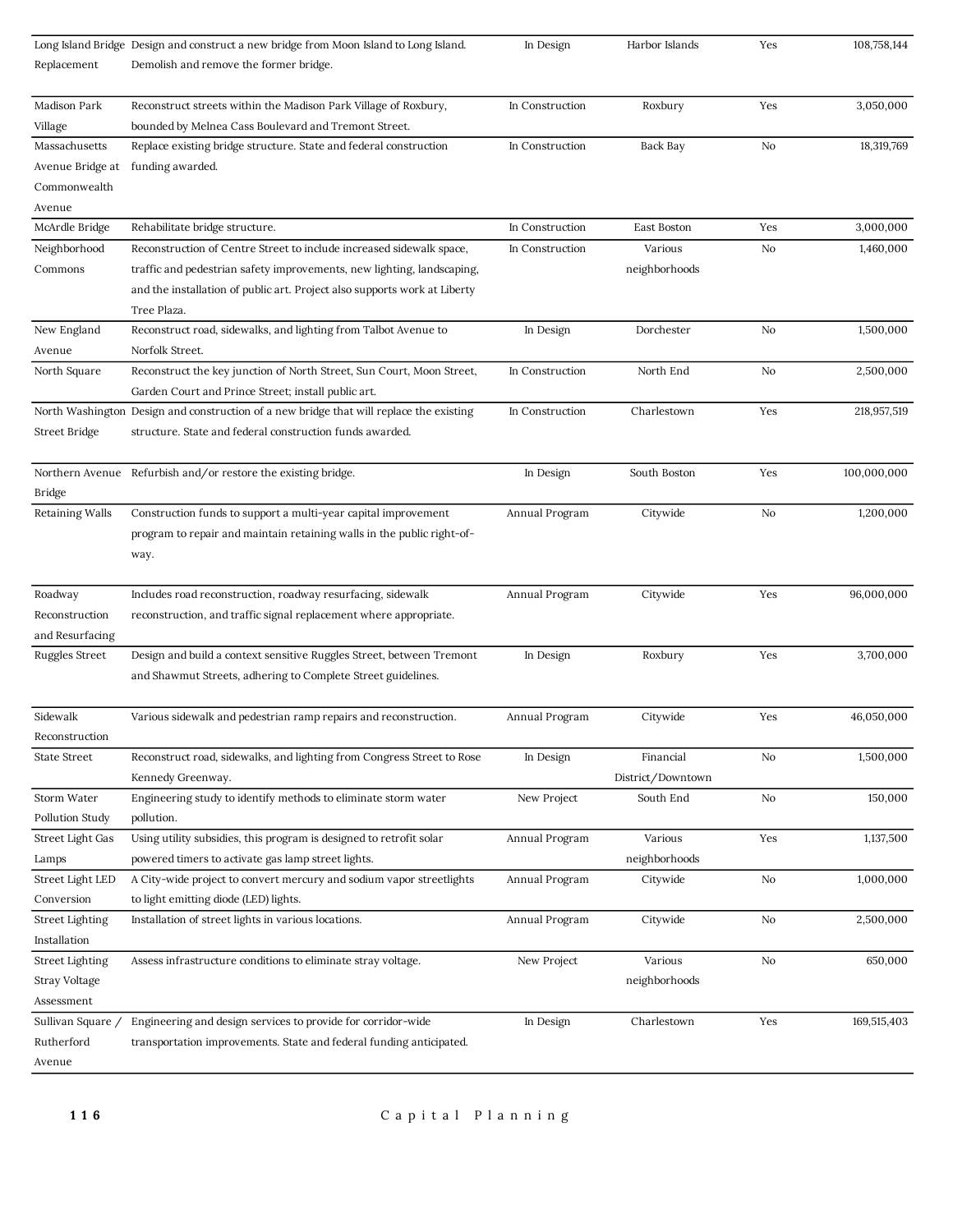| Summer Street                    | Continuation of Crossroads Initiative at Summer Street to improve                            | In Construction | South Boston  | Yes | 7,400,000  |
|----------------------------------|----------------------------------------------------------------------------------------------|-----------------|---------------|-----|------------|
|                                  | roadway, sidewalks, street lighting, and bicyclist safety. Phase 1 scope                     |                 |               |     |            |
|                                  | included area from Fort Point Channel to Boston Wharf Road. Phase 2                          |                 |               |     |            |
|                                  | will extend from BCEC towards South Boston.                                                  |                 |               |     |            |
| Walkable Streets                 | Sidewalk improvement program designed to target key neighborhood                             | Annual Program  | Various       | Yes | 13,250,000 |
|                                  | streets and corridors by reconstructing longer, contiguous sidewalk                          |                 | neighborhoods |     |            |
|                                  | sections.                                                                                    |                 |               |     |            |
| Washington                       | Roadway improvements to Washington Street from East Berkeley                                 | In Construction | South End     | Yes | 1,750,000  |
| Street / Traveler                | Street to Herald Street, and Traveler Street between Washington Street                       |                 |               |     |            |
| Street                           | and Harrison Avenue. Improvements include resurfacing, pavement                              |                 |               |     |            |
|                                  | markings, and new traffic signals.                                                           |                 |               |     |            |
| Whittier Street                  | Reconstruct roads and sidewalks in the Whittier Street housing                               | In Design       | Roxbury       | Yes | 1,000,000  |
| Housing                          | development in conjunction with a \$30M HUD grant to revitalize the                          |                 |               |     |            |
| Development                      | development and surrounding neighborhood.                                                    |                 |               |     |            |
| Roadways                         |                                                                                              |                 |               |     |            |
| <b>Transportation Department</b> |                                                                                              |                 |               |     |            |
| Accessible                       | Purchase and install APS devices for new construction, major                                 | Annual Program  | Citywide      | No  | 1,831,088  |
|                                  | Pedestrian Signals reconstructions, and by request as outlined in the City's response to the |                 |               |     |            |
|                                  | federal mandate.                                                                             |                 |               |     |            |
| <b>Bike Share</b>                | Expand city's bike share network to connect neighborhoods that are                           | New Project     | Various       | Yes | 1,000,000  |
| Network                          | further from frequent, reliable rail transit and support strong demand                       |                 | neighborhoods |     |            |
| Expansion                        | in employment centers and commercial hubs.                                                   |                 |               |     |            |
| <b>Blossom Street</b>            | Upgrades to Blossom Street including upgraded lighting, geometric                            | New Project     | West End      | Yes | 2,000,000  |
|                                  | changes for pedestrian safety, roadway resurfacing, and pavement                             |                 |               |     |            |
|                                  | markings including bicyclist accommodations.                                                 |                 |               |     |            |
| Blue Hill Avenue                 | Community process and conceptual design for improving mobility along                         | New Project     | Roxbury       | Yes | 300,000    |
| Corridor                         | the Blue Hill Avenue corridor.                                                               |                 |               |     |            |
| Transportation                   |                                                                                              |                 |               |     |            |
| Action Plan                      |                                                                                              |                 |               |     |            |
| Bowdoin                          | A transportation study of the Bowdoin Street and Geneva Avenue area                          | To Be Scheduled | Dorchester    | No  | 100,000    |
| Street/Geneva                    | in Dorchester.                                                                               |                 |               |     |            |
| Avenue Study                     |                                                                                              |                 |               |     |            |
| Centre Street /                  | Redesign portions of Centre Street and South Street in Jamaica Plain                         | In Design       | Jamaica Plain | No  | 750,000    |
| South Street                     | using a Complete Streets approach.                                                           |                 |               |     |            |
| Centre Street                    | Design and implement pedestrian and bicycle safety improvements on                           | New Project     | West Roxbury  | No  | 400,000    |
| Safety                           | Centre Street in West Roxbury.                                                               |                 |               |     |            |
| Improvements                     |                                                                                              |                 |               |     |            |
| Crosswalk and                    | Provide additional crosswalk and lane markings.                                              | In Construction | Citywide      | Yes | 5,560,000  |
| Lane Marking                     |                                                                                              |                 |               |     |            |
| Revitalization                   |                                                                                              |                 |               |     |            |
| Dudley Street                    | Roadway improvements from Shawmut Avenue to Harrison Avenue                                  | In Construction | Roxbury       | Yes | 12,400,000 |
|                                  | including six key Dudley Square intersections. The scope of work                             |                 |               |     |            |
|                                  | includes geometric changes, new traffic signal equipment and timing,                         |                 |               |     |            |
|                                  | bike lanes, and streetscape improvements.                                                    |                 |               |     |            |
| Egleston Square                  | Redesign of Egleston Square featuring widened sidewalks, median                              | New Project     | Roxbury       | Yes | 500,000    |
|                                  | realignment, new crosswalks, raised crosswalks and neckdowns, traffic                        |                 |               |     |            |
|                                  | signal improvements, and rehabilitation of the sculpture garden.                             |                 |               |     |            |
|                                  |                                                                                              |                 |               |     |            |
| Electric Charging                | Installation of electric vehicle charging stations at various municipal                      | New Project     | Citywide      | Yes | 300,000    |
| Stations                         | lots.                                                                                        |                 |               |     |            |
|                                  |                                                                                              |                 |               |     |            |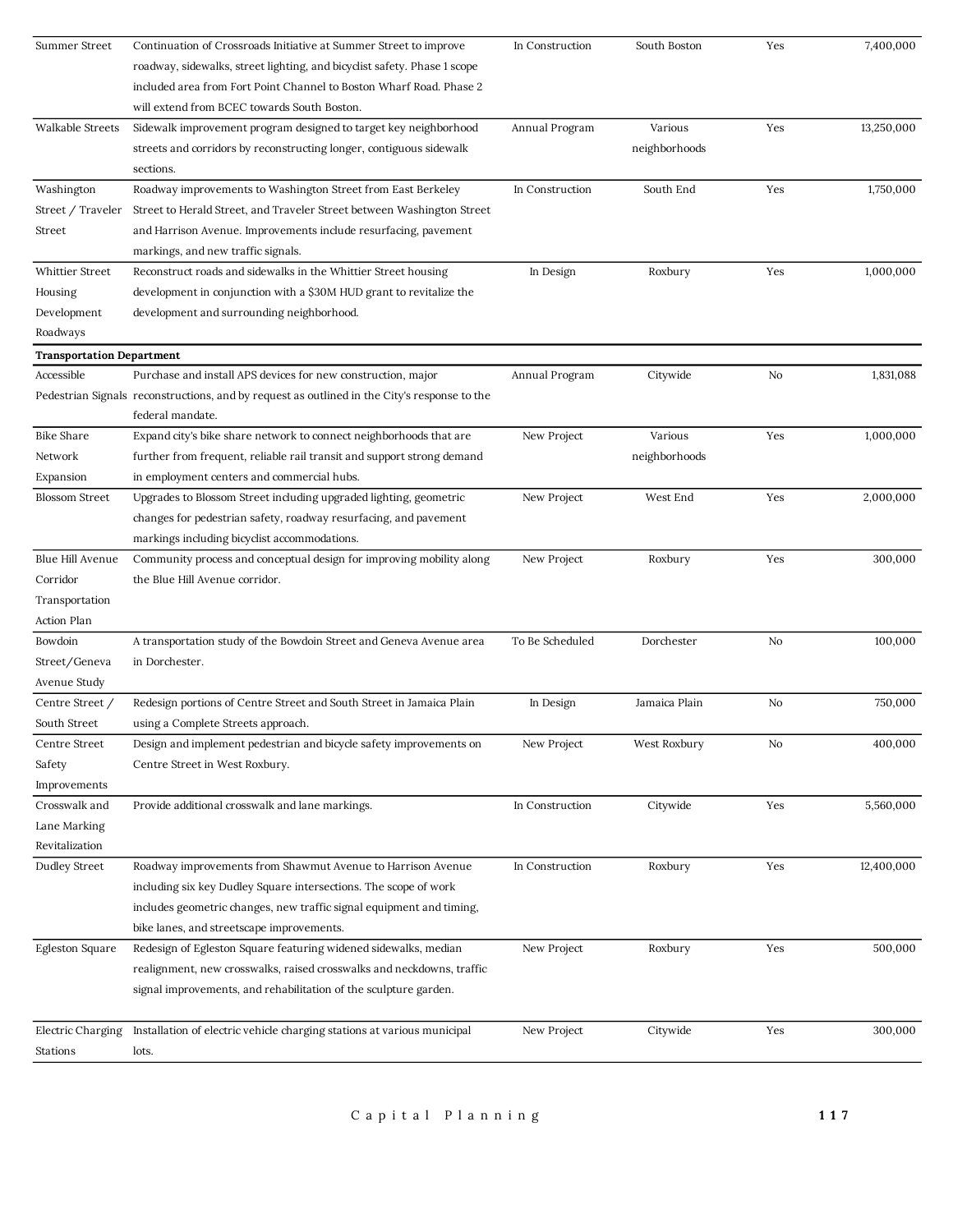| Father Hart            | Install new traffic signals at the intersections of Milton St. at Neponset                 | In Design       | Hyde Park     | No  | 3,100,000  |
|------------------------|--------------------------------------------------------------------------------------------|-----------------|---------------|-----|------------|
| Bridge Traffic         | Valley Parkway, Milton St. at Hyde Park Ave. and Neponset Valley                           |                 |               |     |            |
| Improvements           | Parkway and Hyde Park Ave. at Wolcott Square. Install wheelchair                           |                 |               |     |            |
|                        | ramps, new crosswalks and bicycle accommodations.                                          |                 |               |     |            |
| Green Links            | Annual program to create a connected network of pedestrian and                             | Annual Program  | Various       | Yes | 792,100    |
|                        | bicycle paths that will allow more access to green open spaces.                            |                 | neighborhoods |     |            |
| Massachusetts          | The project will improve pedestrian and cyclist safety on Massachusetts                    | New Project     | South End     | Yes | 150,000    |
| Avenue, North of       | Avenue from Harrison Avenue to Melnea Cass Boulevard by adjusting                          |                 |               |     |            |
|                        | Melnea Cass Blvd. curbs and medians, upgrading ramps, and establishing continuous bike     |                 |               |     |            |
|                        | facilities in both directions of the roadway.                                              |                 |               |     |            |
|                        |                                                                                            |                 |               |     |            |
| Massachusetts          | Reconfigure an existing pedestrian island and add missing sidewalks                        | New Project     | Dorchester    | No  | 500,000    |
| Avenue, South of       | and crosswalks at Massachusetts Avenue between Melnea Cass and                             |                 |               |     |            |
| Melnea Cass Blvd.      | Theodore Glynn, and create a bike lane from Columbia Road in                               |                 |               |     |            |
|                        | Dorchester to Melnea Cass in Roxbury/South End.                                            |                 |               |     |            |
| Mattapan Square        | Redesign of Mattapan Square to create a direct crossing of Blue Hill                       | New Project     | Mattapan      | Yes | 500,000    |
|                        | Avenue between Mattapan Station and River Street/Cummins                                   |                 |               |     |            |
|                        | Highway. This project will introduce a bus/bike lane from Mattapan                         |                 |               |     |            |
|                        | Station to Babson Street on Blue Hill Avenue.                                              |                 |               |     |            |
| Melnea Cass            | Reconstruct Melnea Cass Blvd. in conjunction with the South Bay                            | In Design       | Roxbury       | Yes | 28,264,000 |
| Boulevard              | Harbor Trail project. State and federal construction funding anticipated.                  |                 |               |     |            |
|                        |                                                                                            |                 |               |     |            |
|                        | Municipal Parking Lighting, paving, re-striping, and other upgrades to municipal parking   | Annual Program  | Citywide      | No  | 2,856,226  |
| Lots                   | lots Citywide.                                                                             |                 |               |     |            |
| Operations             | Design to address interior office improvements, heating, ventilation,                      | In Design       | South Boston  | No  | 2,500,000  |
| Center at 12           | and sound.                                                                                 |                 |               |     |            |
| Channel Street         |                                                                                            |                 |               |     |            |
| Safe and Reliable      | Support anti-congestion efforts Citywide through data collection, safety                   | New Project     | Various       | Yes | 2,190,000  |
| Streets                | and public realm improvements. Staff support to augment operational                        |                 | neighborhoods |     |            |
|                        | needs.                                                                                     |                 |               |     |            |
| South Bay Harbor       | Design and construct an important link in the City's Greenway,                             | In Construction | South End     | Yes | 4,313,000  |
| Trail                  | connecting trails from the Fenway, the Southwest Corridor, Charles                         |                 |               |     |            |
|                        | River Park, Broadway Bridge, and the Central Artery parks.                                 |                 |               |     |            |
| Southwest              | Advance planning and design for a Go Boston 2030 priority project that                     | New Project     | Various       | Yes | 250,000    |
| Corridor Bike          | would extend the Southwest Corridor, via on-street bike facilities, to                     |                 | neighborhoods |     |            |
| Path Extension         | connect with major destinations in Downtown and Beacon Hill.                               |                 |               |     |            |
|                        |                                                                                            |                 |               |     |            |
| Strategic Bicycle      | Maximize usage in existing high volume bike lanes via construction of                      | Annual Program  | Citywide      | Yes | 6,350,000  |
| Network Project        | bike lane extensions and connections with Citywide key bike corridors.                     |                 |               |     |            |
|                        | Implement new bike corridor accelerator to complete large parts of                         |                 |               |     |            |
|                        | downtown and outlying networks.                                                            |                 |               |     |            |
| <b>Traffic Signal</b>  | Install new traffic signals and controls, detection and monitoring                         | In Design       | Various       | No  | 1,350,000  |
| Construction at 4      | equipment and systems at Meridian St. at London St., Dorchester Ave.                       |                 | neighborhoods |     |            |
| Locations              | at Linden St., Charles St. at Geneva Ave. and Waldeck St., and Hyde                        |                 |               |     |            |
|                        | Park Ave. at Dana Ave.                                                                     |                 |               |     |            |
| <b>Traffic Signals</b> | Provide traffic signal design services, install or upgrade existing traffic                | Annual Program  | Citywide      | No  | 12,500,000 |
|                        | signals and controls, install new control boxes and battery backup                         |                 |               |     |            |
|                        | equipment.                                                                                 |                 |               |     |            |
|                        |                                                                                            |                 |               |     |            |
|                        | Traffic Signals at 9 Upgrade five traffic control signal locations and install new traffic | In Design       | Various       | No  | 3,487,107  |
| Locations              | control signals at four locations. Some locations require minor                            |                 | neighborhoods |     |            |
|                        | geometric changes to improve safety and operations. Accessible                             |                 |               |     |            |
|                        | pedestrian ramps will be reconstructed as needed.                                          |                 |               |     |            |
| 118                    | Capital Planning                                                                           |                 |               |     |            |